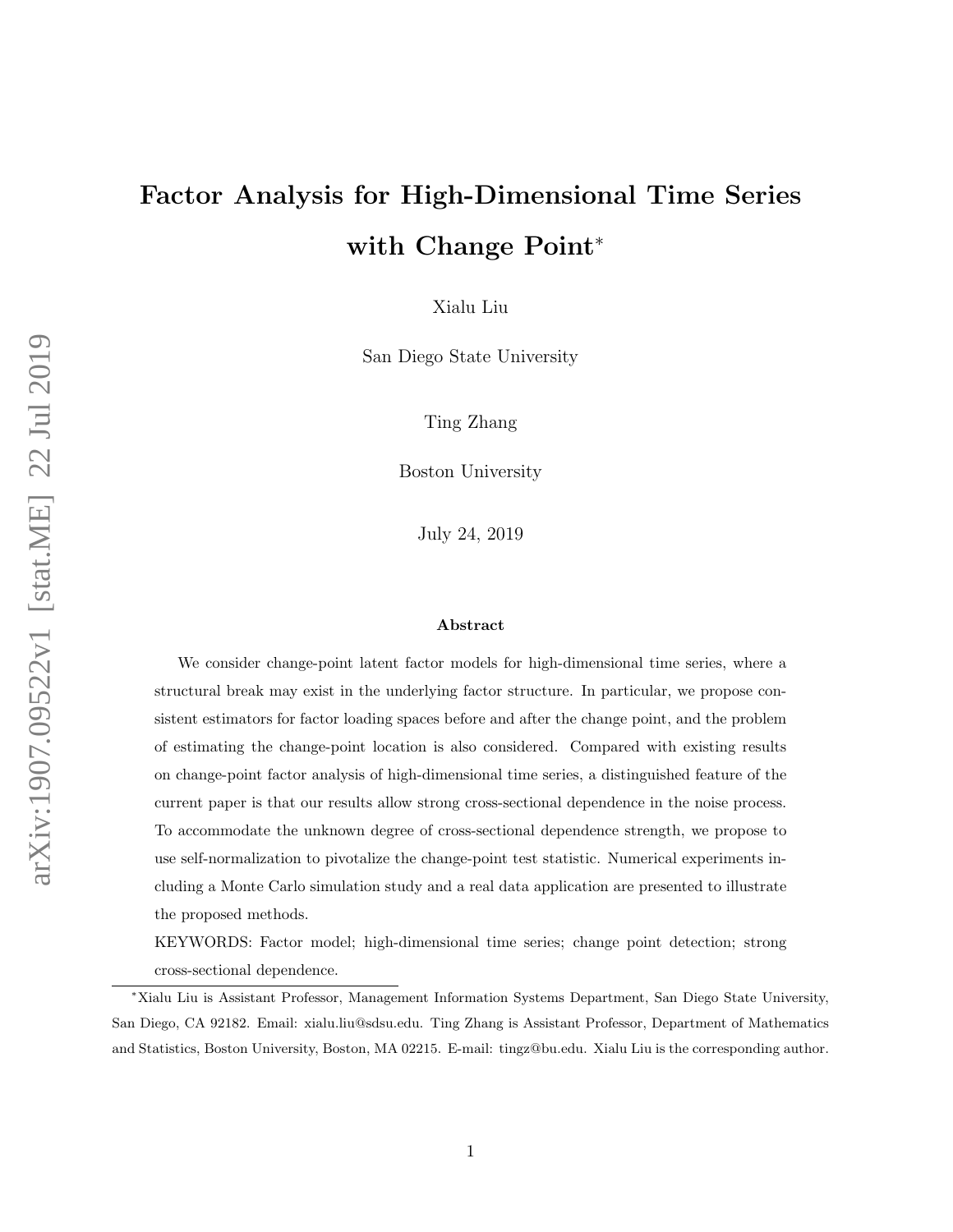# 1 Introduction

High-dimensional time series has been emerging as a common and important data type in applications from a number of disciplines, including climate science, economics, finance, medical science, and telecommunication engineering among others. Although numerous statistical methods and their associated theory have been developed for the modeling and inference of time series data, existing results mostly focused on the univariate or finite-dimensional multivariate case. The problem of extending existing results developed under low-dimensional settings to handle high-dimensional time series, however, is typically nontrivial and requires significant innovations. For example, when the dimension is larger than the length of the observed time series, the commonly used autoregressive moving-average (ARMA) model in its conventional form may face a serious identification problem as commented by [Lam et al.](#page-34-0) [\(2011\)](#page-34-0). To handle the phenomenon of high dimensionality, one typically resorts to certain sparsity-type conditions for the purpose of dimension reduction. For example, when considering vector autoregressive (VAR) models in the high-dimensional setting, one typically need to assume that the coefficient matrices are sparse in a suitable sense in order to obtain their meaningful estimators; see for example [Basu and Michailidis](#page-33-0) [\(2015\)](#page-33-0), [Davis et al.](#page-33-1) [\(2016\)](#page-33-1) and references therein for research in this direction.

Unlike the aforementioned sparse VAR approach that aims at extending existing parametric time series models to their sparse high-dimensional counterparts, a more commonly used approach in the literature for modeling high-dimensional time series is through the use of factor models; see for example [Chamberlain and Rothschild](#page-33-2) [\(1983\)](#page-33-2) and [Stock and Watson](#page-35-0) [\(1998\)](#page-35-0), [Bai and Ng](#page-33-3) [\(2002\)](#page-33-3), and [Forni et al.](#page-34-1) [\(2004\)](#page-34-1) among others. In the aforementioned works, it was assumed that most of the variations in the observed high-dimensional time series can be explained by a set of common factors, and as a result such factor models cannot be used to capture strong crosssectional dependence. In addition, the common component suffers from the identifiability issue when the dimension is finite; see for example [Bai and Ng](#page-33-3) [\(2002\)](#page-33-3). To alleviate these problems, [Lam et al.](#page-34-0)  $(2011)$  proposed an alternative type of factor models which has become more and more popular in the last decade. In the model of [Lam et al.](#page-34-0) [\(2011\)](#page-34-0), the common factors are viewed as the force that drives all the dynamics and are used to explain the serial dependence in the data. Under this setting, the noise process can accommodate the strong cross-sectional dependence and is white. [Lam et al.](#page-34-0) [\(2011\)](#page-34-0) proposed an approach based on autocovariance matrices of the observed process at nonzero lags for loading space estimation. This method is also applicable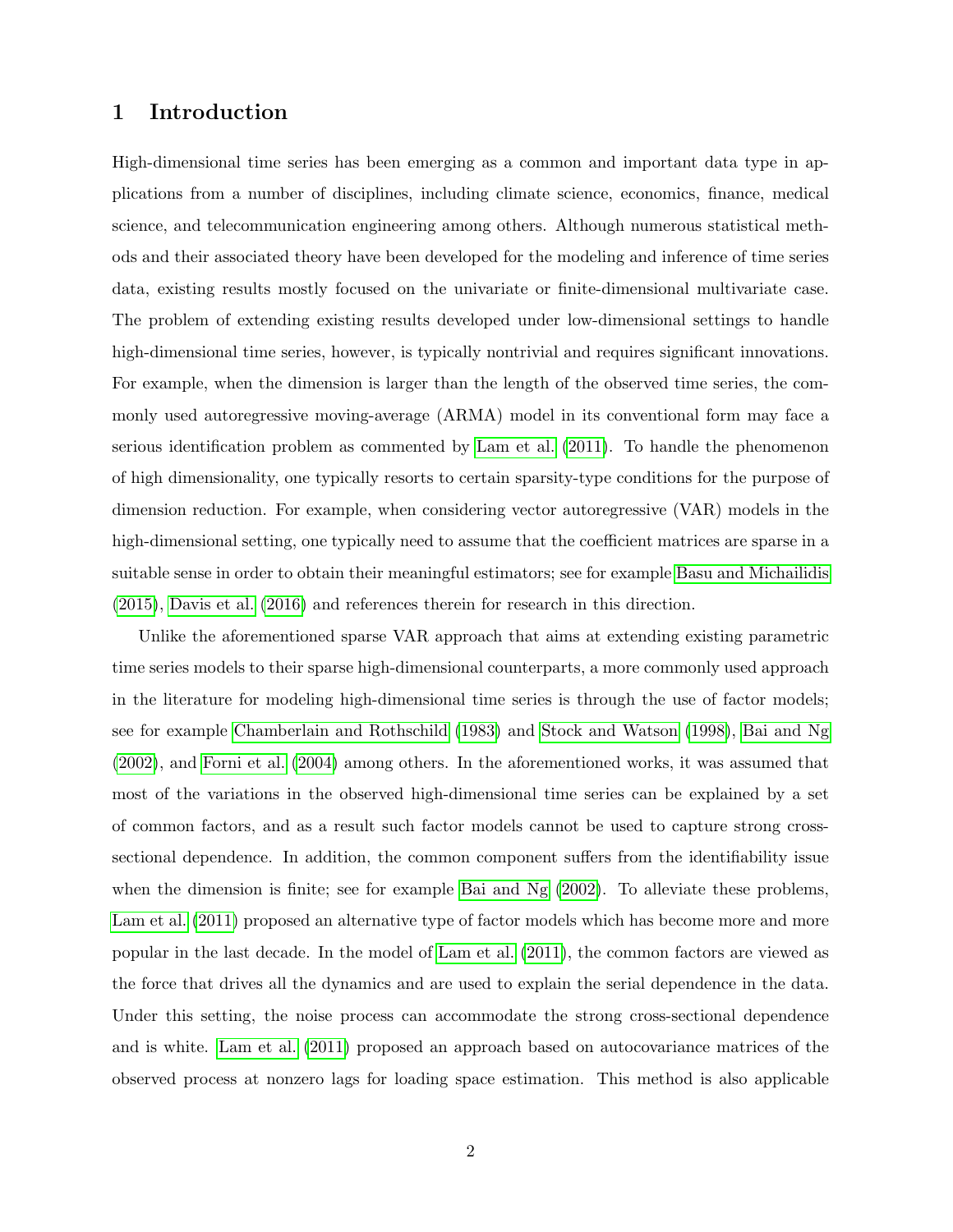to non-stationary processes, processes with uncorrelated or endogenous regressors, and matrixvalued process; see for example [Liu and Chen](#page-34-2) [\(2016\)](#page-34-2), [Chang et al.](#page-33-4) [\(2017\)](#page-33-4), [Wang et al.](#page-35-1) [\(2019\)](#page-35-1), and [Liu and Chen](#page-34-3) [\(2019\)](#page-34-3). Compared with the approach of [Bai and Ng](#page-33-3) [\(2002\)](#page-33-3) and [Forni et al.](#page-34-1) [\(2004\)](#page-34-1), the factor model by [Lam et al.](#page-34-0) [\(2011\)](#page-34-0) not only ensures that the common component is identifiable but also captures all serial dependence of data which enables us to build forecasting models after dimension reduction. However, existing results along the line of [Lam et al.](#page-34-0) [\(2011\)](#page-34-0) were generally developed under the assumption that the underlying factor structure remains the same over the whole time period, while recent empirical applications reveal that the factor structure tends to exhibit structural breaks at a certain point, either due to a sudden market change or in response to some unpredictable reasons. This motivates us to consider factor models with possible change points.

The problem of change-point analysis for factor models has been an active area of research. For this, [Breitung and Eickmeier](#page-33-5) [\(2011\)](#page-33-5) considered testing the existence of change in loadings when the noise process is either independent or autoregressive with a finite order. [Chen et al.](#page-33-6) [\(2014\)](#page-33-6) came up with a Lagrange multiplier test and a Wald test for detecting the break by regressing one of the factors estimated by PCA on the remaining estimated factors. [Han and Inoue](#page-34-4) [\(2015\)](#page-34-4) testes the break point through the second moments of the estimated factors. [Barigozzi](#page-33-7) [et al.](#page-33-7) [\(2018\)](#page-33-7) constructed a cumulative sum (CUSUM) test using wavelet coefficients for detecting multiple structural breaks when the noise sequence is Gaussian. Besides testing-based methods, [Chen](#page-33-8) [\(2015\)](#page-33-8) and [Baltagi et al.](#page-33-9) [\(2017\)](#page-33-9) considered using methods based on least squares to estimate the change-point location. [Ma and Su](#page-34-5) [\(2018\)](#page-34-5) proposed an adaptive fused group lasso approach to estimate the multiple change-point location. However, existing results in this direction were typically developed for models with the so-called idiosyncratic noise, where no strong cross-sectional dependence is allowed in the noise. In the current paper, we follow settings by [Lam et al.](#page-34-0) [\(2011\)](#page-34-0) where the common factor drives all the dynamics and explain serial dependence of the observed process, and consider the situation when the strength of cross-sectional dependence of the noise sequence is unknown and potentially strong. As discussed above, one advantage of this setting is that we can fully extract the dependence of data through common factors for future forecasting model building if needed. The aforementioned paper considered the problem of estimating the factor loading by assuming that there is no change point, and we shall here focus on the change-point case.

The remaining of the paper is organized as follows. Section [2](#page-3-0) introduces the change-point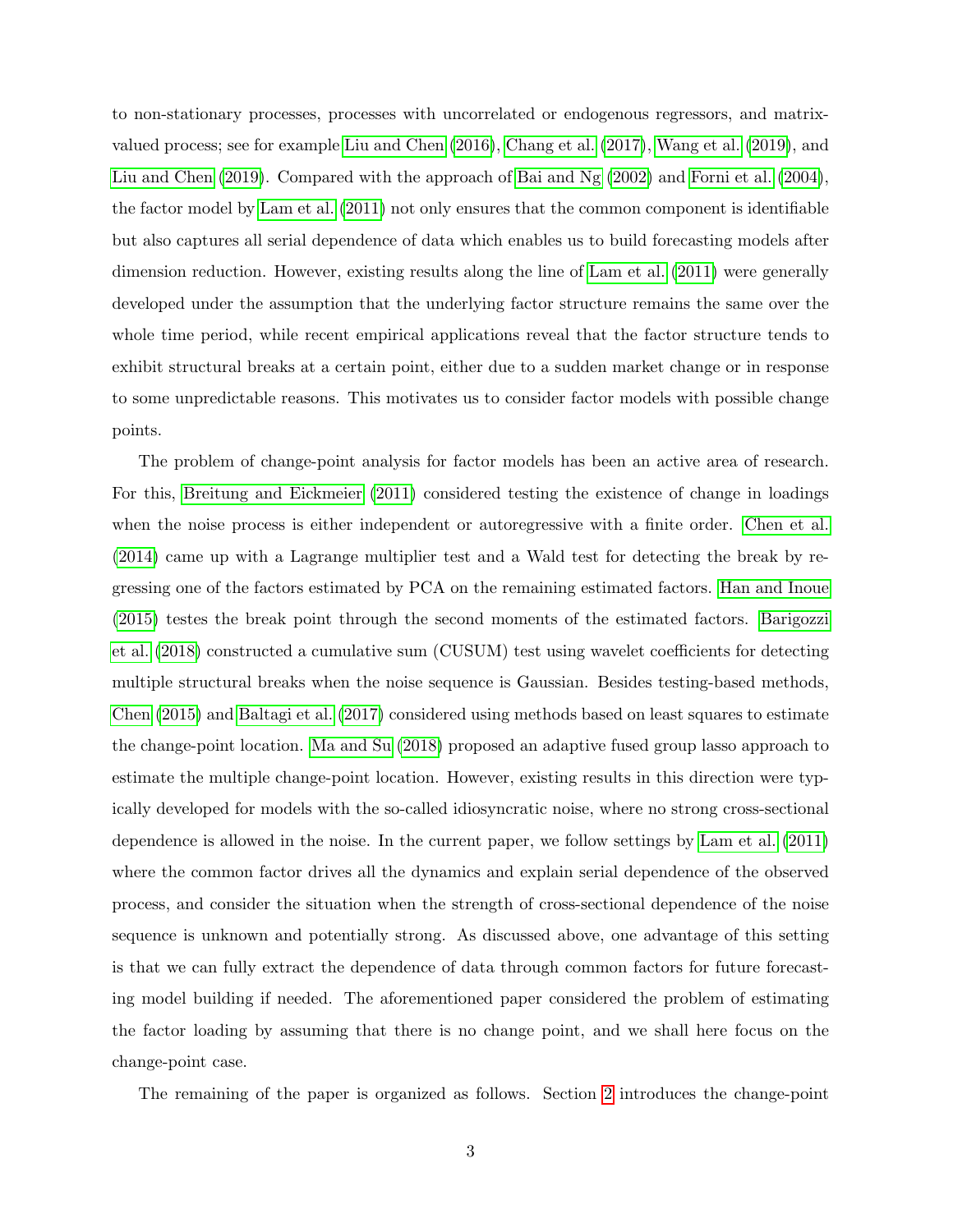factor model and considers its associated estimation problem, including estimating factor loading spaces before and after the change point and the location of the change point. The asymptotic properties of the proposed estimators are also investigated. Section [3.1](#page-9-0) proposes a self-normalized approach to testing the existence of change point, which has a pivotalized asymptotic distribution regardless of whether the noise process has weak or strong cross-sectional dependence. Details on its practical implementation are discussed in Section [3.2.](#page-11-0) Numerical experiments, including a Monte Carlo simulation study and a real data application, are presented in Sections [4](#page-12-0) and [5](#page-18-0) respectively to illustrate the proposed methods. Section [6](#page-19-0) concludes the paper. Technical proofs are deferred to the Appendix.

# <span id="page-3-0"></span>2 Change-Point Factor Model and Its Estimation

In this section, we will introduce the our change-point factor model and study its associated estimation problem, including the loading space before and after the change point and the change point location.

## 2.1 Change-Point Factor Model

Suppose we observe a *p*-dimensional time series  $y_t$ ,  $t = 1, \ldots, n$ , according to a factor model, then one can write

<span id="page-3-1"></span>
$$
\mathbf{y}_t = \mathbf{A}\mathbf{x}_t + \boldsymbol{\varepsilon}_t,\tag{1}
$$

where  $(\mathbf{x}_t)$  is a latent factor process whose dimension  $k_0$  is typically much smaller than p,  $\mathbf{A} \in$  $\mathbb{R}^{p \times k_0}$  is the associated loading matrix, and  $(\varepsilon_t)$  denotes the white noise process. The latent factor model [\(1\)](#page-3-1) has been widely used in the literature for dimension reduction of high-dimensional time series; see for example [Bai and Ng](#page-33-3) [\(2002\)](#page-33-3), [Lam et al.](#page-34-0) [\(2011\)](#page-34-0), [Lam and Yao](#page-34-6) [\(2012\)](#page-34-6), [Chang et al.](#page-33-10) [\(2015\)](#page-33-10) and references therein. It also relates to the generalized dynamic factor model of [Forni et al.](#page-34-7) [\(2005\)](#page-34-7) in which the latent factor process  $(\mathbf{x}_t)$  is assumed to follow a low-dimensional autoregressive model. We shall here consider the general setting where  $(\mathbf{x}_t)$  is not necessarily an autoregressive process. In model [\(1\)](#page-3-1), the factor loading structure remains the same over the whole sampling period, while in many applications a structural break may occur due to various reasons. For this, we consider the change-point factor model

<span id="page-3-2"></span>
$$
\mathbf{y}_t = \begin{cases} \mathbf{A}_1 \mathbf{x}_{t,1} + \boldsymbol{\varepsilon}_t, & \text{if } t \leq r_0; \\ \mathbf{A}_2 \mathbf{x}_{t,2} + \boldsymbol{\varepsilon}_t, & \text{if } t > r_0, \end{cases}
$$
 (2)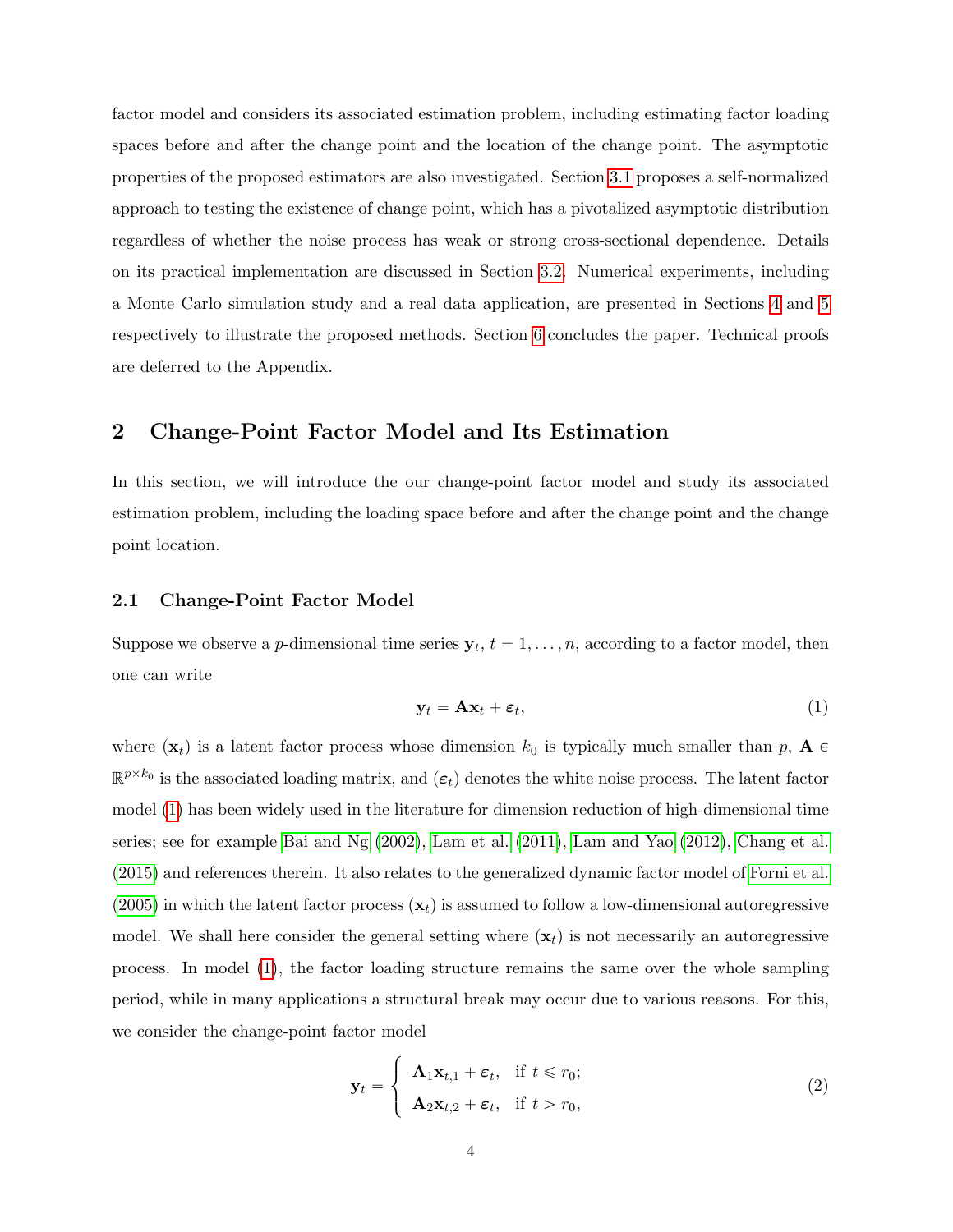where  $\mathbf{x}_{t,i} \in \mathbb{R}^{k_i}$ ,  $i = 1, 2$ , represents the underlying latent factor before and after the change point whose location is denoted by  $r_0$ , and  $\mathbf{A}_1$  and  $\mathbf{A}_2$  are the associated loading matrices. Recently, there have been efforts in studying the change-point factor model by incorporating certain beliefs on the change-point mechanism into the analysis. For example, [Liu and Chen](#page-34-2) [\(2016\)](#page-34-2) modeled the change-point mechanism by a finite-state hidden Markov chain, and thus structural breaks occur when there is a regime switching in the hidden state variable. On the other hand, [Liu and Chen](#page-34-3) [\(2019\)](#page-34-3) considered using a threshold variable to model the change-point mechanism, where the threshold variable is assumed to be  $\alpha$ -mixing and observable up to a small number of unknown parameters. Instead of introducing a Markov chain process or an additional threshold variable, we in the current paper focus on the change-point factor model [\(2\)](#page-3-2) which uses time to naturally divide the observed process into homogenous pieces before and after the change point.

In practice, one does not observe  $(\mathbf{x}_{t,i})$  nor  $(\varepsilon_t)$  but only  $(\mathbf{y}_t)$ , and thus the loading matrices in [\(2\)](#page-3-2) are not fully identifiable. To be more specific, for  $i = 1, 2$ , one can replace  $(\mathbf{A}_i, \mathbf{x}_{t,i})$  in (2) by  $(\mathbf{A}_i \mathbf{U}_i, \mathbf{U}_i^{-1} \mathbf{x}_t)$  for any  $k_i \times k_i$  non-singular matrix  $\mathbf{U}_i$ . However, the space spanned by the columns of the loading matrix  $\mathbf{A}_i$ , denoted by  $\mathcal{M}(\mathbf{A}_i)$ , is always uniquely defined; see for example the discussions in [Lam et al.](#page-34-0) [\(2011\)](#page-34-0), [Chang et al.](#page-33-10) [\(2015\)](#page-33-10), [Liu and Chen](#page-34-2) [\(2016\)](#page-34-2) and [Liu and Chen](#page-34-3) [\(2019\)](#page-34-3). As a result, when estimating the factor model [\(2\)](#page-3-2), we shall focus on the loading space  $\mathcal{M}(\mathbf{A}_i)$  instead of the loading matrix  $\mathbf{A}_i$  itself.

We shall here introduce some notations. For a matrix **H**, we use  $\|\mathbf{H}\|_F$  and  $\|\mathbf{H}\|_2$  to denote its Frobenius and L-2 norms respectively. In addition, we use  $tr(H)$  for the trace,  $\sigma_i(H)$  for the *i*-th largest singular value, and  $\|\mathbf{H}\|_{\text{min}}$  for the square root of minimum nonzero eigenvalue of  $\mathbf{H}'\mathbf{H}$ . Also, we write  $a \approx b$  if  $a = O(b)$  and  $b = O(a)$ , and we use |x| and [x] to denote the largest previous and smallest following integers of x.

## <span id="page-4-0"></span>2.2 Estimating the Loading Spaces

Before introducing our estimators for loading spaces in the change-point setting, we first need a measure to quantify the distance between two linear spaces which can then be used to assess the statistical performance our estimators. For this, let  $S_1$  and  $S_2$  be full rank matrices in  $\mathbb{R}^{p \times q_1}$ and  $\mathbb{R}^{p \times q_2}$  respectively with  $\max(q_1, q_2) \leq p$ . Denote  $\mathbf{O}_i$  the matrix whose columns form an orthonormal basis of  $\mathcal{M}(\mathbf{S}_i)$  for  $i = 1, 2$ , then the distance between column spaces of  $\mathbf{S}_1$  and  $\mathbf{S}_2$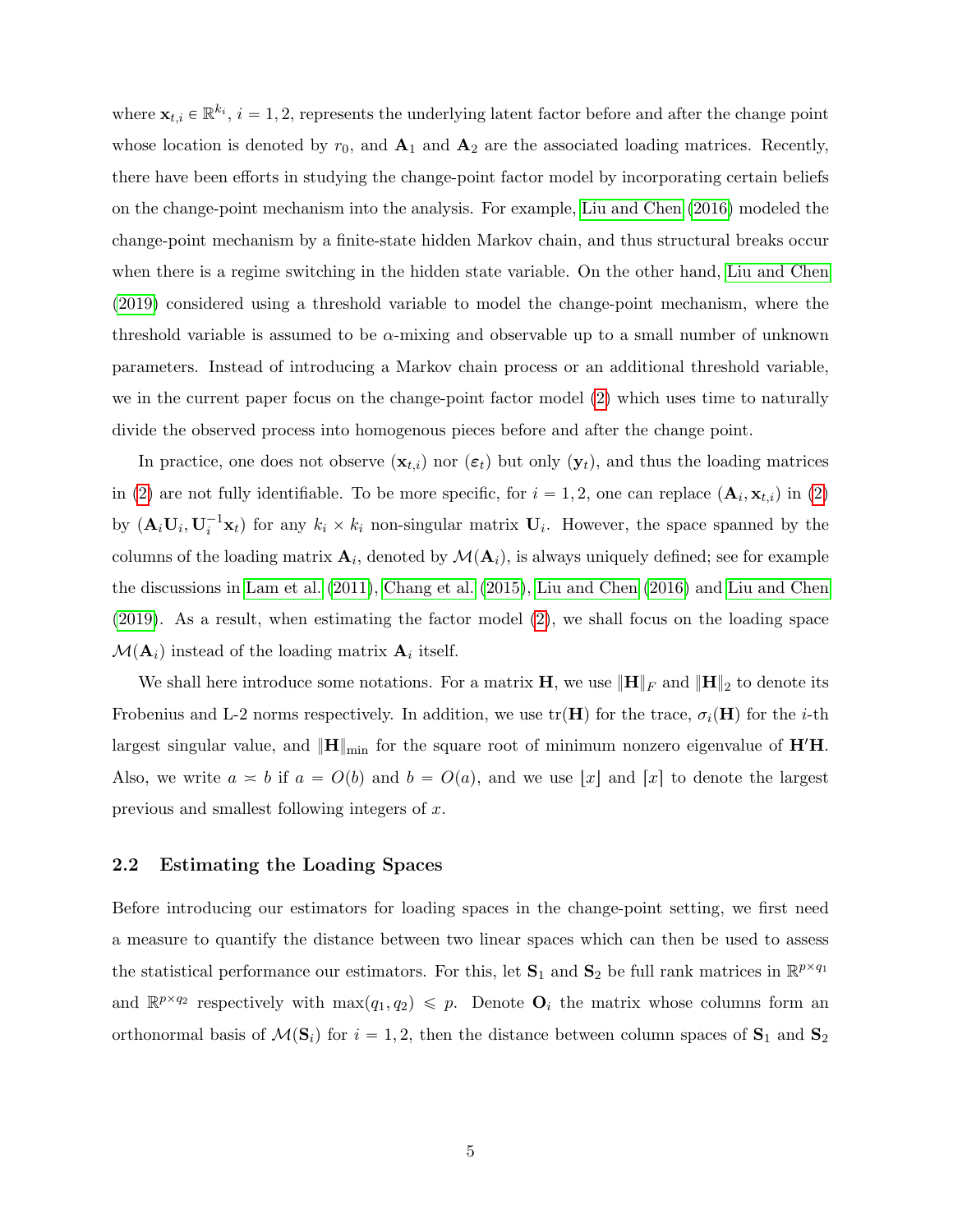can be measured by

<span id="page-5-0"></span>
$$
\mathcal{D}\{\mathcal{M}(\mathbf{S}_1), \mathcal{M}(\mathbf{S}_2)\} = \left\{1 - \frac{\text{tr}(\mathbf{O}_1\mathbf{O}_2'\mathbf{O}_2')}{\min(q_1, q_2)}\right\}^{1/2}.
$$
 (3)

The distance measure [\(3\)](#page-5-0) was first introduced in [Liu and Chen](#page-34-3) [\(2019\)](#page-34-3), and is a quantity between 0 and 1. In particular, it equals to 0 if  $M(S_1) \in M(S_2)$  or  $M(S_2) \in M(S_1)$ , and equals to 1 if  $\mathcal{M}(\mathbf{S}_1)$  and  $\mathcal{M}(\mathbf{S}_2)$  are orthogonal. For the special case when  $q_1 = q_2 = q$ , the two spaces  $\mathbf{S}_1$  and  $S_2$  have the same dimension, and the distance measure [\(3\)](#page-5-0) reduces to

$$
\mathcal{D}\{\mathcal{M}(\mathbf{S}_1),\,\mathcal{M}(\mathbf{S}_2)\} = \left\{1 - \frac{\text{tr}(\mathbf{O}_1\mathbf{O}_1'\mathbf{O}_2\mathbf{O}_2')}{q}\right\}^{1/2},\tag{4}
$$

which was used in [Chang et al.](#page-33-10) [\(2015\)](#page-33-10) and [Liu and Chen](#page-34-2) [\(2016\)](#page-34-2). Since the number of factors is usually unknown in practice and may be estimated in a nonperfect way, we shall in the current paper use the generalized version in [\(3\)](#page-5-0) to measure the distance between two linear spaces.

For factor models in high-dimensional cases, it is common to assume that the number of factors is fixed but the squared L-2 norm of the  $p \times k_i$  loading matrix  $A_i$  grows with the dimension p [\(Bai and Ng, 2002;](#page-33-3) [Doz et al., 2011\)](#page-34-8). The growth rate is called the strength of the factors in [Lam](#page-34-0) [et al.](#page-34-0)  $(2011)$ , [Lam and Yao](#page-34-6)  $(2012)$ , [Chang et al.](#page-33-10)  $(2015)$ , and [Liu and Chen](#page-34-9)  $(2019+)$ . For  $i = 1, 2$ , assume that

$$
\|\mathbf{A}_i\|_2^2 \asymp \|\mathbf{A}_i\|_{\min}^2 \asymp p^{1-\delta_i}
$$

for some  $0 \le \delta_i \le 1$ , then factors in regime i are said to be strong if  $\delta_i = 0$  and weak if  $\delta_i \in (0, 1)$ . The strength of factors measures the relative growth rate of the amount of information carried by the observed process  $y_t$  about the common factors  $x_t$  as p increases, with respect to the growth rate of the amount of noise process in regime i. It can be seen from our theoretical results below that the factor strength plays an important role in the estimation efficiency.

Let  $\gamma_0 = r_0/n$ , and we shall now introduce the estimation procedure for loading spaces when a tentative break date  $\gamma$  is given. For this, we separate the data into two subsets before and after  $\gamma$ , namely  $t \leq \lfloor \gamma n \rfloor$  and  $t > \lfloor \gamma n \rfloor$ , and propose a change-point generalization of the estimator of [Lam et al.](#page-34-0) [\(2011\)](#page-34-0). To be more specific, define the generalized second cross moment matrices of  $\mathbf{x}_{t,i}$  and  $\mathbf{y}_t$  with lag h in each regime i as

$$
\Sigma_{x,i}(h,\gamma) = \frac{1}{n} \sum_{t=1}^n \mathrm{E} \left[ \mathbf{x}_{t,i} \mathbf{x}'_{t+h,i} I_{t,i}(\gamma) I_{t+h,i}(\gamma) \right], \quad \Sigma_{y,i}(h,\gamma) = \frac{1}{n} \sum_{t=1}^n \mathrm{E} \left[ \mathbf{y}_t \mathbf{y}'_{t+h} I_{t,i}(\gamma) I_{t+h,i}(\gamma) \right],
$$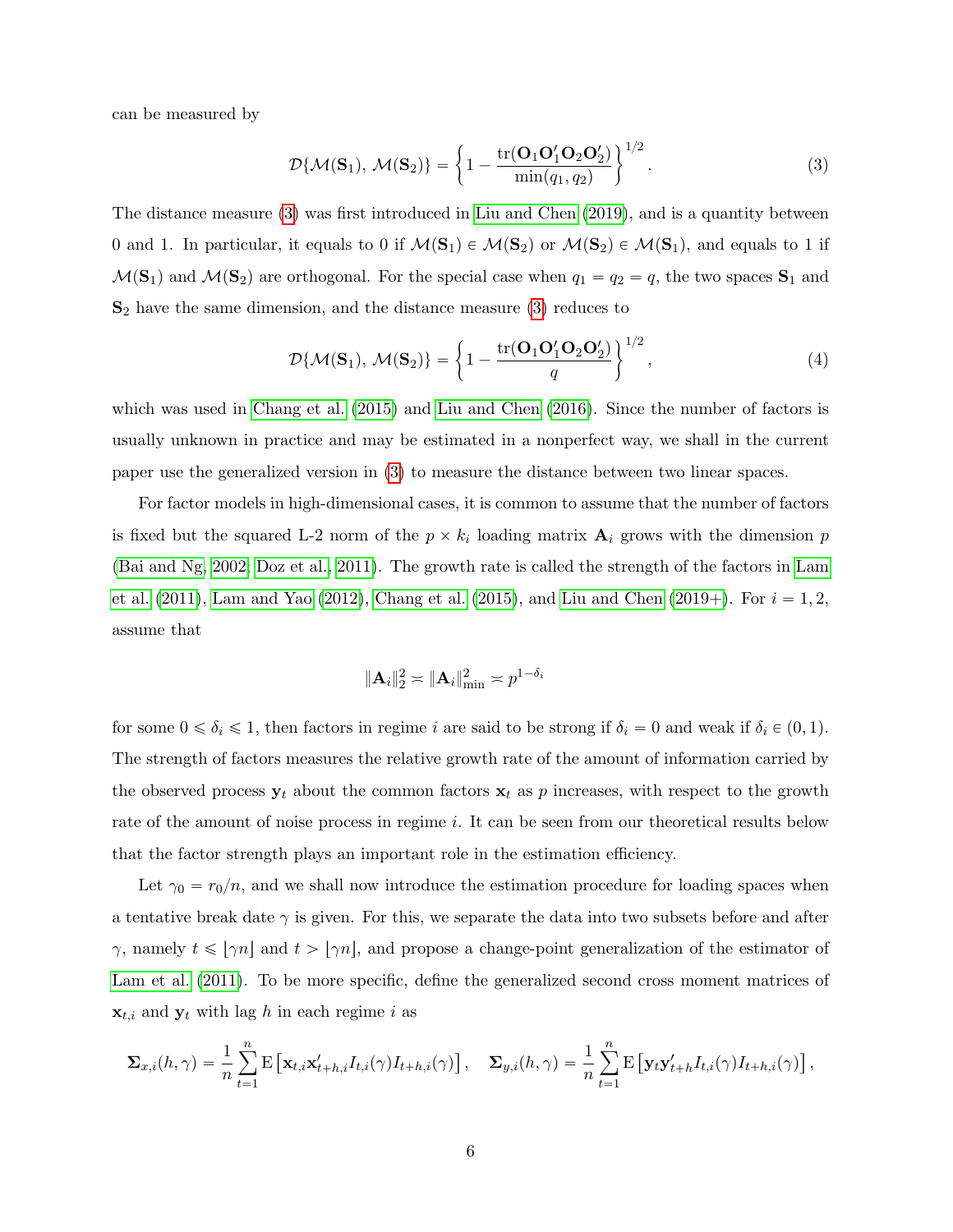where  $I_{t,i}(h, \gamma)$  is the indicator function for regime i satisfying  $I_{t,1}(\gamma) = 1$  if  $1 \le t \le [\gamma n],$  $I_{t,2}(h, \gamma) = 1$  if  $[\gamma n] < t \leq n$ , and zero otherwise. With the white noise assumption,  $\Sigma_{x,i}(h, \gamma)$ and  $\Sigma_{y,i}(h, \gamma)$  satisfy

$$
\Sigma_{y,1}(h,\gamma) = \mathbf{A}_1 \Sigma_{x,1}(h,\gamma) \mathbf{A}'_1, \text{ if } \gamma \leq \gamma_0,
$$

and

$$
\Sigma_{y,2}(h,\gamma) = \mathbf{A}_2 \Sigma_{x,2}(h,\gamma) \mathbf{A}'_2, \text{ if } \gamma > \gamma_0.
$$

For a pre-determined positive integer  $h_0$ , let

<span id="page-6-1"></span>
$$
\mathbf{M}_{i}(\gamma) = \sum_{h=1}^{h_0} \mathbf{\Sigma}_{y,i}(h,\gamma) \mathbf{\Sigma}_{y,i}(h,\gamma)', \qquad (5)
$$

then we can see that

<span id="page-6-0"></span>
$$
\mathbf{M}_{i}(\gamma) = \sum_{h=1}^{h_0} \mathbf{A}_{i} \left[ \mathbf{\Sigma}_{x,i}(h,\gamma) \mathbf{A}_{i}' \mathbf{A}_{i} \mathbf{\Sigma}_{x,i}(h,\gamma)' \right] \mathbf{A}_{i}' \tag{6}
$$

holds for  $i = 1$  if  $\gamma \le \gamma_0$  and for  $i = 2$  if  $\gamma \ge \gamma_0$ . Therefore,  $\mathbf{M}_i(\gamma)$  is a symmetric non-negative definite matrix sandwiched by  $A_i$  and  $A'_i$  when  $\gamma$  is in regime i. If there exists at least one nonzero h such that  $1 \leq h \leq h_0$  and  $\Sigma_{x,i}(h,\gamma)$  is full rank, then  $\mathbf{M}_i(\gamma)$  has rank  $k_i$ . Its eigenspace corresponding to the nonzero eigenvalues is  $\mathcal{M}(\mathbf{A}_i)$ . Hence,  $\mathcal{M}(\mathbf{A}_i)$  can be estimated through an eigen-decomposition of the sample version of  $M_i$ . In particular, let  $q_{i,k}(\gamma)$  be the unit eigenvector of  $\mathbf{M}_i(\gamma)$  corresponding to the k-th largest nonzero eigenvalue for  $k = 1, \ldots, k_i$ . Define

$$
\mathbf{Q}_i(\gamma) = (\mathbf{q}_{i,1}(\gamma), \dots, \mathbf{q}_{i,k_i}(\gamma)),\tag{7}
$$

where  $k_i$  is the number of factors. For simplicity, in the rest of this paper we use  $\mathbf{Q}_i$  and  $\mathbf{M}_i$  to denote  $\mathbf{Q}_i(\gamma_0)$  and  $\mathbf{M}_i(\gamma_0)$  for  $i = 1, 2$ .

To estimate the loading spaces in the change-point setting, we shall use the sample version of the above quantities and define

$$
\hat{\Sigma}_{y,i}(h,\gamma) = \frac{1}{n} \sum_{t=1}^n (\mathbf{y}_t \mathbf{y}'_{t+h} I_{t,i}(\gamma) I_{t+h,i}(\gamma)), \quad \widehat{\mathbf{M}}_i(\gamma) = \sum_{h=1}^{h_0} \hat{\Sigma}_{y,i}(h,\gamma) \hat{\Sigma}_{y,i}(h,\gamma)',
$$

for  $i = 1, 2$ . Let  $\hat{\lambda}_{i,1} \geq \hat{\lambda}_{i,2} \geq \ldots \geq \hat{\lambda}_{i,p}$  be the p eigenvalues of  $\widehat{M}_i(\gamma)$  and  $\widehat{q}_{i,1}(\gamma), \widehat{q}_{i,2}(\gamma), \ldots, \widehat{q}_{i,p}(\gamma)$ be the set of corresponding orthonormal eigenvectors with  $\mathbf{1}'\hat{\mathbf{q}}_{i,j}(\gamma) > 0$ . Define

$$
\widehat{\mathbf{Q}}_{i}(\gamma) = (\widehat{\mathbf{q}}_{i,1}(\gamma), \ldots, \widehat{\mathbf{q}}_{i,k_{i}}(\gamma)),
$$
\n(8)

then  $\mathcal{M}(\mathbf{A}_i)$  can be estimated by  $\mathcal{M}(\hat{\mathbf{Q}}_i(\gamma))$ . When  $\gamma$  is in regime i, similar to Theorem 1 in [Lam](#page-34-0) [et al.](#page-34-0) [\(2011\)](#page-34-0), we can show that  $\hat{\mathbf{Q}}_i(\gamma)$  provides a consistent estimator for the loading space under mild conditions.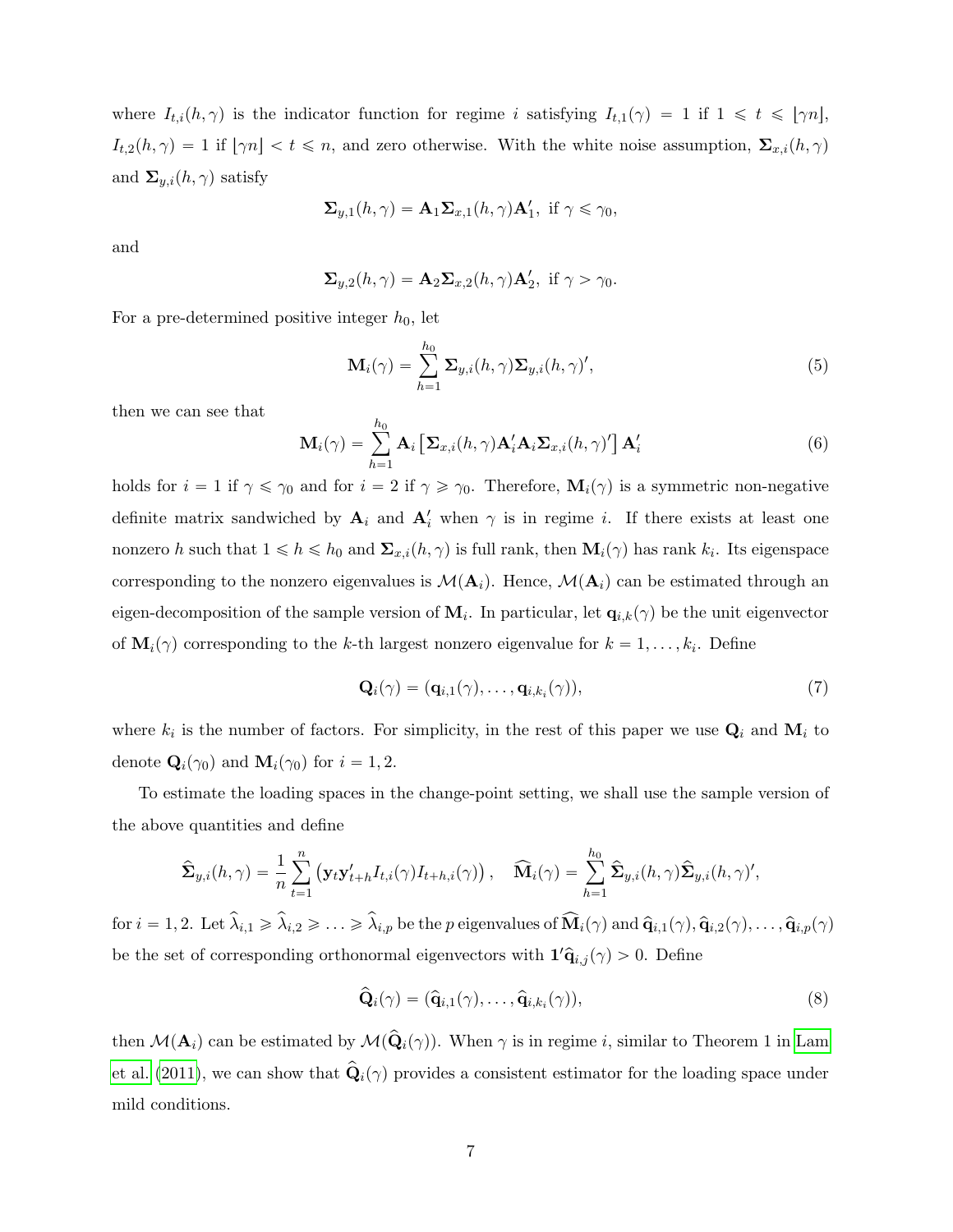<span id="page-7-1"></span>**Proposition 1.** Assume Conditions 1–8 in Appendix A.1. If  $p^{\delta_{\max}}n^{-1/2} = o(1)$ , then as  $n, p \to \infty$ , with true  $k_1$  and  $k_2$ , we have

$$
\mathcal{D}\{\mathcal{M}[\hat{\mathbf{Q}}_1(\gamma)],\,\mathcal{M}(\mathbf{Q}_1)\} = O_p(p^{\delta_1}n^{-1/2})
$$

when  $\gamma \leq \gamma_0$ , and

$$
\mathcal{D}\{\mathcal{M}[\hat{\mathbf{Q}}_2(\gamma)], \, \mathcal{M}(\mathbf{Q}_2)\} = O_p(p^{\delta_2}n^{-1/2})
$$

when  $\gamma \geq \gamma_0$ , where  $\delta_{\max} = \max(\delta_1, \delta_2)$ .

We remark that when  $\delta_i = 0$ , the estimator  $M[\hat{\mathbf{Q}}_i(\gamma)]$  converges to  $M(\mathbf{Q}_i)$  at the rate of  $n^{-1/2}$ , and thus the curse of dimensionality does not exist. When the factors in regime i are weak, however, the convergence rate is slower and the noise process distorts the information on the latent factor; see for example [Lam et al.](#page-34-0) [\(2011\)](#page-34-0).

We shall here also provide a discussion about the situation when  $\gamma$  does not fall in regimes *i*. Without loss of generality, we illustrate by using the case when  $\gamma \ge \gamma_0$ . In this case,  $\mathbf{M}_2(\gamma)$ is sandwiched by  $\mathbf{A}_2$ , and  $\mathbf{Q}_2(\gamma)$  is a reasonable estimate for  $\mathcal{M}(\mathbf{A}_2)$ . However, misclassification does occur for the estimation of regime 1. In particular, since data points with  $|\gamma n| < t \le r_0$  from regime 2 are included in the calculation of  $\mathbf{M}_1(\gamma)$ , it is no longer sandwiched by  $\mathbf{A}_1$ . However, when  $\gamma$  is sufficiently close  $\gamma_0$ , one can show that the misclassification effect becomes negligible on the estimation, and the estimated space using the sample version of  $\mathbf{M}_1(\gamma)$  will continue to be consistent; see the results in Section [2.3.](#page-7-0)

## <span id="page-7-0"></span>2.3 Estimating the Change Point Location

In our estimation approach, we assume that the change point does not happen in the boundary area, namely there exists  $0 < \eta_1 < \eta_2 < 1$  such that  $\gamma_0 \in (\eta_1, \eta_2)$ . Let  $\gamma$  be a hypothesized change point location, then we can use it to split the data into two subsets, namely the one with  $t \leq \lfloor \gamma n \rfloor$ and the other with  $t > \lfloor \gamma n \rfloor$ , and we define

$$
G(\gamma) = \sum_{i=1}^{2} g_i(\gamma), \quad g_i(\gamma) = \left\| \mathbf{B}_i(\eta_i)' \mathbf{M}_i(\gamma) \mathbf{B}_i(\eta_i) \right\|_2,
$$
\n(9)

where  $\mathbf{B}_i$  is a  $p \times (p - k_i)$  matrix for which  $(\mathbf{Q}_i, \mathbf{B}_i)$  forms a  $p \times p$  orthonormal matrix with  $\mathbf{Q}_i'\mathbf{B}_i = \mathbf{0}$  and  $\mathbf{B}_i'\mathbf{B}_i = \mathbf{I}_{p-k_i}$ . In this case,  $\mathcal{M}(\mathbf{B}_i)$  represents the orthogonal complement space of  $\mathcal{M}(\mathbf{Q}_i)$  for  $i = 1, 2$ . Note that although  $\mathbf{B}_i$  is not uniquely defined and subject to any orthogonal transformation,  $g_i(\gamma)$  is invariant under such transformations. If we project the cross moment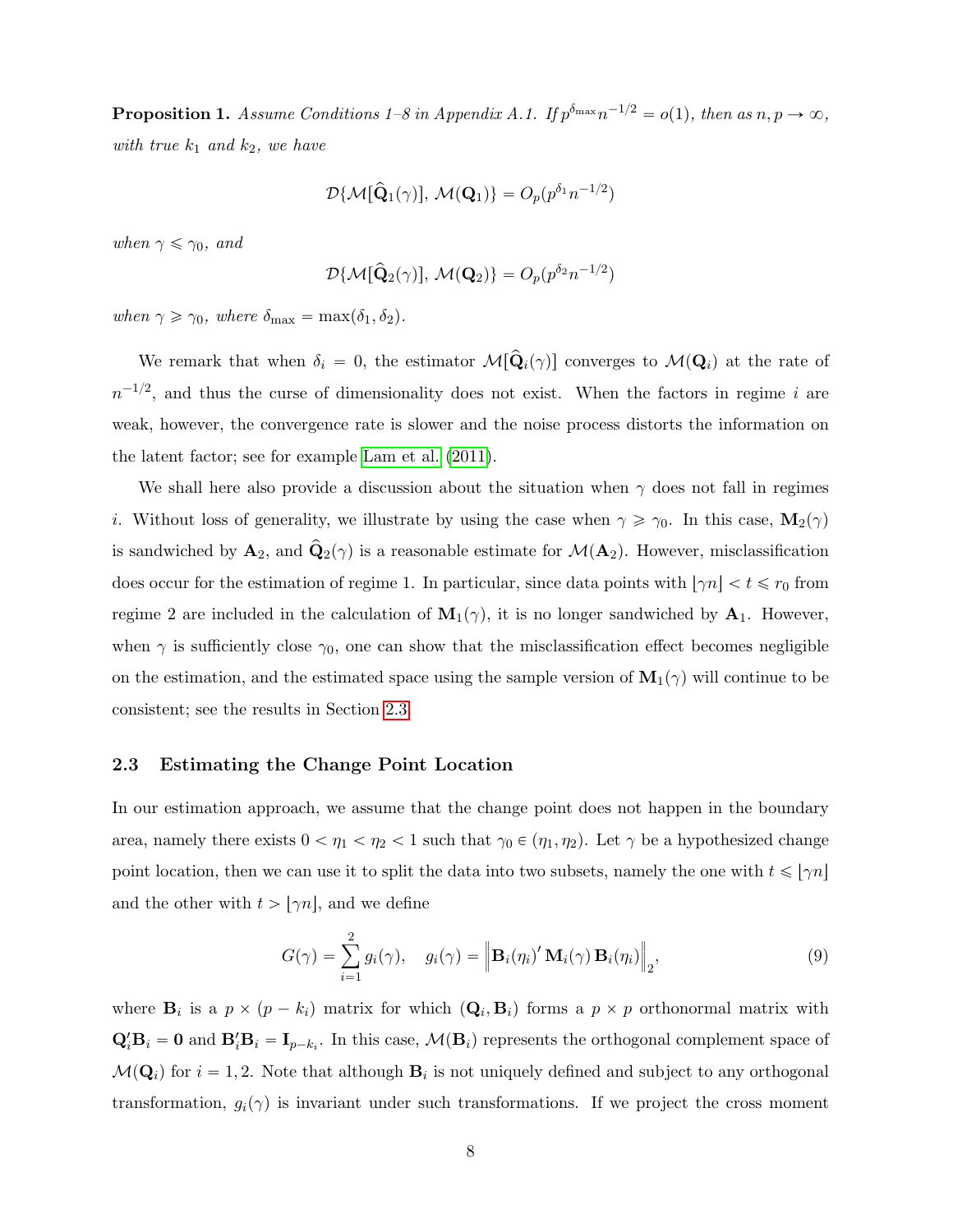matrices  $\{\mathbf\Sigma_{y,i}(h,\gamma),\ h = \pm 1,\ldots,\pm h_0\}$  onto  $\mathcal{M}(\mathbf{B}_i)$ , then by [\(6\)](#page-6-0) we can see that  $G(\gamma)$  measures the squared norm of the projections. If  $\gamma = \gamma_0$  is correctly specified, then the data in the two regimes identified by  $\gamma$  do belong to the correct regimes. Since  $\mathbf{M}_i(\gamma_0) = \mathbf{M}_i$ ,  $i = 1, 2$ , by the definition of  $M_i$  in [\(5\)](#page-6-1), we have

$$
G(\gamma_0) = \sum_{i=1}^2 \left\| \mathbf{B}_i' \mathbf{M}_i(\gamma_0) \mathbf{B}_i \right\|_2 = \sum_{i=1}^2 \left\| \sum_{h=1}^{h_0} \left\{ \mathbf{B}_i' \mathbf{A}_i \left[ \mathbf{\Sigma}_{x,i}(h,\gamma_0) \mathbf{A}_i' \mathbf{A}_i \mathbf{\Sigma}_{x,i}(h,\gamma_0) \right] \mathbf{A}_i' \mathbf{B}_i \right\} \right\|_2 = 0.
$$

If  $\gamma \neq \gamma_0$ , the data are not correctly separated and at least one of the subsets contains data from both regimes. The following proposition shows that under mild conditions  $G(\gamma) > 0$  for  $\gamma \neq \gamma_0$ .

**Proposition 2.** Under Conditions  $1-\delta$ ,  $G(\gamma) > 0$  if  $\gamma \neq \gamma_0$ .

Since  $\gamma_0 \in (\eta_1, \eta_2)$ , we can use data corresponding to  $t \leq \lfloor \eta_1 n \rfloor$  and  $t > \lfloor \eta_2 n \rfloor$  to get consistent estimates for  $\mathcal{M}(\mathbf{B}_1)$  and  $\mathcal{M}(\mathbf{B}_2)$ . Specifically, for  $i = 1, 2$ , we estimate  $\mathbf{B}_i$  by

$$
\widehat{\mathbf{B}}_i(\eta_i) = (\widehat{\mathbf{q}}_{i,k_i+1}(\eta_i),\ldots,\widehat{\mathbf{q}}_{i,p}(\eta_i)),
$$

where  $\hat{\mathbf{q}}_{i,k}(\eta_i)$  is the unit eigenvector of  $\widehat{\mathbf{M}}_i(\eta_i)$  corresponding to the k-th largest eigenvalue. Then the sample version of the objective function  $G(\gamma)$  is given by

$$
\widehat{G}(\gamma) = \sum_{i=1}^{2} \left\| \widehat{\mathbf{B}}_{i}(\eta_{i})' \widehat{\mathbf{M}}_{i}(\gamma) \widehat{\mathbf{B}}_{i}(\eta_{i}) \right\|_{2}.
$$
\n(10)

We propose to estimate the change point location  $\gamma_0$  by

<span id="page-8-1"></span>
$$
\widehat{\gamma} = \underset{\gamma \in \{0, \frac{1}{n}, \dots, 1\} \cap (\eta_1, \eta_2)}{\operatorname{argmin}} \widehat{G}(\gamma),\tag{11}
$$

whose asymptotic property is provided in Theorem [1.](#page-8-0)

<span id="page-8-0"></span>**Theorem 1.** Assume Conditions 1–8 in Appendix A.1. If  $p^{\delta_{\max}}n^{-1/2} = o(1)$ , then for any  $\epsilon > 0$ , with true  $k_1$  and  $k_2$  we have

$$
P(\hat{\gamma} < \gamma_0 - \epsilon) \leq \frac{Cp^{\delta_1}}{\epsilon n^{1/2}}, \quad P(\hat{\gamma} > \gamma_0 + \epsilon) \leq \frac{Cp^{\delta_2}}{\epsilon n^{1/2}},
$$

as  $n, p \rightarrow \infty$ .

By Theorem [1,](#page-8-0) the proposed estimator  $\hat{\gamma}$  in [\(11\)](#page-8-1) for the change point location is consistent under mild conditions. It also reveals that the estimation performance can depend critically on the strength of factors in both regimes. In particular, if the factors are strong in both regimes  $(\delta_1 = \delta_2 = 0)$ , then the estimation is immune to the curse of dimensionality. On the other hand, if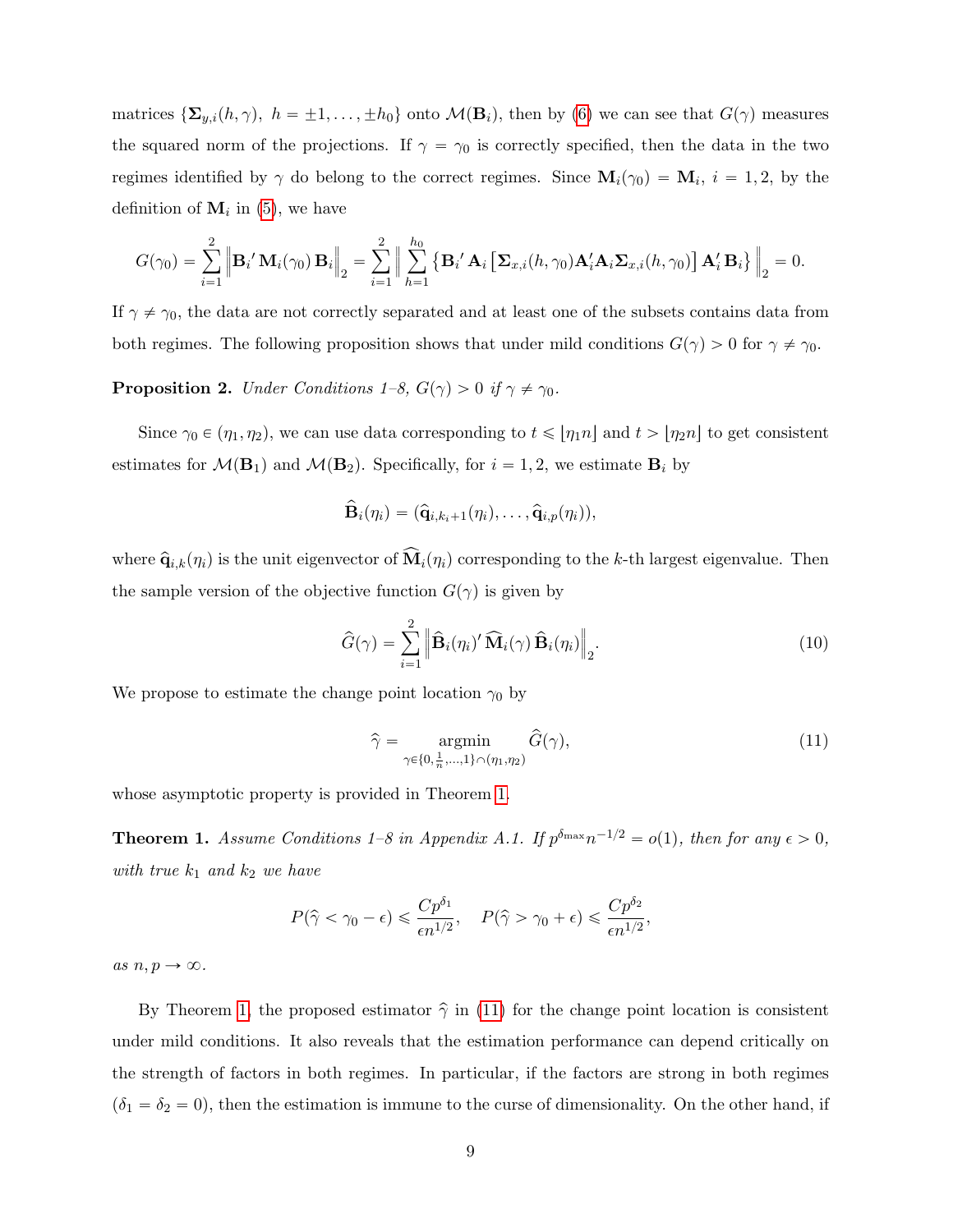factors are weak in one regime, then the resulting estimator can become less efficient as  $p$  increases. When factors have different levels of strengths before and after the break, the probability that the  $\hat{\gamma}_0$  falls in the weaker regime is larger but the estimation precision in the stronger regime is better. As a result, the overall rate of convergence of  $\hat{\gamma}$  depends on the strength of the weaker regime.

By plugging  $\hat{\gamma}$  into the estimation procedure described in Section [2.2,](#page-4-0) we obtain the final estimators for  $\mathcal{M}(\mathbf{A}_i)$ . To be more specific, let  $\hat{r} = [n\hat{\gamma}]$  and

$$
\widehat{\mathbf{Q}}_i(\widehat{r}) = (\widehat{\mathbf{q}}_{i,1}(\widehat{r}), \ldots, \widehat{\mathbf{q}}_{i,k_i}(\widehat{r})),
$$

where  $\hat{\mathbf{q}}_{i,k}(\hat{r})$  is the unit eigenvector of  $\widehat{\mathbf{M}}_i(\hat{r})$  corresponding to its k-th largest eigenvalue. Theorem 2 provides the asymptotic property of the estimated loading spaces when the estimated break date is used.

<span id="page-9-1"></span>**Theorem 2.** Assume Conditions 1–8 in Appendix A.1. If  $p^{\delta_{\max}}n^{-1/2} = o(1)$ , then as  $n, p \to \infty$ , with true  $k_1$  and  $k_2$ , we have

$$
\mathcal{D}{\{\mathcal{M}[\widehat{\mathbf{Q}}_{i}(\widehat{\gamma})],\,\mathcal{M}(\mathbf{Q}_{i})\}}=O_{p}(p^{\delta_{i}}n^{-1/2})
$$

*for*  $i = 1, 2$ .

By Theorem [2,](#page-9-1) the convergence rate of the associated loading space estimators is the same as that in Proposition [1](#page-7-1) when the true change point location is known. Compared with the results in [Liu and Chen](#page-34-3) [\(2019\)](#page-34-3) which used a threshold variable to split the data, the 'helping effect' disappears and asymptotically there is no interaction between regimes. In practice, the number of factors is typically unknown but can be estimated through a similar eigenvalue ratio estimator as that used in [Lam et al.](#page-34-0) [\(2011\)](#page-34-0), namely

$$
\hat{k}_i = \underset{1 \le k \le p/2}{\operatorname{argmin}} \frac{\hat{\lambda}_{i,k+1}(\eta_i)}{\hat{\lambda}_{i,k}(\eta_i)},
$$
\n(12)

where  $\hat{\lambda}_{i,k}(\eta_i)$  is the k-th largest eigenvalue of  $\widehat{\mathbf{M}}_i(\eta_i)$ ,  $i = 1, 2$ .

# <span id="page-9-2"></span>3 Determining the Existence of Change Point

## <span id="page-9-0"></span>3.1 A Self-Normalized Change-Point Test

Although the change-point factor model [\(2\)](#page-3-2) is able to capture potential structural breaks in the loading space, it can be unnecessarily complicated when there is actually no change point. We shall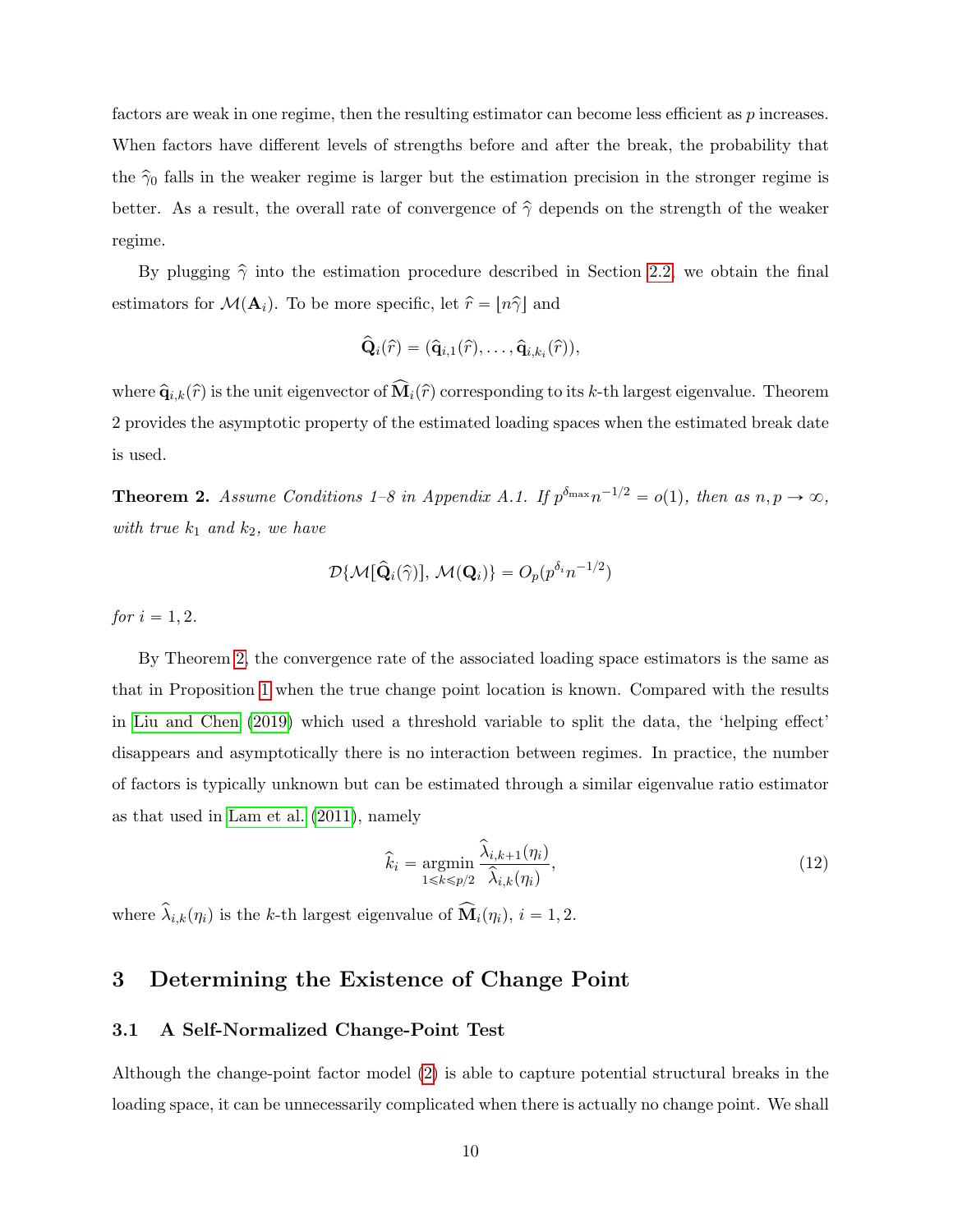here consider the problem of determining the existence of change points in the high-dimensional factor model [\(2\)](#page-3-2). The problem has been studied by [Chen et al.](#page-33-6) [\(2014\)](#page-33-6) using linear regression of estimated factors, and by [Ma and Su](#page-34-5) [\(2018\)](#page-34-5) using fused Lasso penalization on block estimators; see also reference therein. However, the aforementioned results both require the noise vector to have a sparse cross-sectional dependence structure; see for example Assumption 4 in [Chen et al.](#page-33-6) [\(2014\)](#page-33-6) and Assumption A3 in [Ma and Su](#page-34-5) [\(2018\)](#page-34-5). In addition, the fused Lasso approach of [Ma](#page-34-5) [and Su](#page-34-5)  $(2018)$  does not provide a p-value which can be an informative measure for quantifying the amount of statistical evidence in favor of the change-point model. To handle noise processes with possibly non-sparse cross-sectional dependence structures, the main challenge is to deal with the unknown scale parameter that associates with the strength of cross-sectional dependence. For this, we propose to adopt the idea of self-normalization [\(Lobato, 2001;](#page-34-10) [Shao, 2010\)](#page-35-2), which is capable of adaptively handling unknown scale parameters caused by different dependence strengths; see for example [Shao](#page-35-3) [\(2011\)](#page-35-3), [Bai et al.](#page-33-11) [\(2016\)](#page-33-11) and [Taqqu and Zhang](#page-35-4) [\(2019\)](#page-35-4).

Assume that the noise process  $(\epsilon_t)$  has a constant covariance structure  $\Sigma_t \equiv \Sigma$ , then for any vector  $\mathbf{b} \in \mathcal{M}(\mathbf{B}_1)$ , by [\(2\)](#page-3-2) and Condition 3 in Appendix A.1 we have

$$
\text{var}(\mathbf{b}'\mathbf{y}_t) = \mathbf{b}'\mathbf{\Sigma}\mathbf{b}, \quad t \leq r_0,
$$

and

$$
\text{var}(\mathbf{b}'\mathbf{y}_t) = \text{var}(\mathbf{b}'\mathbf{A}_2\mathbf{x}_{t,2} + \mathbf{b}'\boldsymbol{\varepsilon}_t) = \mathbf{b}'\mathbf{A}_2 \text{cov}(\mathbf{x}_{t,2})\mathbf{A}'_2\mathbf{b} + \mathbf{b}'\boldsymbol{\Sigma}\mathbf{b}, \quad t > r_0.
$$

Therefore, one can determine the existence of change points by testing for structural breaks in the variance of the transformed sequence  $(\mathbf{b}' \mathbf{y}_t)$ , namely

<span id="page-10-0"></span>
$$
H_0: \operatorname{var}(\mathbf{b}'\mathbf{y}_1) = \dots = \operatorname{var}(\mathbf{b}'\mathbf{y}_n) \tag{13}
$$

versus the alternative that there exists a time point  $r_0$  such that  $var(\mathbf{b}'\mathbf{y}_{r_0}) \neq var(\mathbf{b}'\mathbf{y}_{r_0+1})$ . Compared with traditional change-point testing problems, the key difference here is that the scale of the random variable sequence  $(\mathbf{b}'\mathbf{y}_t)$  can grow to infinity at an unknown rate depending on the strength of cross-sectional dependence. This is particularly due to the fact that the dimension of the covariance matrix  $\Sigma$  is  $p \times p$ , where p can grow to infinity with the sample size n. Under the idiosyncratic error assumption of [Chen et al.](#page-33-6) [\(2014\)](#page-33-6) and [Ma and Su](#page-34-5) [\(2018\)](#page-34-5), the covariance matrix  $\Sigma$  has a sparse structure by which one can show that  $var(\mathbf{b}'\mathbf{y}_t) = O(\|\mathbf{b}\|_2^2)$ . However, for situations with non-sparse cross-sectional dependence structures,  $\text{var}(\mathbf{b}'\mathbf{y}_t)$  can grow to infinity even when  $\|\mathbf{b}\|_2$  is bounded, and the rate can depend on the strength of the underlying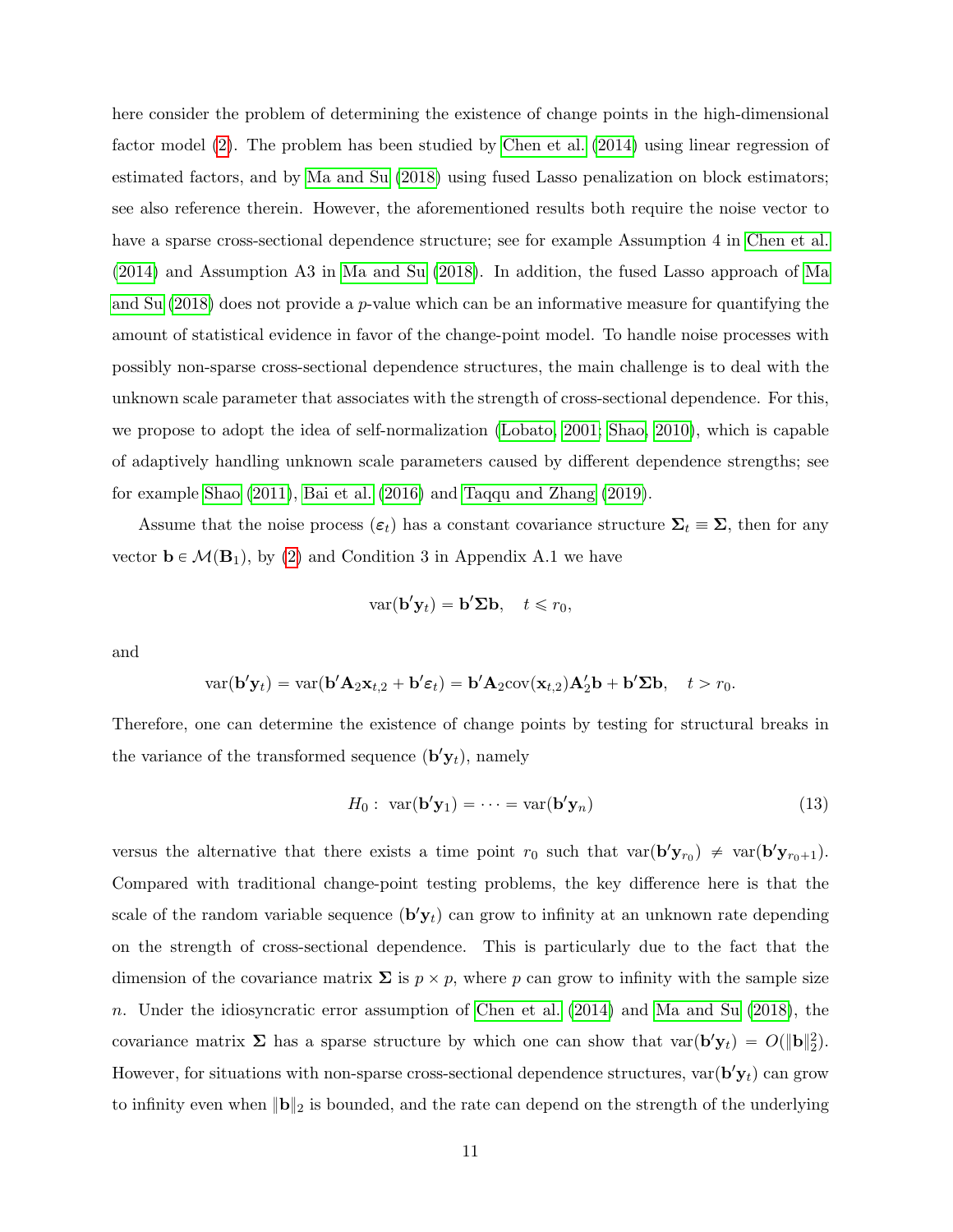cross-sectional dependence, which is typically unknown in practice. As a result, this can pose a challenge when one seeks an appropriate normalization for the test statistic. For this, we consider the following self-normalization approach.

Let

<span id="page-11-2"></span>
$$
\hat{\nu}_{i,j} = (j-i)^{-1} \left( \sum_{t=i}^{j} \mathbf{b}' \mathbf{y}_t \mathbf{y}_t' \mathbf{b} - \sum_{t=i}^{j} \mathbf{b}' \mathbf{y}_t \sum_{t=i}^{j} \mathbf{y}_t' \mathbf{b} \right),
$$
\n(14)

we consider the test statistic

<span id="page-11-1"></span>
$$
T_n = \max_{n\eta_1 < r < n\eta_2} \frac{\{r(n-r)(\hat{\nu}_{1,r} - \hat{\nu}_{r+1,n})\}^2}{n^2 V_r},\tag{15}
$$

where

$$
V_r = \frac{1}{n} \left[ \sum_{i=1}^r \left\{ \frac{i(r-i)(\hat{\nu}_{1,i} - \hat{\nu}_{i+1,r})}{r} \right\}^2 + \sum_{i=r+1}^n \left\{ \frac{(i-r-1)(n-i+1)(\hat{\nu}_{r+1,i-1} - \hat{\nu}_{i,n})}{n-r} \right\}^2 \right]
$$

is the self-normalizer that pivotalizes the asymptotic distribution of the test statistic [\(15\)](#page-11-1) to make it free of any nuisance scale parameter.

<span id="page-11-3"></span>Theorem 3. Assume Condition 9 in Appendix A.1. Then under the null hypothesis of no change point, we have as  $n, p \rightarrow \infty$ ,

$$
T_n \to_D \sup_{s \in (\eta_1, \eta_2)} \frac{\{\mathbb{B}(s) - s\mathbb{B}(1)\}^2}{W(\mathbb{B}, s)},
$$

where

$$
W(\mathbb{B},s) = \int_0^s \left\{ \mathbb{B}(u) - \frac{u}{s} \mathbb{B}(s) \right\}^2 du + \int_s^1 \left[ \mathbb{B}(1) - \mathbb{B}(u) - \frac{1-u}{1-s} \{ \mathbb{B}(1) - \mathbb{B}(s) \} \right]^2 du.
$$

#### <span id="page-11-0"></span>3.2 A Data-Driven Choice

Although the hypothesis test in [\(13\)](#page-10-0) is able to detect the change point with any  $\mathbf{b} \in \mathcal{M}(\mathbf{B}_1)$ , we shall here consider a data-driven choice that aims to optimize the power performance. Intuitively, **b** should be chosen to be far away from the linear space  $\mathcal{M}(\mathbf{B}_2)$ , which can be achieved by

$$
\max_{\mathbf{b}\in \mathcal{M}(\mathbf{B}_1)}\|\mathbf{b}'\mathbf{B}_2\|_2.
$$

As a result, we propose to choose **b** by

$$
\max_{\mathbf{u}\in\mathbb{R}^{k_1},\|\mathbf{u}\|_2=1}\|\mathbf{u}'\mathbf{B}_1'\mathbf{B}_2\|_2, \text{ where } \mathbf{b}=\mathbf{B}_1\mathbf{u}.
$$

When **u** is the unit right singular vector of  $\mathbf{B}'_2\mathbf{B}_1$  that corresponds to the largest singular value, **b** will be in the column space of  $B_1$  and the distance of **b** and  $\mathcal{M}(B_2)$  will then be maximized.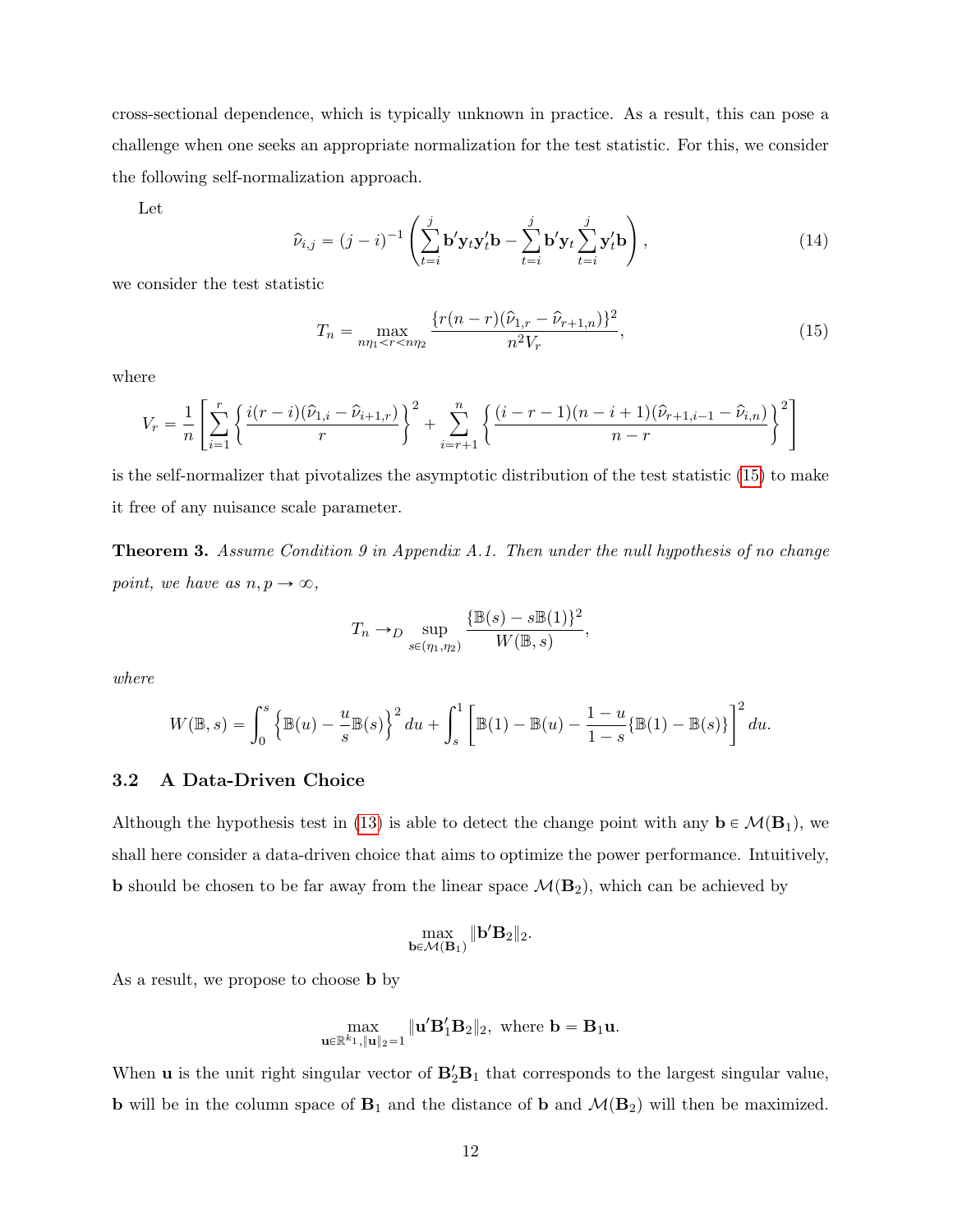Let  $\hat{\mathbf{u}}(\eta_1, \eta_2)$  be the unit right singular vector of  $\hat{\mathbf{B}}'_2(\eta_2)\hat{\mathbf{B}}_1(\eta_1)$  that corresponds to the largest singular value, the associated test statistic with the data-driven choice can then be obtained by replacing  $\mathbf{b}y_t$  with  $\mathbf{B}_1\hat{\mathbf{u}}(\eta_1, \eta_2)$  in [\(14\)](#page-11-2) and [\(15\)](#page-11-1). When the degrees of factor strength are different in the two regimes, the data from the one where factors are stronger will provide more information. We can further incorporate this into the data-driven choice of b. To be more specific, if  $\|\widehat{\mathbf{M}}_2(\eta_2)\|_2 > \|\widehat{\mathbf{M}}_1(\eta_1)\|_2$ , then factors after the potential change point are likely to be stronger, in which case we can choose  $\mathbf{b} \in \mathcal{M}(\mathbf{B}_2)$  that maximizes the distance from  $\mathcal{M}(\mathbf{B}_1)$  by letting  $\mathbf{b} = \mathbf{B}_2 \mathbf{v}$ , where **v** is the right singular vector of  $\mathbf{B}'_1 \mathbf{B}_2$  corresponding to the largest singular value.

## <span id="page-12-0"></span>4 Simulation

In this section, we present a Monte Carlo simulation study to examine the finite sample performance of the proposed inference procedure. For this, we generate entries of the loading matrix  $A_i$ as independent sample from the uniform distribution on  $[-p^{-\delta_i/2}, p^{-\delta_i/2}]$ . As a result, the factor strength of  $A_i$  is characterized by  $\delta_i$ . The associated noise process is generated as a Gaussian process whose covariance matrix has 1 on the diagonal and  $\rho_e$  for all off-diagonal entries. For simplicity, we use  $h_0 = 1$  throughout our numerical examples. For each setting, we generate 1000 realizations, and the results are summarized in the following subsections.

## <span id="page-12-1"></span>4.1 The Case with No Change Point

We first consider the case with no change point and examine the empirical size performance of the self-normalized change-point test proposed in Section [3.](#page-9-2) For this, we consider both the setting with strong factors ( $\delta = 0$ ) and the setting with weak factors ( $\delta = 0.25$ ). Three common factors drive the time series, and the factor process is set to be three independent  $AR(1)$  processes with  $N(0, 4)$  noises process and AR coefficients 0.9, -0.7, and 0.8.  $\rho_e = 0.5$  for the noise process.  $\eta_1 = 0.1$  and  $\eta_2 = 0.9$ . The results are summarized in Table [1,](#page-13-0) from which we can see that the empirical sizes of the proposed test are reasonably close to their nominal levels  $\alpha = 10\%, 5\%, 1\%$ when factors are strong. When  $\delta = 0.25$ , our tests are slightly oversized, and this is because we only utilize information obtained before time  $|\eta_1 n|$  and after time  $|\eta_2 n|$  to estimate b in [\(14\)](#page-11-2).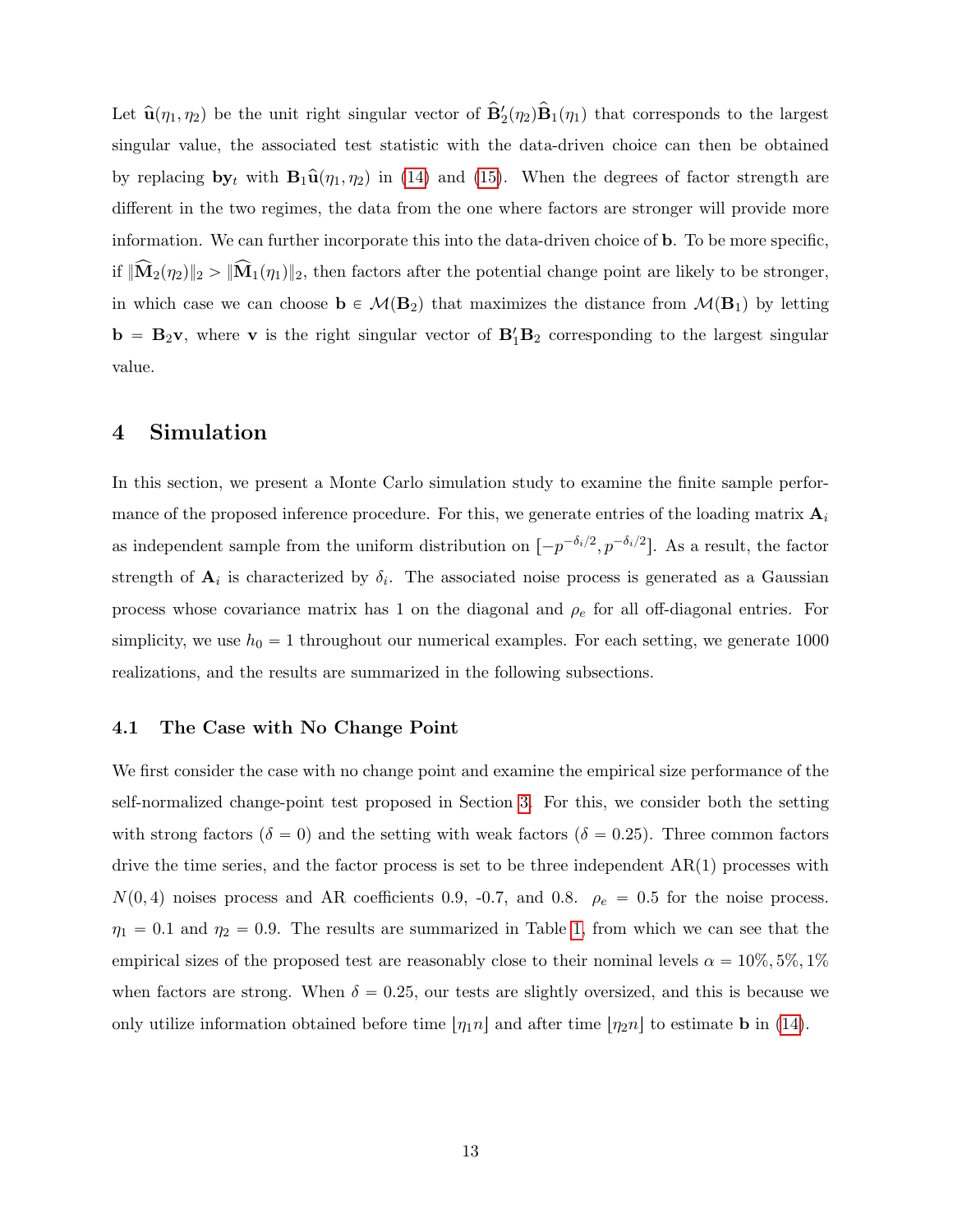<span id="page-13-0"></span>

|            |         |          | $\alpha = 10\%$ |          | $\alpha=5\%$ |          | $\alpha = 1\%$ |
|------------|---------|----------|-----------------|----------|--------------|----------|----------------|
| δ          |         | $\Omega$ | 0.25            | $\Omega$ | 0.25         | $\Omega$ | 0.25           |
| $n = 400$  | $p=20$  | 0.112    | 0.138           | 0.064    | 0.072        | 0.014    | 0.012          |
| $n = 400$  | $p=40$  | 0.127    | 0.149           | 0.069    | 0.083        | 0.013    | 0.020          |
| $n = 400$  | $p=100$ | 0.123    | 0.112           | 0.067    | 0.059        | 0.018    | 0.016          |
| $n = 1000$ | $p=20$  | 0.116    | 0.122           | 0.058    | 0.057        | 0.009    | 0.011          |
| $n = 1000$ | $p=40$  | 0.103    | 0.130           | 0.058    | 0.072        | 0.012    | 0.012          |
| $n = 1000$ | $p=100$ | 0.115    | 0.137           | 0.068    | 0.071        | 0.014    | 0.019          |

Table 1: Empirical sizes of tests with different levels of factor strength in Section [4.1](#page-12-1)

### <span id="page-13-1"></span>4.2 The Change-Point Case

We now consider the change-point case and examine if the self-normalized change-point test proposed in Section [3](#page-9-2) can successfully detect the existence of the change point. For this, we follow the data generating mechanism described in Section [4.1](#page-12-1) for generating the factor and noise processes, and set  $k_1 = k_2 = 3$ . Let the change point location  $\gamma_0 = 0.5$ , and we consider four different scenarios on the factor strength, namely SS ( $\delta_1 = \delta_2 = 0$ ) in which strong factors are used before and after the change point, SW ( $\delta_1 = 0$  and  $\delta_2 = 0.25$ ) in which strong factors are used before the change point and weak factors after, WS ( $\delta_1 = 0.25$  and  $\delta_2 = 0$ ) in which weak factors are used before the change point and strong factors after, and WW ( $\delta_1 = \delta_2 = 0.25$ ) in which weak factors are used before and after the change point. The results are summarized in Table [2,](#page-14-0) from which we can see that the proposed test performs reasonably well as it successfully identifies the change point with high probabilities. In addition, the performance seems to improve in general when the sample increases.

After the change point existence has been identified by the test, we shall apply the methods proposed in Section [2](#page-3-0) to estimate the change point location and the loading spaces in two regimes. Figure [1](#page-15-0) provides the histograms of our change point location estimator  $\hat{\gamma}$  under different settings, from which we can observe the followings. First, when the factor strength is weak in at least one regime, before or after the change point, the estimation efficiency in that weak regime can suffer from the increase in dimension. In contrast, the estimation efficiency in the strong regime does not seem to be affected by the curse of dimensionality. This is in line with the results in Theorem [1;](#page-8-0) see also the discussions thereafter. Second, it can be seen from the top panels in Figure [1](#page-15-0) that, when the factor strengths before and after the change point are different, namely settings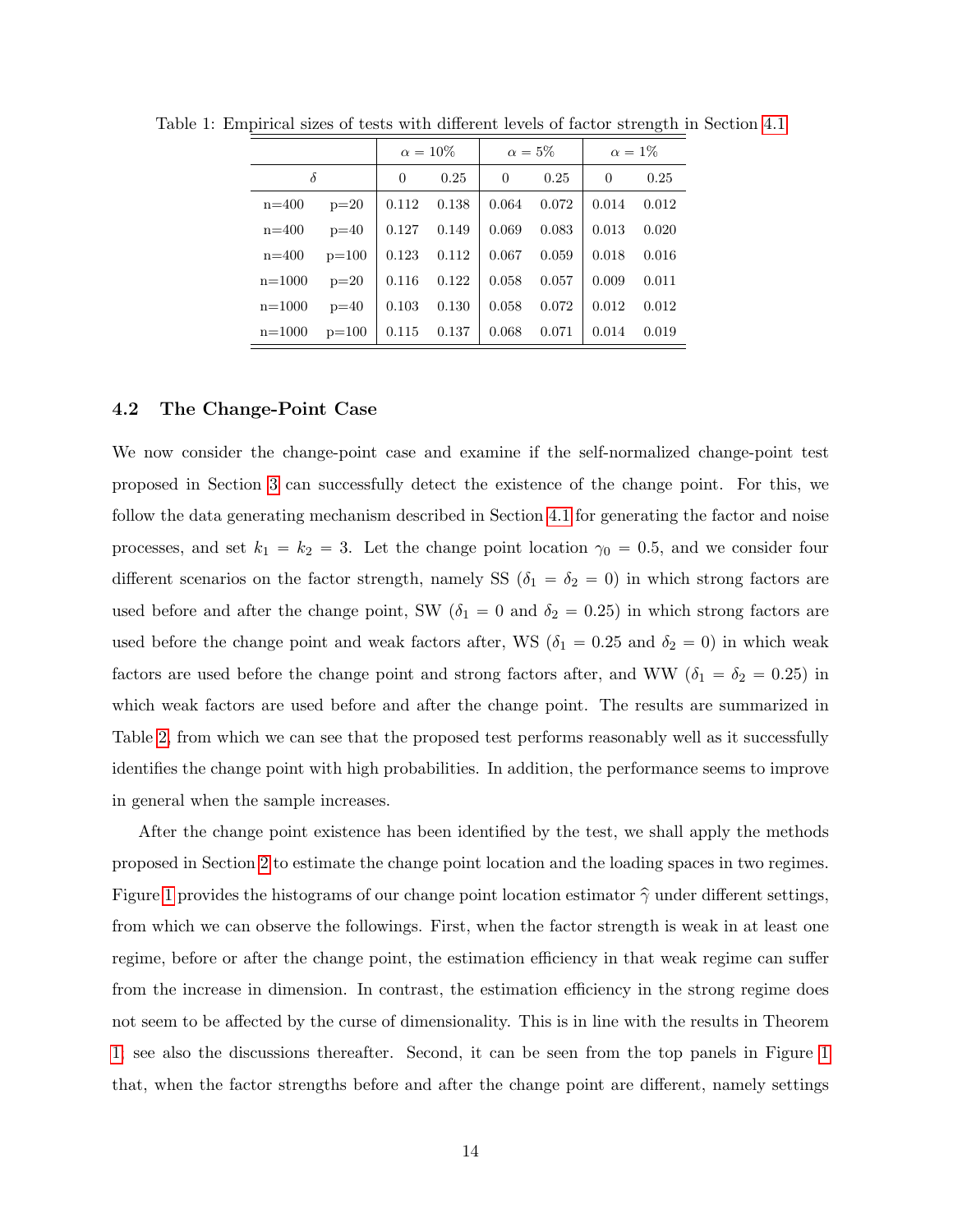|            |         |           |           | $\alpha = 10\%$ |       |       |           | $\alpha = 5\%$ |           |           |           | $\alpha=1\%$ |           |
|------------|---------|-----------|-----------|-----------------|-------|-------|-----------|----------------|-----------|-----------|-----------|--------------|-----------|
| Setting    |         | <b>SS</b> | <b>SW</b> | WS              | WW    | SS    | <b>SW</b> | WS             | <b>WW</b> | <b>SS</b> | <b>SW</b> | WS           | <b>WW</b> |
| $n = 400$  | $p=20$  | 0.975     | 0.973     | 0.966           | 0.969 | 0.941 | 0.929     | 0.932          | 0.943     | 0.820     | 0.787     | 0.815        | 0.810     |
| $n = 400$  | $p=40$  | 0.979     | 0.970     | 0.955           | 0.969 | 0.944 | 0.936     | 0.915          | 0.934     | 0.820     | 0.804     | 0.783        | 0.799     |
| $n = 400$  | $p=100$ | 0.960     | 0.968     | 0.975           | 0.977 | 0.931 | 0.924     | 0.949          | 0.940     | 0.805     | 0.806     | 0.811        | 0.821     |
| $n = 1000$ | $p=20$  | 0.996     | 0.996     | 0.998           | 0.996 | 0.990 | 0.989     | 0.992          | 0.992     | 0.956     | 0.949     | 0.958        | 0.959     |
| $n = 1000$ | $p=40$  | 0.998     | 0.996     | 0.994           | 0.997 | 0.989 | 0.987     | 0.985          | 0.987     | 0.935     | 0.956     | 0.946        | 0.950     |
| $n = 1000$ | $p=100$ | 0.999     | 0.990     | 0.997           | 0.999 | 0.996 | 0.995     | 0.992          | 0.992     | 0.960     | 0.962     | 0.960        | 0.962     |

<span id="page-14-0"></span>Table 2: Empirical powers of tests under different settings in Section [4.2](#page-13-1)

SW and WS, the estimation bias, though asymptotically negligible, is more likely to be toward the regime with weaker factors. In particular, when the factor strength after the change point is weaker as in the SW setting, then it is more likely to overestimate  $\gamma_0$ . On the other hand, if the factor strength before the change point is weaker as in the WS setting, then it is more likely to underestimate  $\gamma_0$ . We also provide in Table [3](#page-14-1) a summary of the estimation error  $|\hat{\gamma} - \gamma_0|$ . The estimation error for the loading spaces are summarized in Table [4,](#page-15-1) from which we can see that the estimation procedure proposed in Section [2.2](#page-4-0) performs reasonably well under all the considered settings.

| $\boldsymbol{n}$ |       | $n = 400$ |                                                   |    | $n = 1000$              |     |
|------------------|-------|-----------|---------------------------------------------------|----|-------------------------|-----|
| $\boldsymbol{p}$ | 20    | 40        | 100                                               | 20 | 40                      | 100 |
| <b>SS</b>        | 0.035 |           | $0.039$ $0.040$   $0.015$ $0.018$ $0.018$         |    |                         |     |
| <b>SW</b>        |       |           | $0.051$ $0.066$ $0.083$                           |    | $0.023$ $0.029$ $0.039$ |     |
| <b>WS</b>        |       |           | $0.054$ $0.060$ $0.081$   $0.023$ $0.027$ $0.038$ |    |                         |     |
| WW               |       |           | $0.053$ $0.060$ $0.071$ $0.024$ $0.028$ $0.034$   |    |                         |     |

<span id="page-14-1"></span>Table 3: Average estimation error  $|\hat{\gamma} - \gamma_0|$  in Section [4.2](#page-13-1)

## <span id="page-14-2"></span>4.3 A Comparison with Existing Results

In this subsection, we will compare the performance of our change point detection procedure with [Chen et al.](#page-33-6) [\(2014\)](#page-33-6) and [Han and Inoue](#page-34-4) [\(2015\)](#page-34-4) who both focus on single change point detection in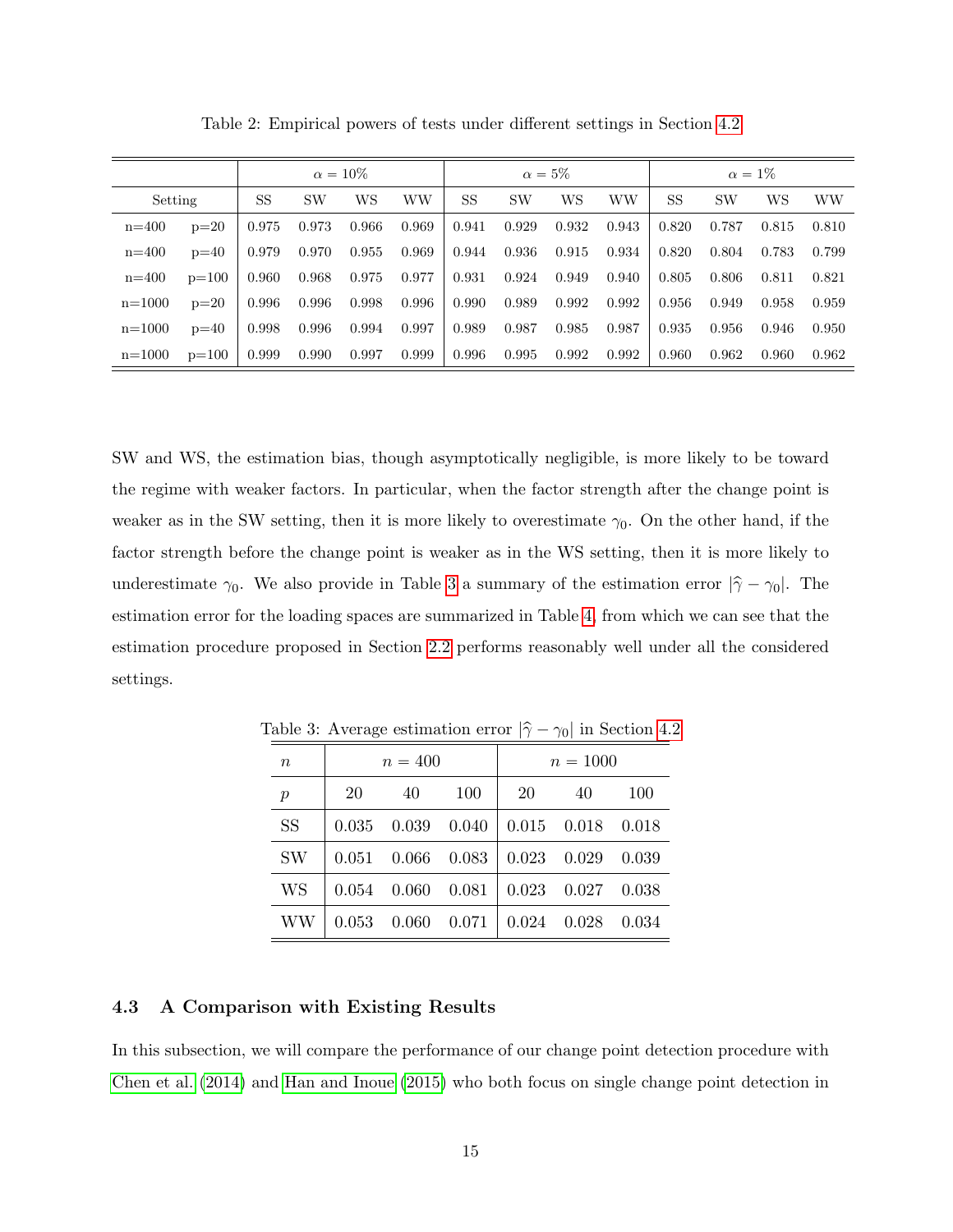

<span id="page-15-0"></span>Figure 1: Histograms of estimated threshold value under different settings when  $n = 1000$  and  $k_1$ and  $k_2$  are known. The dashed line shows the true threshold value  $\gamma_0 = 0.5$ , black bars show the frequencies of underestimation, and grey bars show the frequencies of overestimation.

|            |                   | $\sqrt{2}$ |           |       |       |            |       |
|------------|-------------------|------------|-----------|-------|-------|------------|-------|
|            | $\boldsymbol{n}$  |            | $n = 400$ |       |       | $n = 1000$ |       |
|            | $\boldsymbol{p}$  | 20         | 40        | 100   | 20    | 40         | 100   |
| Setting SS | $\delta_1=0$      | 0.059      | 0.055     | 0.053 | 0.033 | 0.032      | 0.031 |
|            | $\delta_2=0$      | 0.059      | 0.057     | 0.055 | 0.033 | 0.032      | 0.031 |
| Setting SW | $\delta_1=0$      | 0.058      | 0.056     | 0.053 | 0.033 | 0.032      | 0.031 |
|            | $\delta_2 = 0.25$ | 0.095      | 0.099     | 0.113 | 0.049 | 0.053      | 0.058 |
| Setting WS | $\delta_1 = 0.25$ | 0.093      | 0.094     | 0.110 | 0.048 | 0.052      | 0.058 |
|            | $\delta_2=0$      | 0.060      | 0.056     | 0.053 | 0.034 | 0.032      | 0.032 |
| Setting WW | $\delta_1 = 0.25$ | 0.089      | 0.095     | 0.103 | 0.049 | 0.052      | 0.057 |
|            | $\delta_2 = 0.25$ | 0.093      | 0.094     | 0.105 | 0.050 | 0.052      | 0.057 |

<span id="page-15-1"></span>Table 4: Average estimation error  $\mathcal{D}\{\mathcal{M}[\hat{\mathbf{Q}}_i(\hat{r})], \mathcal{M}(\mathbf{Q}_i)\}\)$  in Section [4.2](#page-13-1)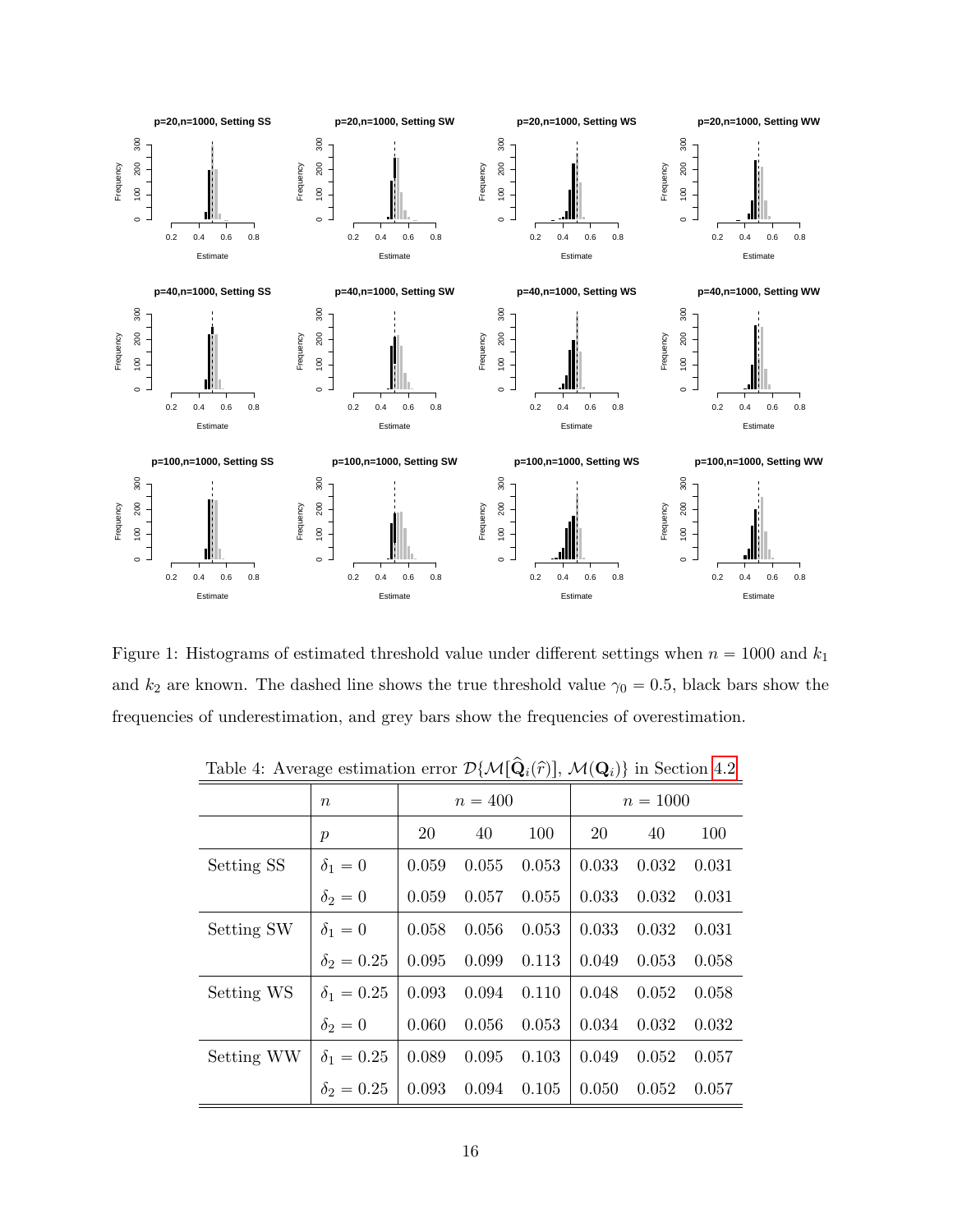factor models but do not allow strong cross-sectional dependence in noise process. Set  $\eta_1 = 0.2$ and  $\eta_2 = 0.8$ . Data are simulated with processes described in Section [4.1](#page-12-1) and in Section [4.2](#page-13-1) with  $\rho_e$  = 0.95 to compare the sizes and powers of different tests, respectively. From Table [5](#page-17-0) and Table [6,](#page-17-1) we can see that our test controls the sizes better than Wald test proposed by [Chen et al.](#page-33-6) [\(2014\)](#page-33-6) and is more powerful than LM and Wald tests by [Han and Inoue](#page-34-4) [\(2015\)](#page-34-4) when the strong cross-sectional exists in noise process.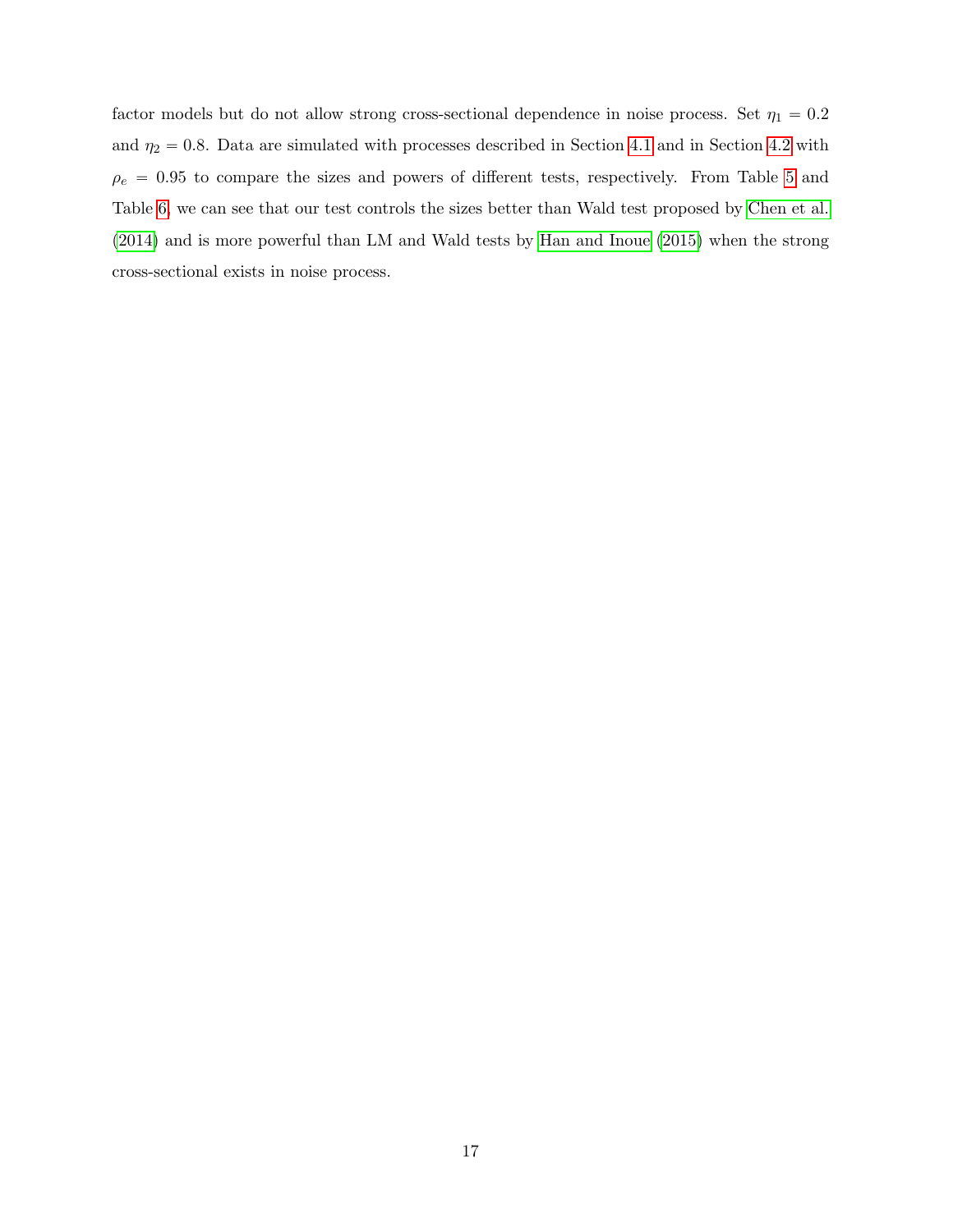| $\frac{5}{1}$                                                                         |
|---------------------------------------------------------------------------------------|
| $\ddot{\phantom{0}}$                                                                  |
| )<br> <br>                                                                            |
|                                                                                       |
| $\sim$ $\sim$ $\sim$ $\sim$ $\sim$<br>ׇ֚֘֝֡<br>ļ                                      |
| コード                                                                                   |
|                                                                                       |
| ;<br>)<br>I                                                                           |
| j                                                                                     |
| í                                                                                     |
| 5                                                                                     |
| tot and on one of the storm of<br>i<br>I<br>リーニニン パリーン<br>İ                           |
| )                                                                                     |
| ֧֧֧֧֧֧֧֧֦֧֦֧֦֧֧֧֧֦֧֧֦֧֧֧֦֧֧֛֧֧֧֧֧֧֧֧֛֝֓֓֓֕֓֝֬֓֓֝֬֓֓֓֓֝֬֓֝֬֓֝֬֝֬֓֓֝֬֓֬֓֓֓֬֬֬֓֬֓֬֬֬֬֬֬֬ |
| )<br>]<br> <br>٠<br>ا<br>j<br>֚֚֚֬                                                    |
|                                                                                       |
| $\overline{\phantom{a}}$<br>ĺ<br>Í                                                    |

|                  |                     |       | Our method |       | Wald-cdg |       | LM-hi   |       | Wald-hi |
|------------------|---------------------|-------|------------|-------|----------|-------|---------|-------|---------|
|                  |                     |       | 0.25       |       | 0.25     | c     | 0.25    |       | 0.25    |
|                  |                     | 0.086 | 0.100      | 0.238 | 0.203    | 0.016 | $0.017$ | 0.118 | 0.130   |
|                  |                     | 0.110 | 0.148      | 0.267 | 0.203    | 0.004 | 0.010   | 0.161 | 0.136   |
| 100              | 100                 | 0.119 | 0.204      | 0.235 | 0.210    | 0.006 | 0.008   | 0.161 | 0.141   |
|                  | $\overline{\Omega}$ | 0.074 | $0.071\,$  | 0.072 | 0.092    | 0.028 | 0.023   | 0.045 | 0.042   |
| $00\,$           |                     | 0.086 | 0.073      | 0.072 | 0.092    | 0.029 | 0.031   | 0.061 | 0.045   |
| $\overline{100}$ | 100                 | 0.099 | 770.0      | 0.084 | 0.093    | 0.023 | 0.026   | 0.050 | 0.050   |

Table 6: Power comparison among different tests with  $\alpha = 5\%$  for Example 1 in Section 4.3 Table 6: Power comparison among different tests with  $\alpha = 5\%$  for Example 1 in Section [4.3](#page-14-2)

<span id="page-17-1"></span><span id="page-17-0"></span>

|                      | $0,0$ 0,0.25 0.25,0 0.25,0.25       | 0.138                   | 0.187          | 0.264               | 0.996           | 0.447     | 0.411                |  |
|----------------------|-------------------------------------|-------------------------|----------------|---------------------|-----------------|-----------|----------------------|--|
| Wald-hi              |                                     | 0.164                   | 0.226          | 0.260               | 0.999           | 0.393     | 0.392                |  |
|                      |                                     | 0.066                   | 0.168          | 0.210               | $1.000$         | 0.400     | 0.349                |  |
|                      |                                     | 0.109                   | 0.212          | 0.250               | $1.000\,$       | $-0.396$  | 0.396                |  |
|                      | $0,0$ 0,0.25 0.25,0 0.25,0.25       | $0.028\,$               | $\,0.003$      | 0.000               | 0.995           | 0.319     | 0.310                |  |
| ${\rm LM\text{-}hi}$ |                                     | 0.024                   | 0.008          | $0.000\,$           | $1.000\,$       | 0.382     | 0.318                |  |
|                      |                                     | 0.057                   | 0.006          | 0.000               | $1.000$         | 0.360     | $0.323$ $0.264$      |  |
|                      |                                     | 0.036                   | $0.007$        | $0.000\,$           | $1.000\,$       | 0.995     |                      |  |
|                      | $0,0$ 0,0.25 0.25,0 0.25,0.25       | $\,0.928$               | 0.997          | 0.821               | 0.995           | 1.000     | 1.000                |  |
| Wald-cdg             |                                     | 0.950                   | 0.999          | 0.809               |                 | $1.000$   | $1.000\,$            |  |
|                      |                                     | 0.960 0.948             | 0.998          | 0.809               | 0.996 0.992     | $1.000\,$ | $1.000$              |  |
|                      |                                     |                         | 0.999          | 0.859               | $1.000$         | $1.000$   | $1.000$              |  |
|                      | $0,0$ $0,0.25$ $0.25,0$ $0.25,0.25$ | 0.676                   | 0.662          | 0.681               | 0.925           | 0.913     | 0.928                |  |
| Our method           |                                     |                         | 0.700          | 0.710               | 0.921           | 0.924     | 0.912                |  |
|                      |                                     | $0.721$ $0.692$ $0.671$ | 0.718          | $100$   0.715 0.700 | $0.930$ $0.929$ | 0.919     | $-400$   0.939 0.933 |  |
|                      |                                     |                         | . 0.722        |                     |                 | $-0.951$  |                      |  |
|                      |                                     | $\frac{20}{2}$          | $\frac{40}{1}$ |                     | 400   20        | 400 40    |                      |  |
| $\delta_1, \delta_2$ |                                     | 100                     |                | 100                 |                 |           |                      |  |

Note: 'cdg' denotes the test proposed by Chen et al. (2014), 'hi' denotes the test proposed by Han and Inoue (2015), and 'LM' denotes Lagrange Multiplier test. Wald test in Chen et al. (2014) is more powerful than their LM test. Han and Inoue (2015) developed various test statistics which have similar performance. In Table 5 and Table 6, we compare our test with Wald test by Chen et al. (2014), LM and Wald tests by Han and Inoue (2015) with supremum test statistics In Table 5 and Table 6, we compare our test with Wald test by [Chen](#page-33-6) et al. ([2014\)](#page-33-6), LM and Wald tests by Han and [Inoue](#page-34-4) [\(2015\)](#page-34-4) with supremum test statistics Note: 'cdg' denotes the test proposed by [Chen](#page-33-6) et al. [\(2014\)](#page-33-6), 'hi' denotes the test proposed by Han and [Inoue](#page-34-4) ([2015\)](#page-34-4), and 'LM' denotes Lagrange Multiplier test. Wald test in [Chen](#page-33-6) et al. [\(2014\)](#page-33-6) is more powerful than their LM test. Han and [Inoue](#page-34-4) [\(2015\)](#page-34-4) developed various test statistics which have similar performance. obtained by Bartlett kernel. obtained by Bartlett kernel.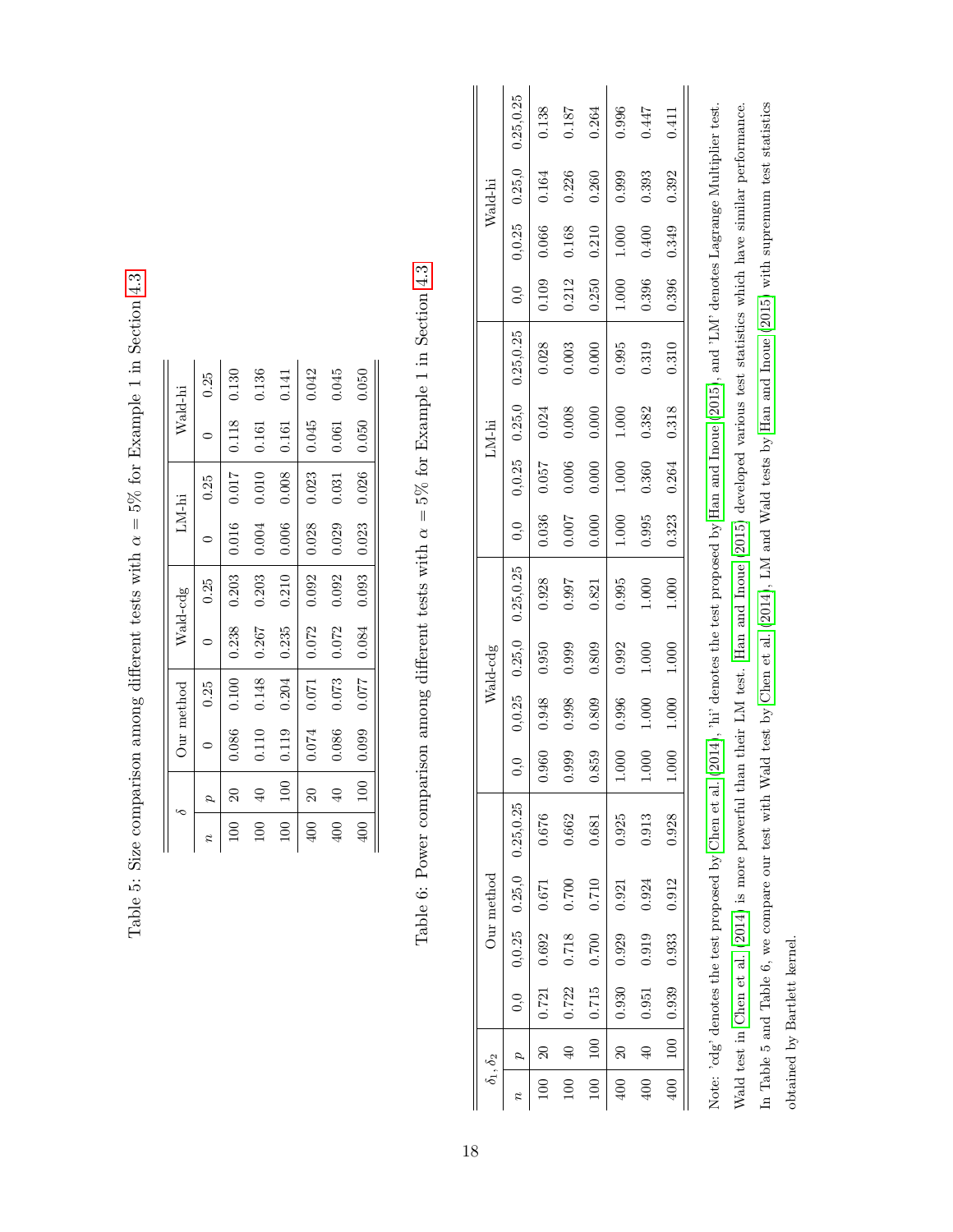## <span id="page-18-0"></span>5 Real data analysis

We applied our method to the Stock-Watson data [\(Stock and Watson, 1998,](#page-35-0) [2005\)](#page-35-5), containing 132 U.S. monthly economic indicators from March 1960 to December 2003, with  $n = 526$  and  $p = 132$ . The data include real output and income, employment, real retail, manufacturing and trade sales, consumption, interest rates, price index and other economic indicators. [Stock and](#page-35-5) [Watson](#page-35-5) [\(2005\)](#page-35-5) provided more detailed information about this data set and transformations needed for stationarity before analysis.

Set  $h_0 = 1$ ,  $\eta_1 = 0.1$ ,  $\eta_2 = 0.9$ , and level of significance  $\alpha = 5\%$ . We applied the wild binary segmentation method [\(Fryzlewicz, 2014\)](#page-34-11) to check if there are multiple change points. The result shows that during this period there is only one change point.

Left and right panels in Figure [5](#page-18-0) demonstrate the ratio of eigenvalues of  $\widehat{\mathbf{M}}(\eta_1)$  and  $\widehat{\mathbf{M}}(\eta_2)$ , respectively, and it reaches its minimum values at 1 and 2, which implies that  $\hat{k}_1 = 1$  and  $\hat{k}_2 = 2$ . Using methods described in Section [2.3,](#page-7-0) we have  $\hat{\gamma} = 0.635$ .



It means that the dynamics of economic indicators experienced once a permanent structural change around November 1988 possibly due to saving and loan crisis [\(Curry and Shibut, 2000\)](#page-33-12). Before the change, there was one common factor, while after the change, there was two common factors driving 132 economic indicators.

Extending the method described in [Lam et al.](#page-34-0) [\(2011\)](#page-34-0), we can estimate the residuals of factor models with

$$
\widehat{\varepsilon}_t = \left\{ \begin{array}{ll} \widehat{{\mathbf Q}}_1 \widehat{{\mathbf Q}}_1^\prime {\mathbf y}_t & t \leqslant \widehat{\gamma} n, \\ \widehat{{\mathbf Q}}_2 \widehat{{\mathbf Q}}_2^\prime {\mathbf y}_t & t > \widehat{\gamma} n. \end{array} \right.
$$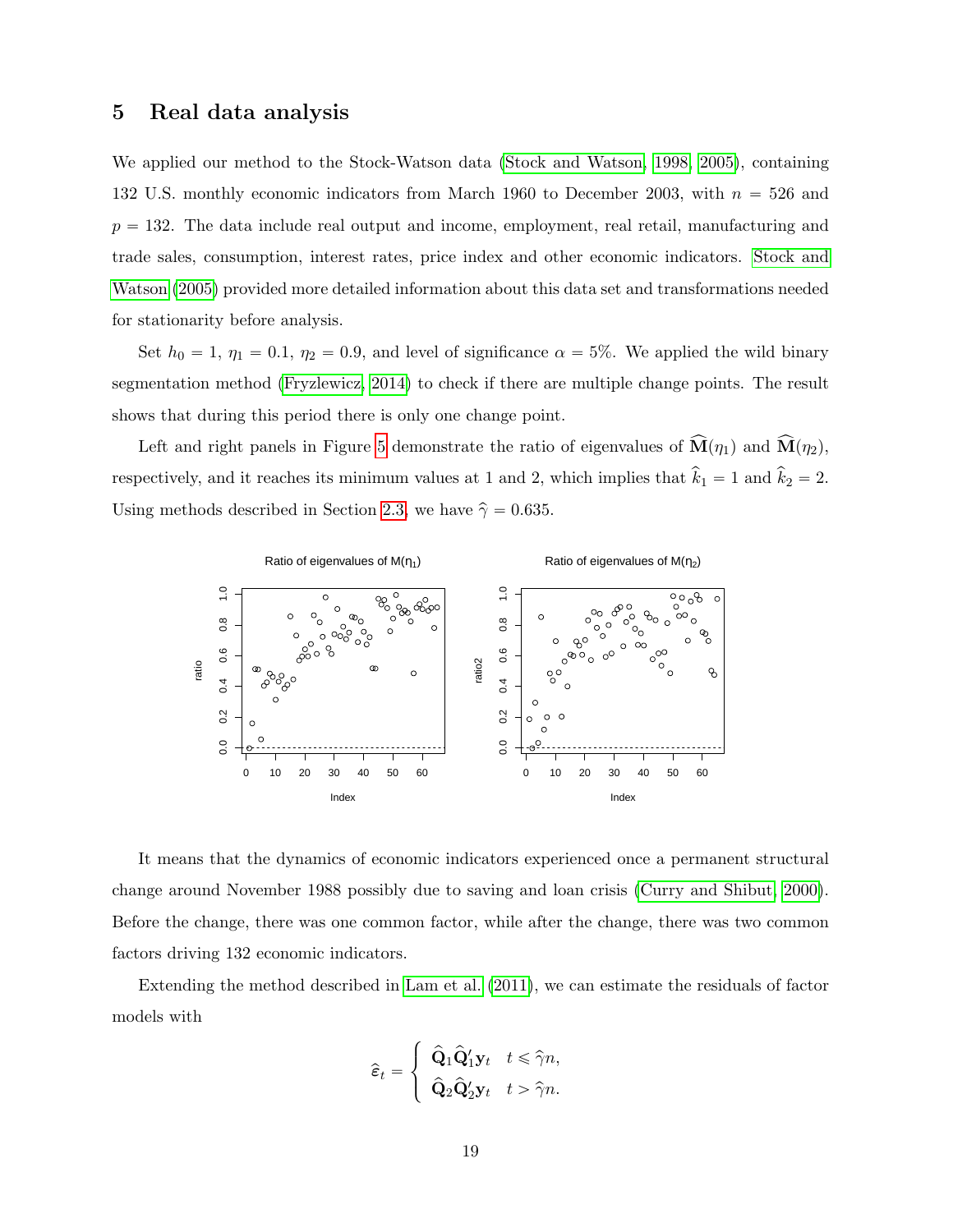We compare our method with Wald test by [Chen et al.](#page-33-6) [\(2014\)](#page-33-6), LM and Wald tests by [Han and](#page-34-4) [Inoue](#page-34-4) [\(2015\)](#page-34-4) through white noise test [\(Chang et al., 2017\)](#page-33-4) and residual sum of squares (RSS). All the three tests reject the null and agree that there is a structural break in data. With the estimated break dates, we fix the number of factors before and after break at 1 and 2 for comparison and calculate the residual series. Table [7](#page-19-1) reports the p-values associated with white noise test for the residual series and RSS. Our model is validated by the white noise test with  $p$ -value 0.07. It confirms that after extracting the common factors, there is no serial dependence left. The residuals series from Wald test by [Chen et al.](#page-33-6) [\(2014\)](#page-33-6) and Wald test by [Han and Inoue](#page-34-4) [\(2015\)](#page-34-4) fail the white noise test. Although  $p$ -value for LM test by [Han and Inoue](#page-34-4) [\(2015\)](#page-34-4) is greater than 0.05, [Han and Inoue](#page-34-4) [\(2015\)](#page-34-4) yields a larger RSS. In sum, our method can successfully capture all the serial dynamics of the data, and lower the residual sum of squares comparing to others.

<span id="page-19-1"></span>

| Method        | $p$ -value for white noise test | RSS     |
|---------------|---------------------------------|---------|
| $_{\rm Ours}$ | 0.075                           | 308238  |
| Wald-cdg      | 0.000                           | 160476  |
| LM-hi         | 0.070                           | 1482874 |
| Wald-hi       | 0.030                           | 1156676 |

Table 7: Comparison among different models for real data analysis

# <span id="page-19-0"></span>6 Conclusion

Factor models have been frequently used in the study of high-dimensional time series. Their associated change-point analyses were mostly studied under the framework of [Bai and Ng](#page-33-3) [\(2002\)](#page-33-3) and [Forni et al.](#page-34-1) [\(2004\)](#page-34-1). However, such type of factor models suffer from the identifiability issue in the finite dimensional case and cannot be used to explain the phenomenon of strong crosssectional dependence in noise process. To alleviate the aforementioned problems, [Lam et al.](#page-34-0) [\(2011\)](#page-34-0) proposed an alternative framework for factor analysis of high-dimensional time series. In the current paper, we develop statistical methods and their associated theory for changepoint analysis of the recently proposed factor model of [Lam et al.](#page-34-0) [\(2011\)](#page-34-0). In the presence of a change point, we propose consistent statistical estimators for the change point location and factor loading spaces before and after the change point, and provide their explicit convergence rates.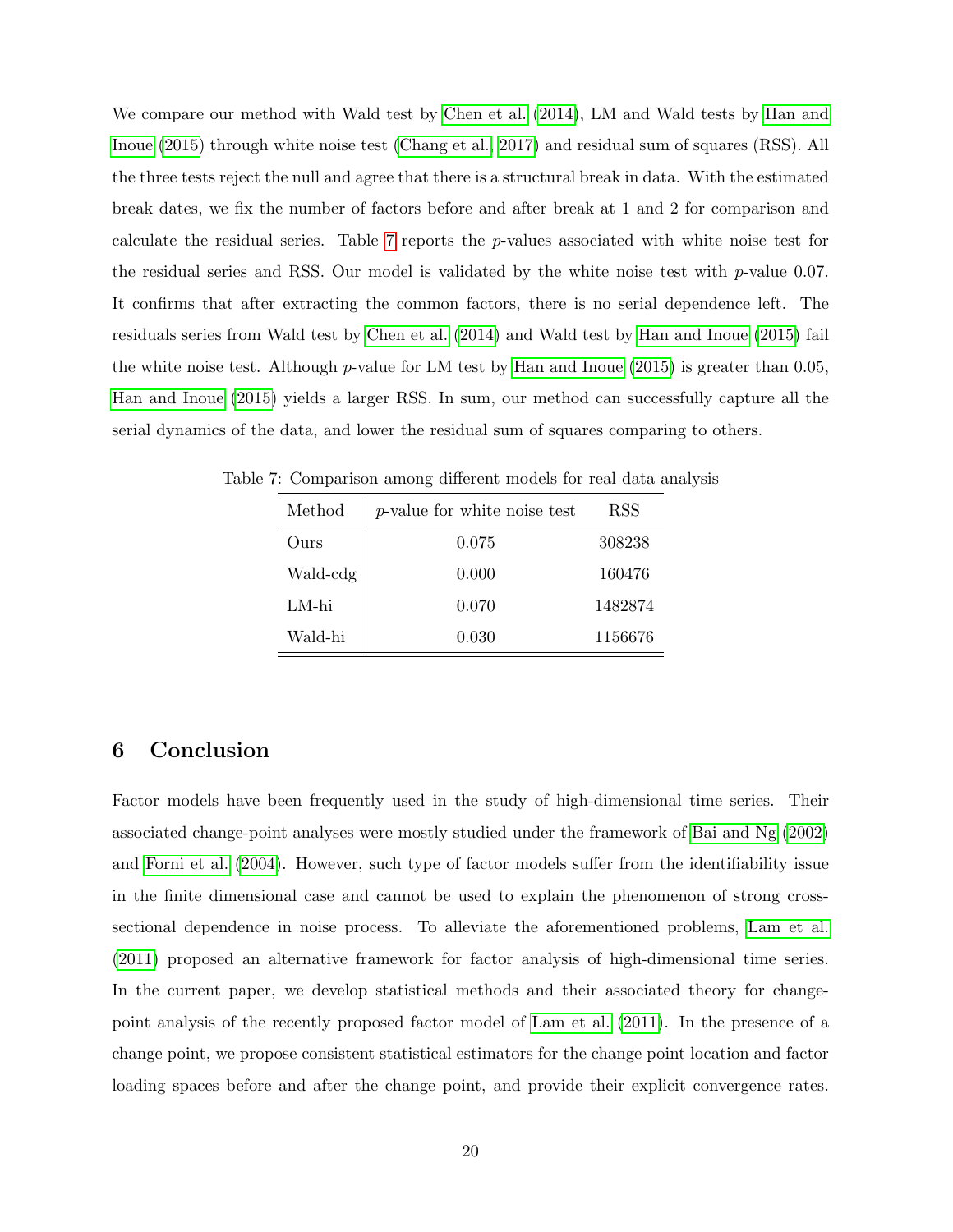In particular, our results reveal that the resulting estimators can have very different asymptotic behaviors in response to the phenomenon of high dimensionality depending on the factor strength. To be more specific, for processes with strong factor strength, the convergence rate will not be affected by the dimension, while the curse of dimensionality can be observed for processes with weak factor strength; see the discussion in Section [2](#page-3-0) and our numerical results in Section [4.](#page-12-0) We also propose a self-normalized test for determining the change-point existence, which, due to the self-normalization, can adaptively handle the case with strong and weak cross-sectional dependence. It can be seen from our numerical results in Section [4](#page-12-0) that the proposed changepoint test performs reasonably well in terms of both the size and power.

## Appendix A.1. Regularity Conditions

Define

$$
N(c_1, c_2) = \lfloor c_1 n \rfloor - \lfloor c_2 n \rfloor,
$$

$$
\mathbf{x}_t = \sum_{i=1}^2 \mathbf{x}_{t,i} I_{t,i},
$$

and three intervals

$$
I_1(h) = [0, \gamma_0 - h/n], \quad I_2(h) = (\gamma_0 - h/n, \gamma_0], \quad I_3(h) = (\gamma_0, 1].
$$

For any  $0 \le c_1 < c_2 \le 1$  and  $c_1$  and  $c_2$  are from the same one of the three intervals,  $I_1$ ,  $I_2$  or  $I_3$ , let  $\sum_{n=1}^{\infty}$ 

$$
\Gamma_x(h, c_1, c_2) = \frac{\sum_{t=1}^n \mathbb{E}(\mathbf{x}_t \mathbf{x}'_{t+h} I_{\{|c_1n| < t \leq |c_2n|\}})}{N(c_1, c_2)}.
$$

The following regularity conditions are needed for theoretical properties.

Condition 1. Let  $\mathcal{F}_{\rho}^{j}$  $\mathcal{E}_{\ell}^j$  be the  $\sigma$ -field generated by  $\{(\mathbf{x}_{t,1}, \mathbf{x}_{t,2}) : \ell \leq t \leq j\}$  The latent process  $\{x_{t,1}, x_{t,2}\}\$ is  $\alpha$ -mixing with mixing coefficients satisfying

$$
\sum_{t=1}^{\infty} \alpha(t)^{1-2/\zeta} < \infty,
$$

for  $i = 1, 2$  and some  $\zeta > 2$ , where  $\alpha(t) = \sup_j \sup_{A \in \mathcal{F}_{-\infty}^j, B \in \mathcal{F}_{j+t}^{\infty}} |P(A \cap B) - P(A)P(B)|$ . **Condition 2.** For any  $i = 1, 2, j = 1, \ldots, k_i$ , and  $t = 1, \ldots, n$ ,  $E(|x_{t,i,j}|^{4\zeta}) < \sigma_x^{4\zeta}$ , where  $x_{t,i,j}$  is the j-th element of  $\mathbf{x}_{t,i}$ ,  $\sigma_x > 0$  is a constant, and  $\zeta$  is given in Condition 1.

**Condition 3.**  $\{\varepsilon_t\}$  is a white noise process.  $\varepsilon_t$  and  $\{\mathbf{x}_{t,1}, \mathbf{x}_{t,2}\}$  are uncorrelated given  $\mathcal{F}_{-\infty}^{t-1}$ . Each element of  $\Sigma$  remains bounded by a positive constant  $\sigma_{\varepsilon}^2$  as p increases to infinity.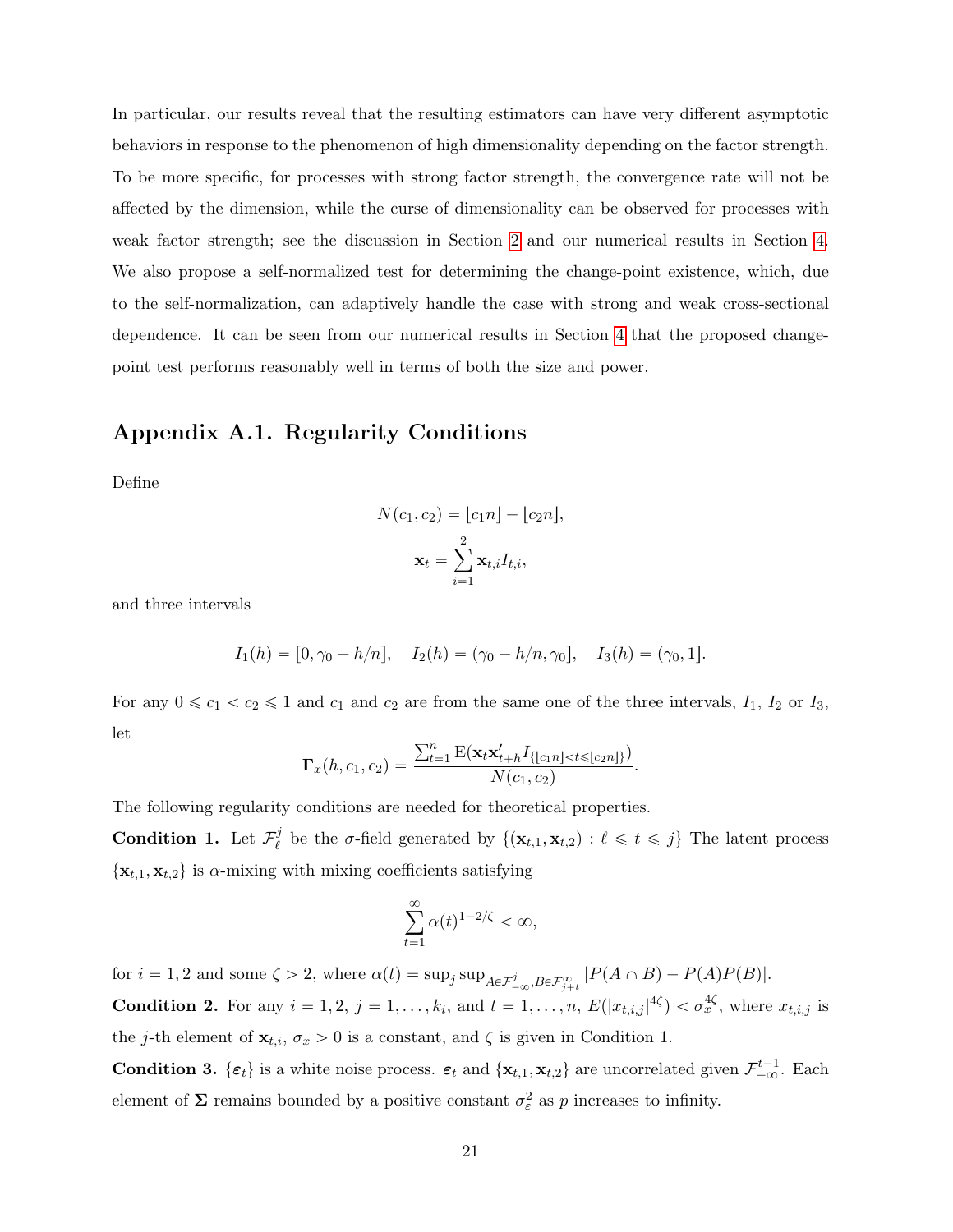**Condition 4.** For  $i = 1, 2$ , there exists a constant  $\delta_i \in [0, 1]$  such that  $\|\mathbf{A}_i\|_2^2 \approx \|\mathbf{A}_i\|_{\min}^2 \approx p^{1-\delta_i}$ , as p goes to infinity.

**Condition 5.**  $\gamma_0 \in (\eta_1, \eta_2)$ . For any  $\gamma \in [\eta_1, \eta_2]$ , there exists an integer  $h_i \in [1, h_0]$  such that  $\Sigma_{x,i}(h_i,\gamma)$  and  $\Sigma_{x,i}(h_i,\gamma)$  are full rank, and  $\|\Sigma_{x,i}(h_i,\gamma)\|_{\text{min}}$  is uniformly bounded above 0, for  $i = 1, 2.$ 

**Condition 6.**  $M_i(\gamma)$  admits  $k_i$  distinct positive eigenvalues, for  $\gamma \in [\eta_1, \eta_2], i = 1, 2$ .

**Condition 7.** There exists a positive constant d such that  $\mathcal{D}(\mathcal{M}(\mathbf{Q}_1),\mathcal{M}(\mathbf{Q}_2)) > d$  as n and p go to infinity.

**Condition 8.** For any  $\gamma \in (\eta_1, \gamma_0)$ , there exists an integer  $h_1^* \in [1, h_0]$  such that  $\Gamma_x(h_1^*, \gamma, \gamma_0$  $h_1^*/n$  is full rank. For any  $\gamma \in (\gamma_0, \eta_2)$ , there exists an integer  $h_2^* \in [1, h_0]$  such that  $\mathbf{\Gamma}_x(h_2^*, \gamma_0, \gamma)$ is full rank. The minimum singular values of these two matrices mentioned are uniformly bounded above  $u_0 > 0$ .

Let

$$
\widehat{\nu}_{i,j}^{\star} = (j-i)^{-1} \mathbf{b}' \left( \sum_{t=i}^{j} \varepsilon_t \varepsilon_t' - \sum_{t=i}^{j} \varepsilon_t \sum_{t=i}^{j} \varepsilon_t' \right) \mathbf{b},
$$

and we use  $\sim$  to denote the weak convergence of processes [\(Van der Vaart and Wellner, 1996\)](#page-35-6). **Condition 9.** There exists a deterministic sequence  $(\sigma_{n,p})$  such that

$$
\{\sigma_{n,p}^{-1}([nt]-[ns]\vee 1+1)(\widehat{\nu}_{\lfloor ns\rfloor\vee 1,\lfloor nt\rfloor}^{\star}-\mathbf{b}'\boldsymbol{\Sigma}\mathbf{b})\}_{(s,t)\in\mathcal{D}}\leadsto \{\mathbb{B}(t)-\mathbb{B}(s)\}_{(s,t)\in\mathcal{D}},
$$

where  $\mathcal{D} = \{(s, t), 0 \le s \le t \le 1\}$  and  $\{\mathbb{B}(t)\}_{t \in [0,1]}$  is a standard Brownian motion.

# Appendix A.2 Proofs and Lemmas

In this section, we mainly focus on the mathematical proofs for before the break and when  $\epsilon > 0$ . The results for after the break or  $\epsilon < 0$  are included, but most of proofs are omitted since they are quite similar. For any fixed  $\epsilon \neq 0$ , there exists a positive integer N such that when  $n \geq N$ ,  $|\epsilon| > (h + 1)/n$ , therefore, for Lemmas 2-7, we only consider when  $|\epsilon| > (h + 1)/n$ . In addition, the model is not distinguishable for all values between  $\left[k/n,(k + 1)/n\right]$  as the break point, so for simplicity we treat  $\epsilon n$  as an integer in the proofs. We use Cs to denote generic uniformly positive constants which only depend on the parameters.

<span id="page-21-0"></span>**Lemma 1.** For  $0 \le c_1 < c_2 \le 1$ , and  $c_1$  and  $c_2$  are from the same one of the three intervals,  $I_1$ ,  $I_2$  or  $I_3$ , let  $\sum_{i=1}^{n}$ 

$$
\widehat{\mathbf{\Gamma}}_x(h, c_1, c_2) = \frac{\sum_{t=1}^n \mathbf{x}_t \mathbf{x}'_{t+h} I_{\{|c_1n| < t \leq |c_2n|\}}}{N(c_1, c_2)}.
$$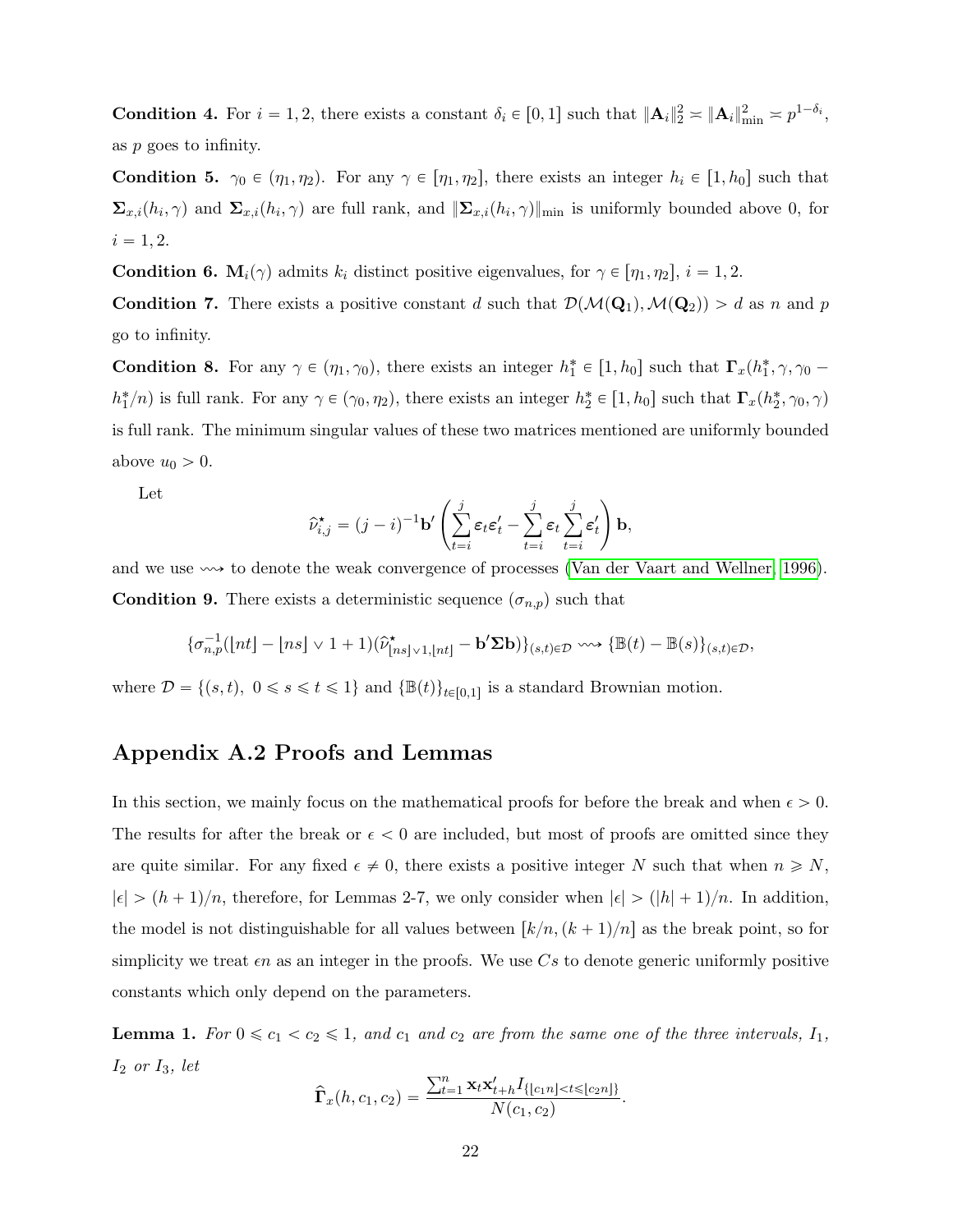Under Conditions 1 and 2, for any  $h \in [1, h_0]$ , it holds that

$$
\|\mathbf{\Gamma}_x(h, c_1, c_2)\|_2^2 \le k_{\text{max}}^2 \sigma_x^4,
$$
  
 
$$
\mathbf{E}\left(\|\widehat{\mathbf{\Gamma}}_x(h, c_1, c_2) - \mathbf{\Gamma}_x(h, c_1, c_2)\|_2^2\right) \le \frac{(3h + 8\alpha)k_{\text{max}}^2 \sigma_x^4}{N(c_1, c_2)},
$$

where  $\alpha = \sum_{t=1}^{\infty}$  $\sum_{t=1}^{\infty} \alpha(t)^{1-2/\zeta}$ , and  $k_{\text{max}} = \max\{k_1, k_2\}.$ 

*Proof:* Let  $a_{q,\ell}$  and  $\hat{a}_{q,\ell}$  be the  $(q, \ell)$ -th entry in  $\Gamma_x(h, c_1, c_2)$  and  $\hat{\Gamma}_x(h, c_1, c_2)$  respectively. By Condition 2 and Jensen's inequality we know that  $E(x_{t,i,j}^2) < \sigma_x^2$  and  $E(x_{t,i,j}^4) < \sigma_x^4$ , for  $i = 1, 2,$  $j = 1, \ldots, k_i$ , and  $t = 1, \ldots, n$ . Let  $x_{t,q}$  be the q-th entry in  $\mathbf{x}_t$ . We have  $E(x_{t,j}^2) < \sigma_x^2$  and  $E(x_{t,j}^4) < \sigma_x^4$ , for  $j = 1, ..., k_1$  when  $t \le \gamma_0 n$ , for  $j = 1, ..., k_2$  when  $t > \gamma_0 n$ . By Cauchy-Schwarts inequality,

$$
|a_{q,\ell}|^2 = \left| \frac{1}{N(c_1, c_2)} \sum_{t=\lfloor c_1 n \rfloor+1}^{\lfloor c_2 n \rfloor} E(x_{t,q} x_{t+h,\ell}) \right|^2 \leq \left| \frac{1}{N(c_1, c_2)} \sum_{t=\lfloor c_1 n \rfloor+1}^{\lfloor c_2 n \rfloor} \sqrt{E(x_{t,q}^2) E(x_{t+h,\ell}^2)} \right|^2 = \sigma_x^4.
$$

It follows  $\|\Gamma_x(h, c_1, c_2)\|_2^2 \leq \|\Gamma_x(h, c_1, c_2)\|_F^2 \leq k_{\max}^2 \sigma_x^4$ . By Proposition 2.5 in [Fan and Yao](#page-34-12) [\(2003\)](#page-34-12),

$$
E(\hat{a}_{q,\ell} - a_{q,\ell})^2 = \frac{1}{N(c_1, c_2)^2} E \left| \sum_{t=1}^n [x_{t,q}x_{t+h,\ell} - E(x_{t,q}x_{t+h,\ell})] I_{\{|c_1n| < t \leq |c_2n|\}} \right|^2
$$
\n
$$
= \frac{1}{(N(c_1, c_2)^2} \sum_{\substack{|t_1-t_2| \leq h \\ |c_1n| < t_1, t_2 \leq |c_2n|}} E[x_{t_1,q}x_{t_1+h,\ell} - E(x_{t_1,q}x_{t_1+h,\ell})] [x_{t_2,q}x_{t_2+h,\ell} - E(x_{t_2,q}x_{t_2+h,\ell})]
$$
\n
$$
+ \frac{1}{N(c_1, c_2)^2} \sum_{\substack{|t_1-t_2| > h \\ |c_1n| < t_1, t_2 \leq |c_2n|}} E[x_{t_1,q}x_{t_1+h,\ell} - E(x_{t_1,q}x_{t_1+h,\ell})] [x_{t_2,q}x_{t_2+h,\ell} - E(x_{t_2,q}x_{t_2+h,\ell})]
$$
\n
$$
\leq \frac{[(2h+1)N(c_1, c_2) - h^2 - h]\sigma_x^4}{N(c_1, c_2)^2} + \frac{(N(c_1, c_2) - h)\sigma_x^4}{N(c_1, c_2)^2} \sum_{u=1}^{N(c_1, c_2)-2h-1} \alpha(u)^{1-2/\zeta}
$$
\n
$$
\leq \frac{3hN(c_1, c_2)\sigma_x^4}{N(c_1, c_2)^2} + \frac{(N(c_1, c_2) - h)\alpha\sigma_x^4}{N(c_1, c_2)^2} < \frac{(3h+8\alpha)\sigma_x^4}{N(c_1, c_2)}.
$$

Thus,  $\mathbb{E} \|\hat{\mathbf{\Gamma}}_x(h, c_1, c_2) - \mathbf{\Gamma}_x(h, c_1, c_2)\|_2^2 \leq \mathbb{E} \|\hat{\mathbf{\Gamma}}_x(h, c_1, c_2) - \mathbf{\Gamma}_x(h, c_1, c_2)\|_F^2 \leq (3h + 8\alpha)k_{\max}^2 \sigma_x^4/N(c_1, c_2).$ 

<span id="page-22-0"></span>**Lemma 2.** Under Conditions 1-4 and 6, for  $\epsilon \in (-\gamma_0, 1 - \gamma_0)$  and  $|\epsilon| > (h + 1)/n$ , it holds that

$$
\mathbf{E}\left(\|\widehat{\mathbf{\Sigma}}_{y,i}(h,\gamma_0+\epsilon)-\mathbf{\Sigma}_{y,i}(h,\gamma_0+\epsilon)\|_2^2\right)\leq 144(3h+8\alpha)a_1^4k_{\max}^2\sigma_0^4p^2n^{-1},
$$

where  $\sigma_0 = \max{\lbrace \sigma_x, \sigma_{\varepsilon}, 1 \rbrace}$ , and  $a_1 > 1$  satisfies  $\|\mathbf{A}_i\|_2 \leq a_1 p^{1/2 - \delta_i/2}$ , for  $i = 1, 2$ .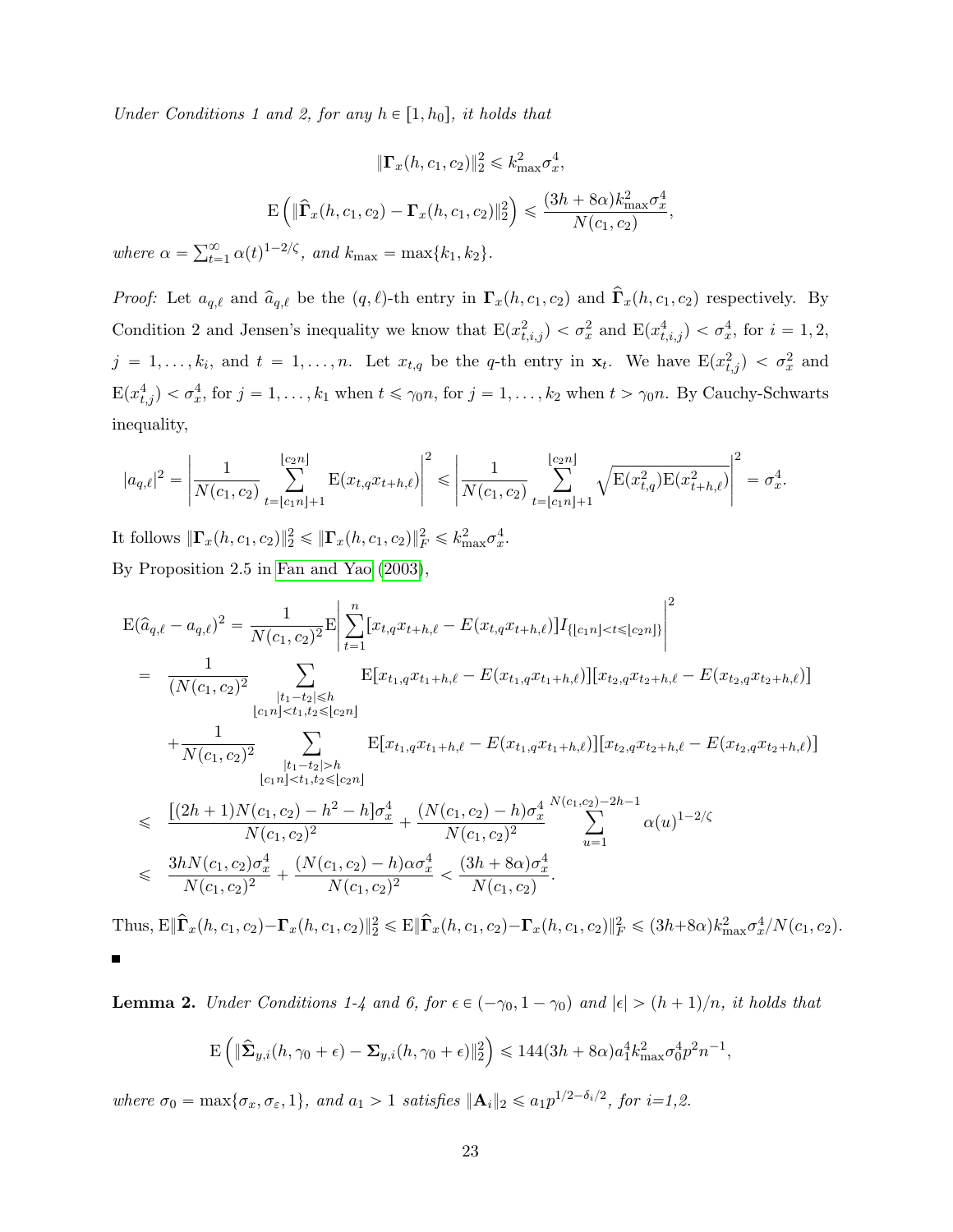*Proof:* When  $\epsilon > 0$ ,

$$
\hat{\Sigma}_{y,1}(h,\gamma_0+\epsilon) - \Sigma_{y,1}(h,\gamma_0+\epsilon) \n= \left[ (\gamma_0 - \frac{h}{n}) \mathbf{A}_1 \left( \hat{\Gamma}_x(h,0,\gamma_0 - \frac{h}{n}) - \Gamma_x(h,0,\gamma_0 - \frac{h}{n}) \right) \mathbf{A}_1' \right. \n+ \frac{h}{n} \mathbf{A}_1 \left( \hat{\Gamma}_x(h,\gamma_0 - \frac{h}{n},\gamma_0) - \Gamma_x(h,\gamma_0 - \frac{h}{n},\gamma_0) \right) \mathbf{A}_2' \n+ (\epsilon - \frac{h}{n}) \mathbf{A}_2 \left( \hat{\Gamma}_x(h,\gamma_0, \gamma_0 + \epsilon - \frac{h}{n}) - \Gamma_x(h,\gamma_0, \gamma_0 + \epsilon - \frac{h}{n}) \right) \mathbf{A}_2' \right] \n+ \frac{1}{n} \sum_{t=1}^{r_0-h} (\mathbf{A}_1 \mathbf{x}_{t,1} \mathbf{\varepsilon}_{t+h}^t + \varepsilon_t \mathbf{x}_{t+h,1}^t \mathbf{A}_1' + \varepsilon_t \mathbf{\varepsilon}_{t+h}^t) + \frac{1}{n} \sum_{t=r_0-h+1}^{r_0} (\mathbf{A}_1 \mathbf{x}_{t,1} \mathbf{\varepsilon}_{t+h}^t + \varepsilon_t \mathbf{x}_{t+h,2}^t \mathbf{A}_2' + \varepsilon_t \mathbf{\varepsilon}_{t+h}^t) \n+ \frac{1}{n} \sum_{t=r_0+1}^{r_0+ \lfloor \epsilon n \rfloor - h} (\mathbf{A}_2 \mathbf{x}_{t,2} \mathbf{\varepsilon}_{t+h}^t + \varepsilon_t \mathbf{x}_{t+h,2}^t \mathbf{A}_2' + \varepsilon_t \mathbf{\varepsilon}_{t+h}^t) \n= I_1 + I_2 + I_3 + I_4.
$$

Condition 4 implies that there exists a positive constant  $a_0$  such that  $||\mathbf{A}_i||_2 \leq a_0 p^{1/2-\delta_i/2}$  for  $i = 1, 2$  $i = 1, 2$  $i = 1, 2$ . Let  $a_1 = \max\{a_0, 1\}$ . By Lemma 1 and Condition 3, we have

$$
\mathbf{E} \|I_{1}\|_{2}^{2} \leq 3(\gamma_{0} - \frac{h}{n})^{2} \|\mathbf{A}_{1}\|_{2}^{4} \cdot \mathbf{E} \left( \|\hat{\mathbf{\Gamma}}_{x}(h, 0, \gamma_{0} - \frac{h}{n}) - \mathbf{\Gamma}_{x}(h, 0, \gamma_{0} - \frac{h}{n})\|_{2}^{2} \right) \n+ \frac{3h^{2}}{n^{2}} \|\mathbf{A}_{1}\|_{2}^{2} \cdot \mathbf{E} \left( \|\hat{\mathbf{\Gamma}}_{x}(h, \gamma_{0} - \frac{h}{n}, \gamma_{0}) - \mathbf{\Gamma}_{x}(h, \gamma_{0} - \frac{h}{n}, \gamma_{0})\|_{2}^{2} \right) \cdot \|\mathbf{A}_{2}\|_{2}^{2} \n+ 3(\epsilon - \frac{h}{n})^{2} \|\mathbf{A}_{2}\|_{2}^{4} \cdot \mathbf{E} \left( \|\hat{\mathbf{\Gamma}}_{x}(h, \gamma_{0}, \gamma_{0} + \epsilon - \frac{h}{n}) - \mathbf{\Gamma}_{x}(h, \gamma_{0}, \gamma_{0} + \epsilon - \frac{h}{n})\|_{2}^{2} \right) \n\leq \frac{3(3h + 8\alpha)k_{\text{max}}^{2}\sigma_{x}^{4}}{n^{2}} \left( (\gamma_{0} - \frac{h}{n})a_{1}^{4}p^{2-2\delta_{1}} + ha_{1}^{4}p^{2-\delta_{1}-\delta_{2}}n^{-1} + (\epsilon - \frac{h}{n})a_{1}^{4}p^{2-2\delta_{2}} \right) \n\leq \frac{3(3h + 8\alpha)a_{1}^{4}k_{\text{max}}^{2}\sigma_{x}^{4}}{n} (\gamma_{0}p^{2-2\delta_{1}} + hp^{2-\delta_{1}-\delta_{2}}n^{-1} + \epsilon p^{2-2\delta_{2}}).
$$

Since  $\mathbf{x}_t$  and  $\boldsymbol{\varepsilon}_t$  are independent,

<span id="page-23-0"></span>
$$
\mathbf{E} \left\| \frac{1}{n} \sum_{t=1}^{r_0 - h} \mathbf{A}_1 \mathbf{x}_{t,1} \varepsilon'_{t+h} \right\|_2^2 \leq \|\mathbf{A}_1\|_2^2 \cdot \mathbf{E} \left\| \frac{1}{n} \sum_{t=1}^{r_0 - h} \mathbf{x}_{t,1} \varepsilon'_{t+h} \right\|_F^2
$$
\n
$$
\leq \frac{a_1^2 p^{1-\delta_1}}{n^2} \sum_{i=1}^{k_i} \sum_{j=1}^p \mathbf{E} \left( \sum_{t=1}^{r_0 - h} x_{t,1,i} \varepsilon_{t+h,j} \right)^2 \leq \frac{a_1^2 p^{1-\delta_1}}{n^2} \sum_{i=1}^{k_i} \sum_{j=1}^p \mathbf{E} \left( \sum_{t=1}^{r_0 - h} x_{t,1,i}^2 \varepsilon_{t+h,j}^2 \right)
$$
\n
$$
\leq \frac{\gamma_0 a_1^2 k_{\text{max}} \sigma_x^2 \sigma_\varepsilon^2 p^{2-\delta_1}}{n},\tag{16}
$$

and

<span id="page-23-1"></span>
$$
\mathbf{E} \left\| \frac{1}{n} \sum_{t=1}^{r_0 - h} \varepsilon_t \mathbf{x}'_{t+h,1} \mathbf{A}'_1 \right\|_2^2 \leq \frac{\gamma_0 a_1^2 k_{\text{max}} \sigma_x^2 \sigma_\varepsilon^2 p^{2-\delta_1}}{n},\tag{17}
$$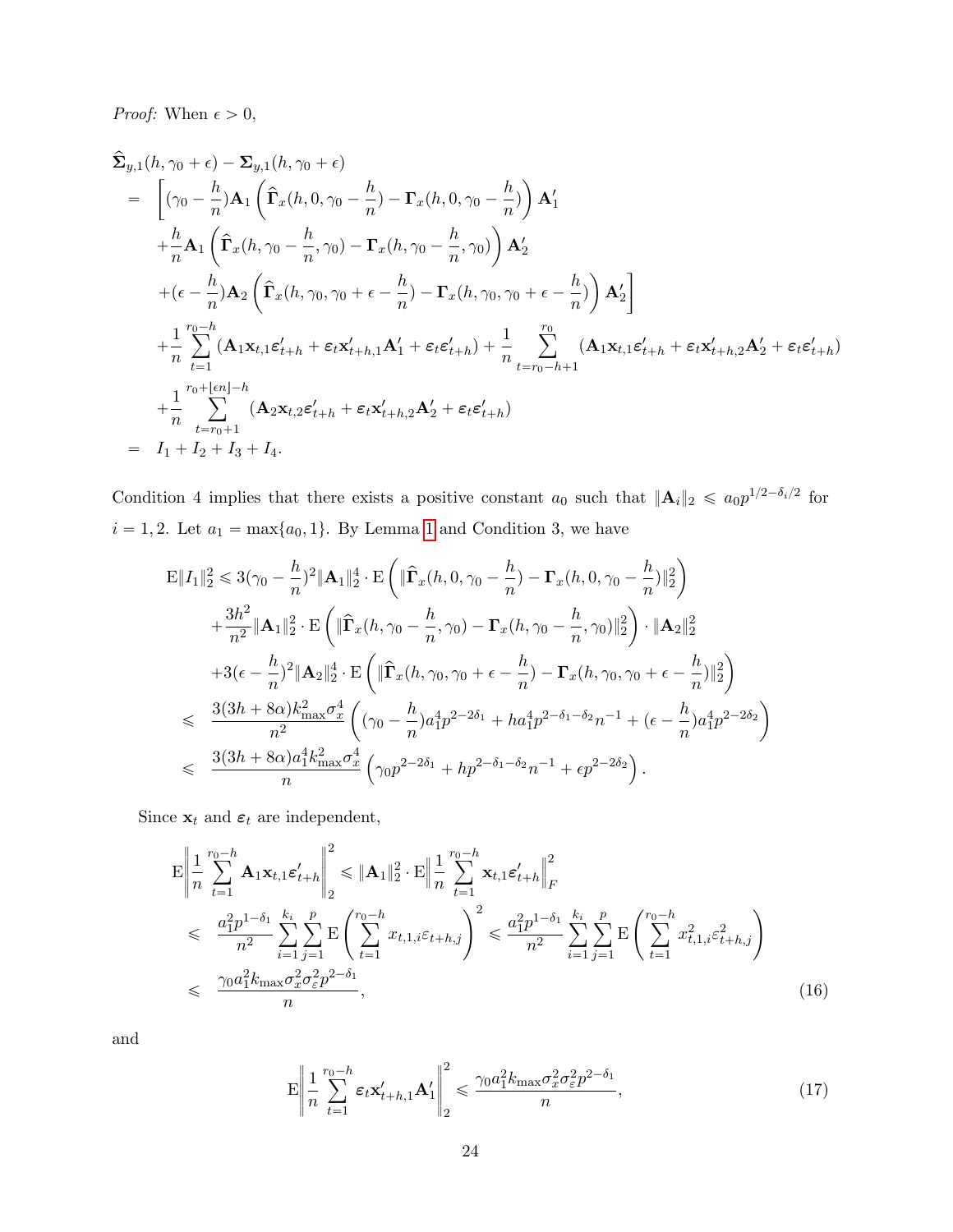where  $\varepsilon_{t,j}$  is the j-th entry in  $\varepsilon_t$ . On the other hand,

$$
\mathbf{E}\Big\|\frac{1}{n}\sum_{t=1}^{r_0-h}\pmb{\varepsilon}_t\pmb{\varepsilon}_{t+h}'\Big\|_2^2\leqslant \mathbf{E}\Big\|\frac{1}{n}\sum_{t=1}^{r_0-h}\pmb{\varepsilon}_t\pmb{\varepsilon}_{t+h}'\Big\|_F^2\leqslant \frac{1}{n^2}\sum_{t=1}^{r_0-h}\sum_{i=1}^{p}\sum_{j=1}^{p}\mathbf{E}(\varepsilon_{t,i}^2\varepsilon_{t+h,j}^2)\leqslant \frac{\gamma_0\sigma_{\varepsilon}^4p^2}{n}.
$$

Together with [\(16\)](#page-23-0) and [\(17\)](#page-23-1) we have

$$
E\|I_2\|_2^2 \leqslant \frac{3\gamma_0 a_1^2 k_{\max} \sigma_x^2 \sigma_\varepsilon^2 p^{1-\delta_1}}{n} + \frac{3\gamma_0 a_1^2 k_{\max} \sigma_x^2 \sigma_\varepsilon^2 p^{1-\delta_1}}{n} + \frac{3\gamma_0 \sigma_\varepsilon^4 p^2}{n} \leqslant \frac{9\gamma_0 a_1^2 k_{\max} \sigma_0^4 p^2}{n},
$$

where  $\sigma_0 = \max{\lbrace \sigma_x, \sigma_{\varepsilon}, 1 \rbrace}$ . Similarly, we can show that

$$
\mathbf{E} \|I_3\|_2^2 \leqslant \frac{9a_1^2 h k_{\max} \sigma_0^4 p^2}{n^2}, \quad \mathbf{E} \|I_4\|_2 \leqslant \frac{9\epsilon a_1^2 k_{\max} \sigma_0^4 p^2}{n}.
$$

Hence,

$$
\mathbf{E} \|\hat{\mathbf{\Sigma}}_{y,1}(h,\gamma_0+\epsilon) - \mathbf{\Sigma}_{y,1}(h,\gamma_0+\epsilon)\|_2^2 \le \mathbf{E}(\|I_1\|_2 + \|I_2\|_2 + \|I_3\| + \|I_4\|_2)^2
$$
  
\n
$$
\le 4\mathbf{E}\|I_1\|_2^2 + 4\mathbf{E}\|I_2\|_2^2 + 4\mathbf{E}\|I_3\|_2^2 + 4\mathbf{E}\|I_4\|_2^2
$$
  
\n
$$
\le 12(3h + 8\alpha)(\gamma_0 + \frac{h}{n} + \epsilon)a_1^4 k_{\text{max}}^2 \sigma_x^4 p^2 n^{-1} + 36(\gamma_0 + \frac{h}{n} + \epsilon)a_1^2 k_{\text{max}} \sigma_0^4 p^2 n^{-1}
$$
  
\n
$$
\le 48(3h + 8\alpha)(\gamma_0 + \frac{h}{n} + \epsilon)a_1^4 k_{\text{max}}^2 \sigma_0^4 p^2 n^{-1} \le 144(3h + 8\alpha)a_1^4 k_{\text{max}}^2 \sigma_0^4 p^2 n^{-1}.
$$

When  $\epsilon$  < 0, it can be proven in a similar fashion.

<span id="page-24-0"></span>**Lemma 3.** Under Conditions 1-4 and 6, for  $\epsilon \in (-\gamma_0, 1 - \gamma_0)$  and  $|\epsilon| > (h + 1)/n$ , it holds that

 $\blacksquare$ 

$$
\|\mathbf{\Sigma}_{y,1}(h,\gamma_0+\epsilon)\|_2 \leqslant \begin{cases} \gamma_0 a_1^2 k_{\max} \sigma_x^2 p^{1-\delta_1}, & \epsilon \in (-\gamma_0, \frac{-(h+1)}{n}); \\ a_1^2 k_{\max} \sigma_x^2 (\gamma_0 p^{1-\delta_1} + h p^{1-\delta_1/2-\delta_2/2} n^{-1} + \epsilon p^{1-\delta_2}), & \epsilon \in (\frac{h+1}{n}, 1-\gamma_0), \end{cases}
$$

and

$$
\|\Sigma_{y,2}(h,\gamma_0+\epsilon)\|_2 \leqslant \left\{\begin{array}{ll} a_1^2 k_{\max} \sigma_x^2[-\epsilon p^{1-\delta_1}+hp^{1-\delta_1/2-\delta_2/2}n^{-1}+(1-\gamma_0)p^{1-\delta_2}], & \epsilon\in(-\gamma_0,\frac{-(h+1)}{n});\\ (1-\gamma_0)a_1^2 k_{\max} \sigma_x^2p^{1-\delta_2}, & \epsilon\in(\frac{h+1}{n},1-\gamma_0). \end{array}\right.
$$

*Proof:* By the definition of  $\Sigma_{y,i}(h, \gamma)$  and Lemma [1,](#page-21-0) when  $\epsilon > (h + 1)/n$ , we have

$$
\begin{split}\n\|\Sigma_{y,1}(h,\gamma_{0}+\epsilon)\|_{2} &= \frac{1}{n^{2}} \left\| \sum_{t=1}^{\gamma_{0}n-h} E(\mathbf{y}_{t}\mathbf{y}_{t+h}') + \sum_{t=\gamma_{0}n-h+1}^{r_{0}} E(\mathbf{y}_{t}\mathbf{y}_{t+h}') + \sum_{t=\gamma_{0}n+1}^{\gamma_{0}n+[en]-h} E(\mathbf{y}_{t}\mathbf{y}_{t+h}') \right\|_{2} \\
&\leqslant (\gamma_{0}-\frac{h}{n}) \|\mathbf{A}_{1}\|_{2}^{2} \cdot \|\mathbf{\Gamma}_{x}(h,0,\gamma_{0}-\frac{h}{n})\|_{2} + \frac{h}{n} \|\mathbf{A}_{1}\|_{2} \cdot \|\mathbf{A}_{2}\|_{2} \cdot \|\mathbf{\Gamma}_{x}(h,\gamma_{0}-\frac{h}{n},\gamma_{0})\|_{2} \\
&\quad + (\epsilon - \frac{h}{n}) \|\mathbf{A}_{2}\|_{2}^{2} \cdot \|\mathbf{\Gamma}_{x}(h,\gamma_{0},\gamma_{0}+\epsilon-\frac{h}{n})\|_{2} \\
&\leqslant \gamma_{0} a_{1}^{2} k_{\max} \sigma_{x}^{2} p^{1-\delta_{1}} + a_{1}^{2} h k_{\max} \sigma_{x}^{2} p^{1-\delta_{1}/2-\delta_{2}/2} n^{-1} + \epsilon a_{1}^{2} k_{\max} \sigma_{x}^{2} p^{1-\delta_{2}},\n\end{split}
$$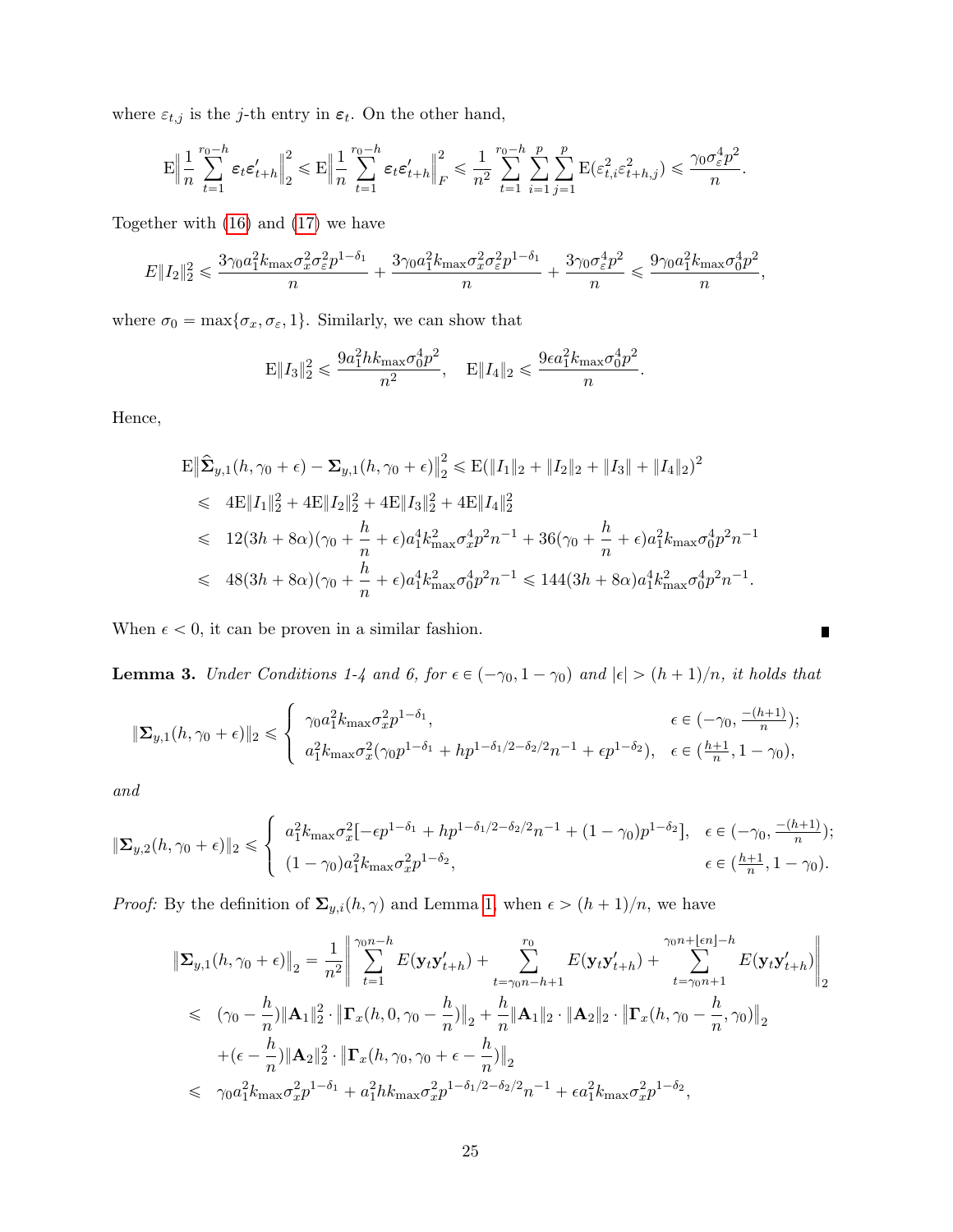and

$$
\|\Sigma_{y,2}(h,\gamma_0+\epsilon)\|_2
$$
  
= 
$$
\frac{N(1-\frac{h}{n}-\gamma_0-\epsilon)}{n} \|\mathbf{A}_2\mathbf{\Gamma}_x(h,\gamma_0+\epsilon,1-\frac{h}{n})\mathbf{A}_2'\|_2
$$
  
< 
$$
\leq (1-\gamma_0-\epsilon)a_1^2k_{\max}\sigma_x^2p^{1-\delta_2} \leq (1-\gamma_0)a_1^2k_{\max}\sigma_x^2p^{1-\delta_2}.
$$

 $\blacksquare$ 

 $\blacksquare$ 

<span id="page-25-1"></span>**Lemma 4.** Under Conditions 1-4 and 6, for  $\epsilon \in (-\gamma_0, 1 - \gamma_0)$  and  $|\epsilon| > (h + 1)/n$ , it holds that

$$
\|\mathbf{B}'_1\mathbf{\Sigma}_{y,1}(h,\gamma_0+\epsilon)\|_2\begin{cases}\n=0, & \epsilon \in (-\gamma_0, \frac{-(h+1)}{n}); \\
\leq \epsilon a_1^2 k_{\max} \sigma_x^2 p^{1-\delta_2}, & \epsilon \in (\frac{h+1}{n}, 1-\gamma_0),\n\end{cases}
$$

and

$$
\|\mathbf{B}'_2\mathbf{\Sigma}_{y,2}(h,\gamma_0+\epsilon)\|_2 \begin{cases} \leq a_1^2 k_{\max} \sigma_x^2 (-\epsilon p^{1-\delta_1} + h p^{1-\delta_1/2-\delta_2/2} n^{-1}). & \epsilon \in (-\gamma_0, \frac{-(h+1)}{n});\\ = 0, & \epsilon \in (\frac{h+1}{n}, 1-\gamma_0). \end{cases}
$$

*Proof:* When  $\epsilon > (h + 1)/n$  $\epsilon > (h + 1)/n$  $\epsilon > (h + 1)/n$ , by Lemma 1

$$
\begin{split}\n\left\| \mathbf{B}_{1}^{\prime} \boldsymbol{\Sigma}_{y,1}(h, \gamma_{0} + \epsilon) \right\|_{2} &= \frac{1}{n} \left\| \sum_{t=1}^{\lfloor \gamma_{0}n + \epsilon n \rfloor - h} \mathbf{B}_{1}^{\prime} \mathbf{E} \left( \mathbf{y}_{t} \mathbf{y}_{t+h}^{\prime} \right) \right\|_{2} \\
&= \frac{1}{n} \left\| \sum_{t=1}^{r_{0}} \mathbf{B}_{1}^{\prime} \mathbf{A}_{1} \mathbf{E} \left( \mathbf{x}_{t,1} \mathbf{y}_{t+h}^{\prime} \right) + \sum_{t=r_{0}+1}^{r_{0} + \lfloor \epsilon n \rfloor - h} \mathbf{B}_{1}^{\prime} \mathbf{A}_{2} \mathbf{E} (\mathbf{x}_{t,1} \mathbf{x}_{t+h}^{\prime}) \mathbf{A}_{2}^{\prime} \right\|_{2} \\
&\leqslant \frac{N(\gamma_{0}, \gamma_{0} + \epsilon - \frac{h}{n})}{n} \|\mathbf{B}_{1}\|_{2} \cdot \|\mathbf{A}_{2} \mathbf{\Gamma}_{x}(h, \gamma_{0}, \gamma_{0} + \epsilon - \frac{h}{n}) \mathbf{A}_{2}^{\prime} \|_{2} \leqslant \epsilon a_{1}^{2} k_{\max} \sigma_{x}^{2} p^{1 - \delta_{2}},\n\end{split}
$$

and

$$
\left\|\mathbf{B}_{2}^{\prime}\mathbf{\Sigma}_{y,2}(h,\gamma_{0}+\epsilon)\right\|_{2}=\frac{1}{n}\left\|\sum_{t=\lfloor\gamma_{0}n+\epsilon n\rfloor+1}^{n-h}\mathbf{B}_{2}^{\prime}\mathbf{A}_{2}\mathbf{E}(\mathbf{y}_{t}\mathbf{y}_{t+h}^{\prime})\mathbf{A}_{2}^{\prime}\right\|_{2}=0.
$$

<span id="page-25-0"></span>Lemma 5. Under Conditions 4 and 7, it holds that

$$
\|\mathbf{B}'_1\mathbf{A}_2\|_2^2 \geq a_2^2 d^2 \tau p^{1-\delta_2}, \quad \|\mathbf{B}'_2\mathbf{A}_1\|_2^2 \geq a_2^2 d^2 \tau p^{1-\delta_1},
$$

where  $a_2$  is a positive constant such that  $a_2 p^{1/2 - \delta_i/2} \leqslant ||\mathbf{A}_i||_{\text{min}}$  for  $i = 1, 2$ , and  $\tau = \min\{k_2/k_1, k_1/k_2\}.$ 

Proof: Note that

$$
\begin{aligned} &\mathrm{tr}\left[\mathbf{Q}_2'\left(\begin{array}{cc} \mathbf{Q}_1 & \mathbf{B}_1 \end{array}\right)\left(\begin{array}{c} \mathbf{Q}_1' \\ \mathbf{B}_1' \end{array}\right)\mathbf{Q}_2\right]=\mathrm{tr}(\mathbf{Q}_2'\mathbf{Q}_1\mathbf{Q}_1'\mathbf{Q}_2)+\mathrm{tr}(\mathbf{Q}_2'\mathbf{B}_1\mathbf{B}_1'\mathbf{Q}_2)\\ &=k_{\min}\{1-[{\cal D}(\mathcal{M}(\mathbf{Q}_1),\mathcal{M}(\mathbf{Q}_2))]^2\}+\mathrm{tr}(\mathbf{Q}_2'\mathbf{B}_1\mathbf{B}_1'\mathbf{Q}_2). \end{aligned}
$$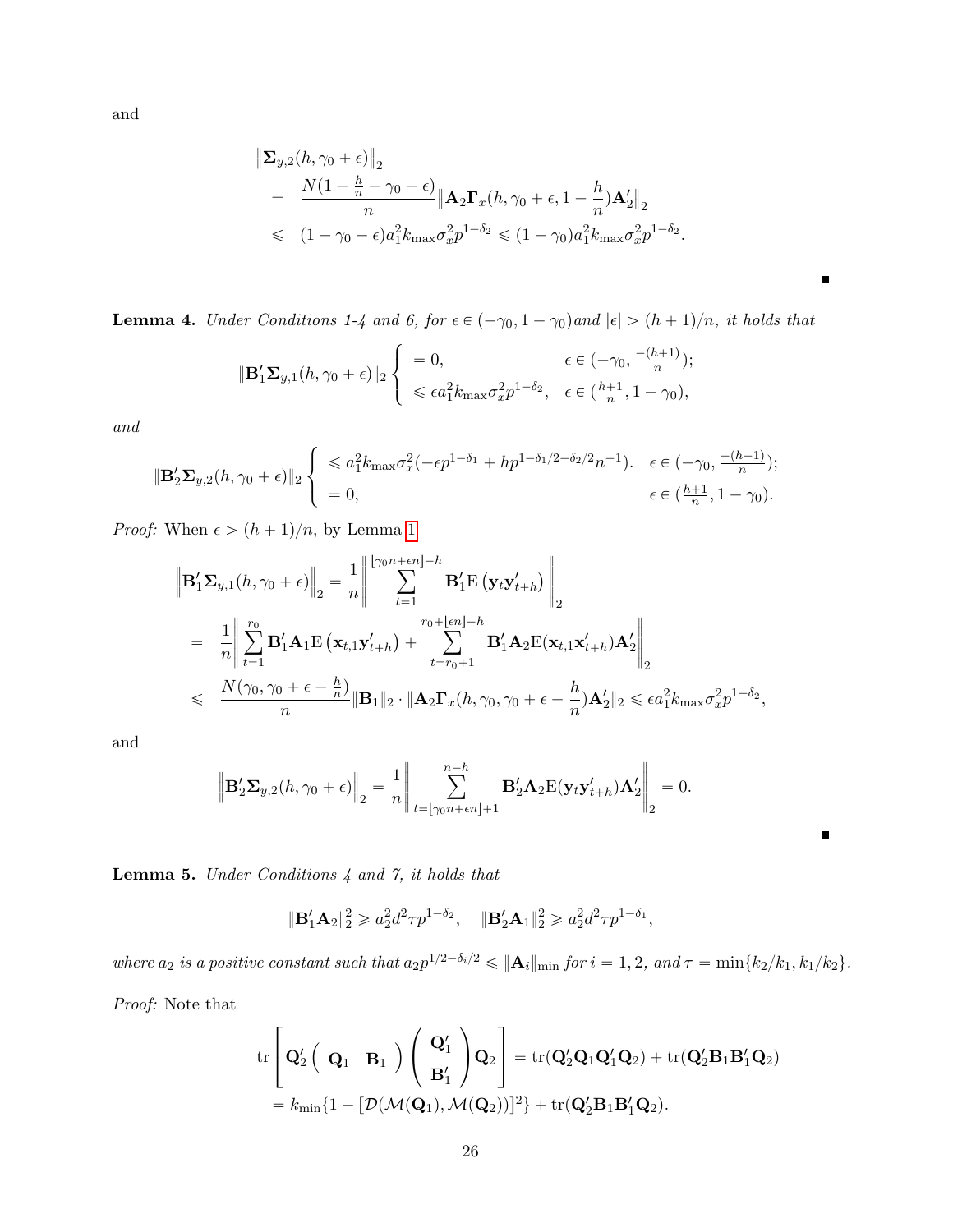On the other hand,

$$
\mathrm{tr}\left[\mathbf{Q}_2'\left(\begin{array}{cc} \mathbf{Q}_1 & \mathbf{B}_1 \end{array}\right)\left(\begin{array}{c} \mathbf{Q}_1 \\ \mathbf{B}_1 \end{array}\right)\mathbf{Q}_2\right] = \mathrm{tr}(\mathbf{Q}_2'\mathbf{Q}_2) = k_2.
$$

Hence,  $tr(\mathbf{Q}'_2 \mathbf{B}_1 \mathbf{B}'_1 \mathbf{Q}_2) = k_{\text{min}}[\mathcal{D}(\mathcal{M}(\mathbf{Q}_1), \mathcal{M}(\mathbf{Q}_2))]^2 + k_2 - k_{\text{min}}$ . Then we have  $\|\mathbf{B}'_1 \mathbf{Q}_2\|_2^2 \geq$  $\text{tr}(\mathbf{Q}_2'\mathbf{B}_1\mathbf{B}_1'\mathbf{Q}_2)/k_2 \geq \tau d^2$ . Condition 4 implies that there exists a positive constant  $a_2$  such that  $\|\mathbf{A}_2\|_{\text{min}} \geqslant a_2 p^{1/2-\delta_i/2}$ . It follows

$$
\|\mathbf{B}'_1\mathbf{A}_2\|\geqslant a_2d\tau p^{1/2-\delta_2/2}.
$$

<span id="page-26-0"></span>**Lemma 6.** Under Conditions 1-8, we have  $G(\gamma_0) = 0$  and for  $\epsilon \in (\eta_1 - \gamma_0, \eta_2 - \gamma_0)$  and  $|\epsilon| >$  $(h + 1)/n$ ,

$$
G(\gamma_0 + \epsilon) \geq \begin{cases} a_2^2 d^2 \tau (a_2^2 u_0^2 \epsilon^2 p^{2 - 2\delta_1} / 2 + a_2^2 h_1^* u_0^2 \epsilon p^{2 - 2\delta_1} n^{-1} - a_1^2 h_1^{*2} k_{\max} \sigma_x^2 p^{2 - \delta_1 - \delta_2} n^{-2}), & \epsilon \in (\eta_1 - \gamma_0, \frac{-(h+1)}{n}); \\ a_2^4 d^2 \tau u_0^2 (\epsilon^2 p^{2 - 2\delta_2} - 2 h_2^* p^{2 - 2\delta_2} n^{-1}), & \epsilon \in (\frac{h+1}{n}, \eta_2 - \gamma_0). \end{cases}
$$

Proof: Under Condition 8, by Lemmas [1](#page-21-0) and [5,](#page-25-0) and Theorem 6 in [Merikoski and Kumar](#page-35-7) [\(2004\)](#page-35-7), when  $\epsilon < -(h + 1)/n$ ,

$$
G(\gamma_{0} + \epsilon) \geq \| \mathbf{B}_{2}^{\prime} \mathbf{M}_{2}(\gamma_{0} + \epsilon) \mathbf{B}_{2} \|_{2} \geq \| \mathbf{B}_{2}^{\prime} \mathbf{\Sigma}_{y,2}(h, \gamma_{0} + \epsilon) \|_{2}^{2}
$$
\n
$$
\geq \| \mathbf{B}_{2}^{\prime} \mathbf{A}_{1} \|_{2}^{2} \Big\| \frac{N(\gamma_{0} + \epsilon, \gamma_{0} - \frac{h_{1}^{*}}{n})}{n} \mathbf{\Gamma}_{x}(h_{1}^{*}, \gamma_{0} + \epsilon, \gamma_{0} - \frac{h_{1}^{*}}{n}) \mathbf{A}_{1}^{\prime} + \frac{N(\gamma_{0} - \frac{h_{1}^{*}}{n}, \gamma_{0})}{n} \mathbf{\Gamma}_{x}(h_{1}^{*}, \gamma_{0} - \frac{h}{n}, \gamma_{0}) \mathbf{A}_{2}^{\prime} \Big\|_{\min}^{2}
$$
\n
$$
\geq \| \mathbf{B}_{2}^{\prime} \mathbf{A}_{1} \|_{2}^{2} \Big[ -(\epsilon + h_{1}^{*}/n) \| \mathbf{\Gamma}_{x}(h_{1}^{*}, \gamma_{0} + \epsilon, \gamma_{0} - \frac{h_{1}^{*}}{n}) \mathbf{A}_{1}^{\prime} \|_{\min} - h \| \mathbf{\Gamma}_{x}(h_{1}, \gamma_{0} - \frac{h_{1}^{*}}{n}, \gamma_{0}) \mathbf{A}_{1}^{\prime} \|_{2} \Big]^{2}
$$
\n
$$
\geq \| \mathbf{B}_{2}^{\prime} \mathbf{A}_{1} \|_{2}^{2} \Big[ \frac{(\epsilon + h_{1}^{*}/n)^{2}}{2} \| \mathbf{\Gamma}_{x}(h_{1}^{*}, \gamma_{0} + \epsilon, \gamma_{0} - \frac{h_{1}^{*}}{n}) \mathbf{A}_{1}^{\prime} \|_{\min}^{2} - h^{2} \| \mathbf{\Gamma}_{x}(h_{1}, \gamma_{0} - \frac{h_{1}^{*}}{n}, \gamma_{0}) \mathbf{A}_{1}^{\prime} \|_{2}^{2} \Big]
$$
\n
$$
\geq a_{2}^{2} d^{2} \tau p^{1-\delta_{1}} [(\epsilon + h_{1}^{*}/n)^{2} a_{2}^{2} u_{0}^{2} p^{1-\delta_{1}}/
$$

when  $\epsilon > (h + 1)/n$ ,

$$
G(\gamma_0 + \epsilon) \geq \| \mathbf{B}_1' \mathbf{M}_1(\gamma_0 + \epsilon) \mathbf{B}_1 \|_2 \geq \| \mathbf{B}_1' \mathbf{\Sigma}_{y,1}(h, \gamma_0 + \epsilon) \|_2^2
$$
  
\n
$$
\geq (\epsilon - h/n)^2 \| \mathbf{B}_1' \mathbf{A}_2 \|_2^2 \cdot \| \mathbf{\Gamma}_x(h_2^*, \gamma_0, \gamma_0 + \epsilon - \frac{h_2^*}{n}) \mathbf{A}_2' \|_{\min}^2
$$
  
\n
$$
= a_2^4 d^2 \tau u_0^2 (\epsilon^2 p^{2 - 2\delta_2} - 2h_2^* p^{2 - 2\delta_2} n^{-1}).
$$

From Lemma [4,](#page-25-1) we have

$$
G(\gamma_0)=0.
$$

 $\blacksquare$ 

 $\blacksquare$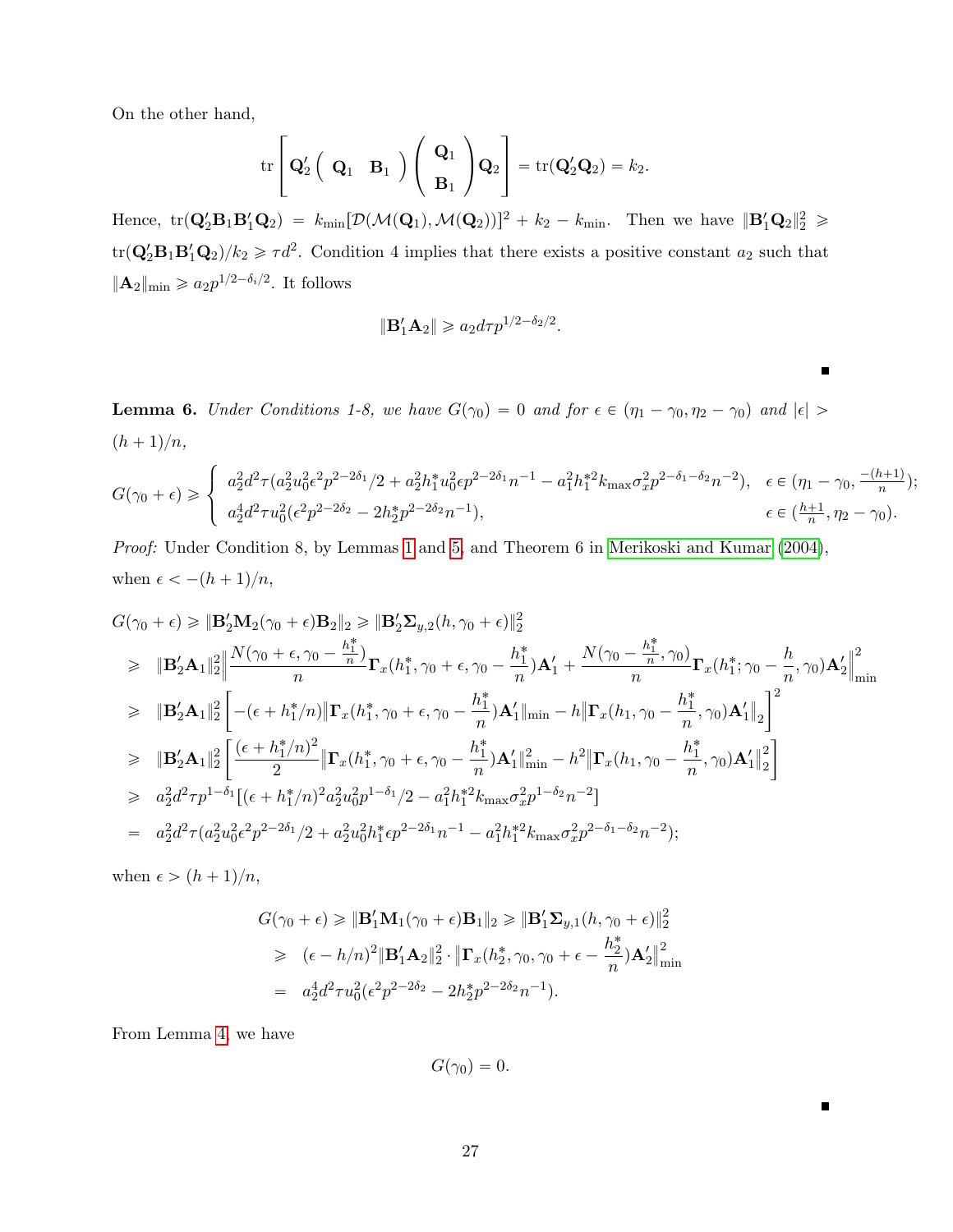<span id="page-27-0"></span>**Lemma 7.** Under Conditions 1-6, if  $p^{\delta_{\max}}n^{-1/2} = o(1)$ , with true  $k_1$  and  $k_2$ , as  $n, p, \rightarrow \infty$ , we have

$$
\mathbf{E} \|\widehat{\mathbf{B}}_i(\eta_i) - \mathbf{B}_i(\eta_i)\|_2^2 \leqslant C p^{2\delta_i} n^{-1}, \text{ for } i = 1, 2,
$$

where  $C$  is a generic uniformly positive constant which only depends on the parameters.

*Proof:* Let  $Y_t = x_{t,i,q}x_{t+h,i,\ell} - \mathbb{E}(x_{t,i,q}x_{t+h,i,\ell})$ . Condition 2 indicates that there exists a positive constant  $\sigma_y$  such that  $E(|Y_t^{2\zeta})$  $\left| \mathcal{F}_{t}^{2\zeta} \right|$   $\langle \sigma_{y}^{2\zeta} \rangle$ . For any  $0 \leq c_1 < c_2 \leq 1$ , by Cauchy-Schwartz inequality, Proposition 2.5 in [Fan and Yao](#page-34-12) [\(2003\)](#page-34-12) and Lemma 1,

$$
\begin{array}{lcl} \displaystyle & \frac{1}{N(c_1,c_2)^4} \mathbf{E} \left( \sum\limits_{t = \lfloor c_1n \rfloor + 1}^{c_2n \rfloor} Y_t^4 \right) \\[1mm] & \leqslant & \displaystyle \frac{1}{N(c_1,c_2)^4} \Bigg[ \sum\limits_{t = \lfloor c_1n \rfloor + 1}^{c_1c_2n \rfloor} \mathbf{E}(Y_t)^4 + 2\binom{4}{1} \sum\limits_{\lfloor c_1n \rfloor < t_1 < t_2 \leqslant \lfloor c_2n \rfloor} \mathbf{E}(Y_{t_1}^3 Y_{t_2}) + 2\binom{4}{2} \sum\limits_{\lfloor c_1n \rfloor < t_1 < t_2 \leqslant \lfloor c_2n \rfloor} \mathbf{E}(Y_{t_1}^2 Y_{t_2}^2) \\[1mm] & \displaystyle + \binom{4}{2} \binom{2}{1} \sum\limits_{\lfloor c_1n \rfloor < t_1,t_2,t_3 \leqslant \lfloor c_2n \rfloor} \mathbf{E}(Y_{t_1}^2 Y_{t_2} Y_{t_3}) + 4! \sum\limits_{\lfloor c_1n \rfloor < t_1 < t_2 < t_3 \leqslant \lfloor c_2n \rfloor} \mathbf{E}(Y_1 Y_2 Y_3 Y_4) \Bigg] \\[1mm] & < & \displaystyle \frac{\sigma_y^4}{N(c_1,c_2)^3} + \frac{10 \sigma_y^4}{N(c_1,c_2)^2} + \frac{12 \sigma_y^4}{N(c_1,c_2)} + \frac{24}{N(c_1,c_2)^4} \sum\limits_{\lfloor c_1n \rfloor < t_1 < t_2 < t_3 \leqslant \lfloor c_2n \rfloor} \mathbf{E}(Y_1 Y_2 Y_3 Y_4) \\[1mm] & \displaystyle + \frac{24}{N(c_1,c_2)^4} \sum\limits_{\lfloor c_1n \rfloor < t_1 < t_2 < t_3 \leqslant \lfloor c_2n \rfloor} \mathbf{E}(Y_1 Y_2 Y_3 Y_4) \\[1mm] & < & \displaystyle \frac{(23 + 24h)\sigma_y^4}{N(c_1,c_2)} + \frac{24}{N(c_1,c_2)^4} \sum\limits_{\lfloor c_1n \rf
$$

It follows

$$
\mathbf{E} \|\hat{\mathbf{\Gamma}}_x(h, c_1, c_2) - \mathbf{\Gamma}_x(h, c_1, c_2)\|_2^4
$$
  
\$\leq\$ 
$$
\mathbf{E} \|\hat{\mathbf{\Gamma}}_x(h, c_1, c_2) - \mathbf{\Gamma}_x(h, c_1, c_2)\|_F^4 \leq \frac{(47h + 48\alpha + 192\alpha^2)k_{\text{max}}^2\sigma_y^4}{N(c_1, c_2)}.
$$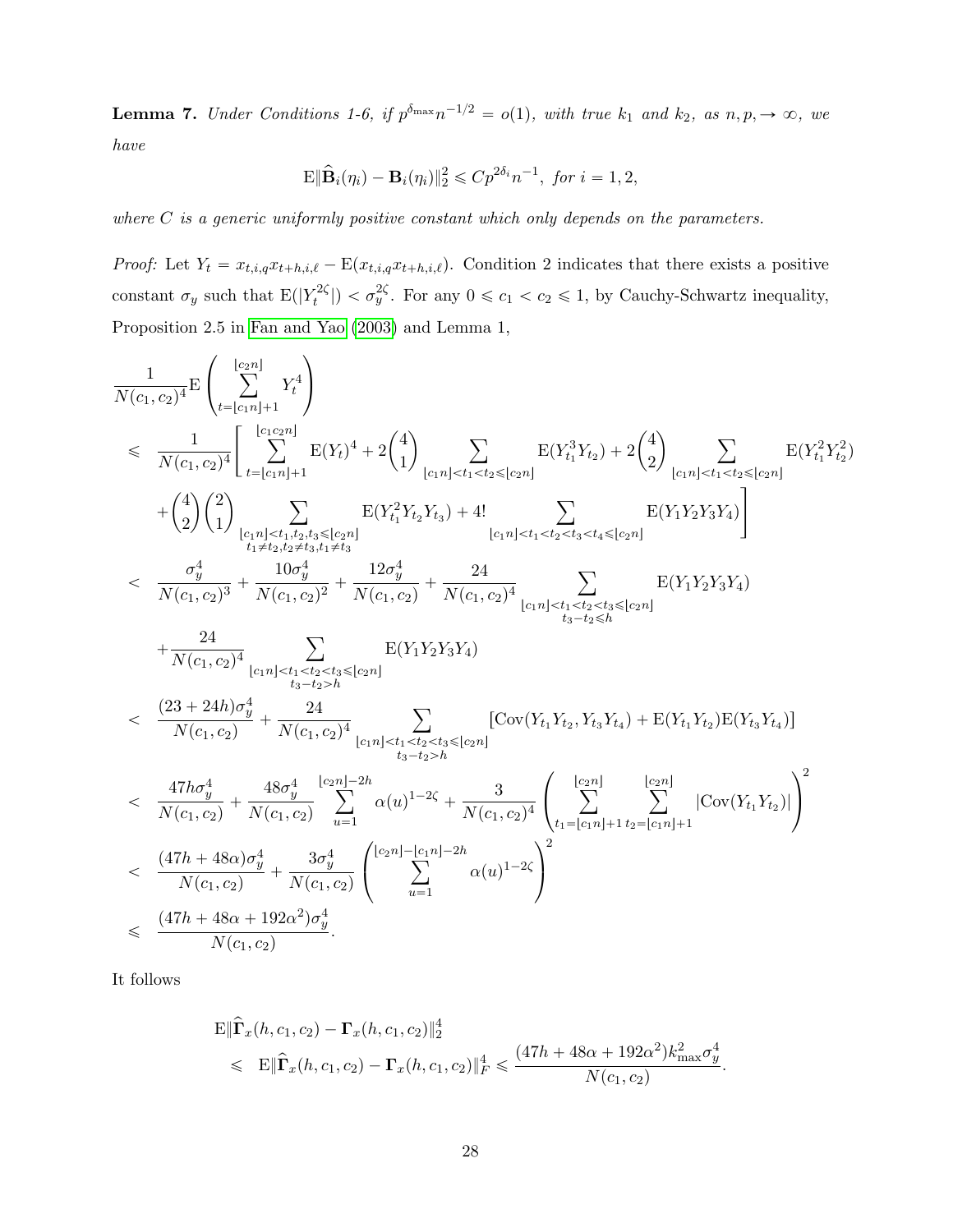Thus we have

$$
\begin{split} &\mathbf{E}\|\hat{\mathbf{\Sigma}}_{y,1}(h,\gamma_{1})-\mathbf{\Sigma}_{y,1}(h,\gamma_{1})\|_{2}^{4} \\&\leqslant \frac{16N(0,\gamma_{1}-\frac{h}{n})^{4}}{n^{4}}\|\mathbf{A}_{1}\|_{2}^{8}\cdot\mathbf{E}\|\hat{\mathbf{\Gamma}}_{x}(h,0,\gamma_{1}-\frac{h}{n})-\mathbf{\Gamma}_{x}(h,0,\gamma_{1}-\frac{h}{n})\|_{2}^{4} \\&+\frac{16}{n^{4}}\|\mathbf{A}_{1}\|_{2}^{4}\cdot\mathbf{E}\left(\left\|\sum_{t=1}^{\gamma_{1}n-h}\mathbf{x}_{t,1}\boldsymbol{\varepsilon}_{t+h}^{'}\right\|_{2}^{4}\right)+\frac{16}{n^{4}}\|\mathbf{A}_{1}\|_{2}^{4}\cdot\mathbf{E}\left(\left\|\sum_{t=1}^{\gamma_{1}n-h}\boldsymbol{\varepsilon}_{t}\mathbf{x}_{t+h,1}^{'}\right\|_{2}^{4}\right)+\frac{16}{n^{4}}\mathbf{E}\left(\left\|\sum_{t=1}^{\gamma_{1}n-h}\boldsymbol{\varepsilon}_{t}\boldsymbol{\varepsilon}_{t+h}^{'}\right\|_{2}^{4}\right) \\&\leqslant \frac{C_{1}p^{4-4\delta_{1}}}{n}+\frac{16C_{2}p^{2-2\delta_{1}}}{n^{4}}\mathbf{E}\left(\sum_{t=1}^{\gamma_{1}n-h}\sum_{q=1}^{k_{1}}\sum_{v=1}^{p}\mathbf{x}_{t,1,q}^{2}\boldsymbol{\varepsilon}_{t+h,v}^{2}\right)^{2}+\frac{16C_{2}p^{2-2\delta_{1}}}{n^{4}}\mathbf{E}\left(\sum_{t=1}^{\gamma_{1}n-h}\sum_{q=1}^{k_{1}}\sum_{v=1}^{p}\boldsymbol{\varepsilon}_{t,q}^{2}\boldsymbol{\varepsilon}_{t+h,v}^{2}\right)^{2} \\&+\frac{16C_{3}}{n^{4}}\mathbf{E}\left(\sum_{t=1}^{\gamma_{1}n-h}\sum_{q=1}^{p}\sum_{v=1}^{p}\boldsymbol{\varepsilon}_{t,q}^{2}\boldsymbol{\varepsilon}_{t+h,v}^{2}\right)^{2} \\&\leqslant \frac{C_{1}p^{4-4\delta_{1}}}{n}+\frac{C_{2}
$$

where  $C_1, C_2$  and  $C_3$  are positive constants and depend only on the parameters.

Hence, with Lemmas [2](#page-22-0) and [3](#page-24-0)

$$
\mathbf{E} \|\widehat{\mathbf{M}}_1(\gamma_1) - \mathbf{M}_1(\gamma_1)\|_2^2
$$
\n
$$
\leq h_0 \sum_{h=1}^{h_0} \mathbf{E} \|\widehat{\mathbf{\Sigma}}_{y,1}(h, \gamma_1)\widehat{\mathbf{\Sigma}}_{y,1}(h, \gamma_1)' - \mathbf{\Sigma}_{y,1}(h, \gamma_1)\mathbf{\Sigma}_{y,1}(h, \gamma_1)'\|_2^2
$$
\n
$$
\leq 2h_0 \sum_{h=1}^{h_0} \left[ \mathbf{E} \|\widehat{\mathbf{\Sigma}}_{y,1}(h, \gamma_1) - \mathbf{\Sigma}_{y,1}(h, \gamma_1)\|_2^4 + \|\mathbf{\Sigma}_{y,1}(h, \gamma_1)\|_2^2 \cdot \mathbf{E} \|\widehat{\mathbf{\Sigma}}_{y,1}(h, \gamma_1) - \mathbf{\Sigma}_{y,1}(h, \gamma_1)\|_2^2 \right]
$$
\n
$$
\leq C p^{4-2\delta_1} n^{-1}.
$$

Following the proof of Theorem 1 in [Lam et al.](#page-34-0) [\(2011\)](#page-34-0), we can reach the conclusion.  $\blacksquare$ 

<span id="page-28-0"></span>**Lemma 8.** Under Conditions 1-8, for  $\epsilon \in [-\gamma_0, 1 - \gamma_0]$ , it holds that

$$
\begin{aligned} &\mathbf{E}|\hat{G}(h,\gamma_{0}+\epsilon)-G(h,\gamma_{0}+\epsilon)|\\&\leqslant\begin{cases} C_{1}p^{2}n^{-1}+C_{2}\epsilon p^{2-\delta_{1}}n^{-1/2}+C_{3}\epsilon^{2}p^{2-2\delta_{1}+\delta_{2}}n^{-1/2}, & \epsilon\in(-\gamma_{0},-\frac{2}{n});\\ C_{1}p^{2}n^{-1}, & \epsilon=0;\\ C_{1}p^{2}n^{-1}+C_{2}\epsilon p^{2-\delta_{2}}n^{-1/2}+C_{3}\epsilon^{2}p^{2+\delta_{1}-2\delta_{2}}n^{-1/2}, & \epsilon\in(\frac{2}{n},1-\gamma_{0}). \end{cases}\end{aligned}
$$

*Proof:* By the definition of  $\mathbf{M}_i(\eta_i)$ , we can see that  $\mathcal{M}(\mathbf{B}_i) = \mathcal{M}(\mathbf{B}_i(\eta_i))$ . It implies that there exists an orthogonal  $(p - k_i) \times (p - k_i)$  matrix  $\mathbf{R}_i$  such that  $\mathbf{B}_i = \mathbf{B}_i(\eta_i)\mathbf{R}_i$ .

$$
G(\gamma) = \sum_{i=1}^2 \|\mathbf{R}'_i \mathbf{B}_i(\eta_i)' \mathbf{M}_i(\gamma) \mathbf{B}_i(\eta_i) \mathbf{R}_i\|_2 = \sum_{i=1}^2 \|\mathbf{B}_i(\eta_i)' \mathbf{M}_i(\gamma)' \mathbf{B}_i(\eta_i)\|_2.
$$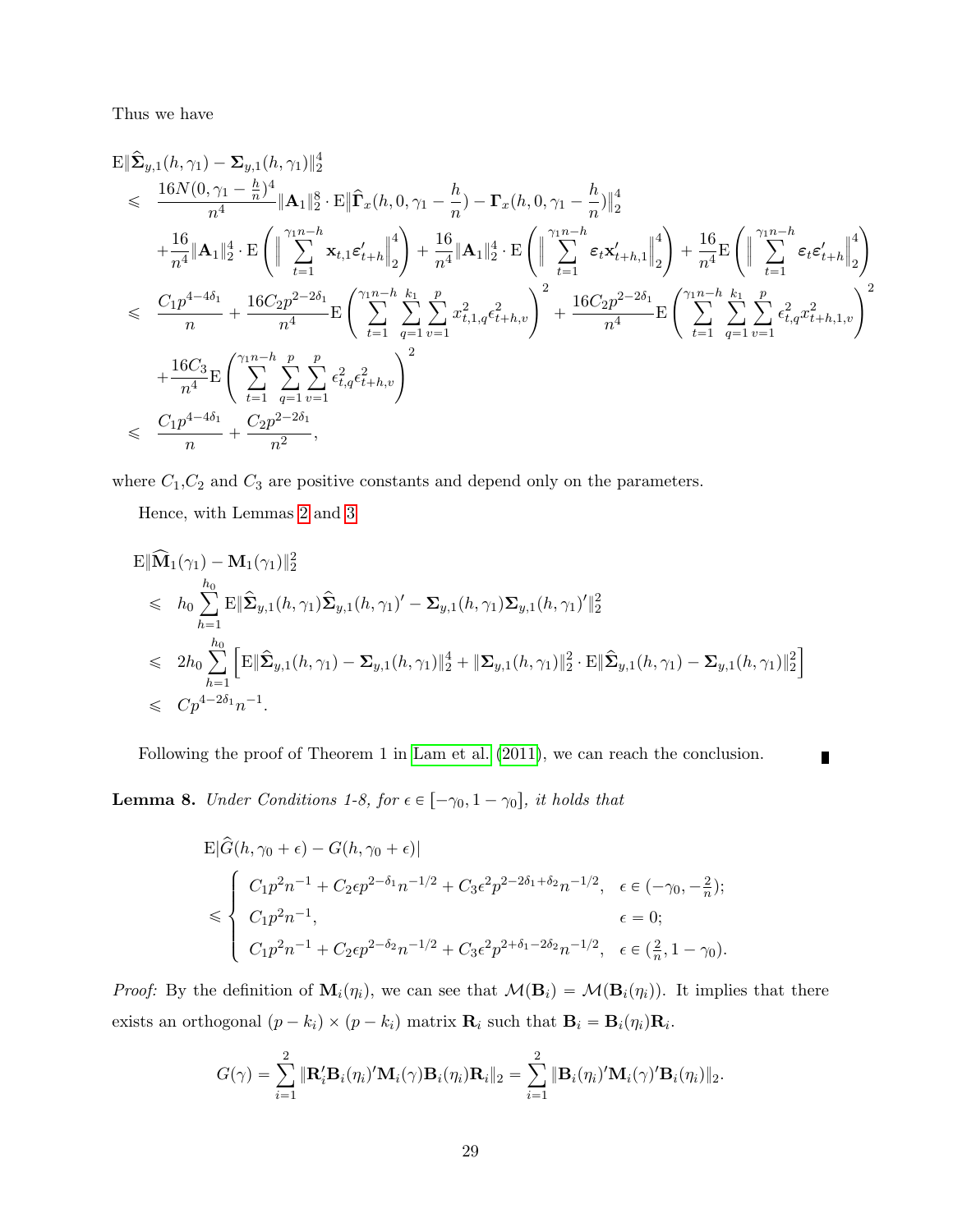By the definition of  $\hat{G}(\gamma)$  we have,

<span id="page-29-0"></span>
$$
\begin{split}\n&\|\hat{G}(\gamma) - G(\gamma)\| \\
&\leq \sum_{i=1}^{2} \sum_{h=1}^{h_0} \left\| \hat{\mathbf{B}}_i(\eta_i)' \hat{\mathbf{\Sigma}}_{y,i}(h,\gamma) \hat{\mathbf{\Sigma}}_{y,i}(h,\gamma)' \hat{\mathbf{B}}_i - \mathbf{B}_i(\eta_i)' \mathbf{\Sigma}_{y,i}(h,\gamma) \mathbf{\Sigma}_{y,i}(h,\gamma)' \mathbf{B}_i(\eta_i) \right\|_2 \\
&\leq \sum_{i=1}^{2} \sum_{h=1}^{h_0} \left[ \left\| \hat{\mathbf{B}}_i(\eta_i)' \hat{\mathbf{\Sigma}}_{y,i}(h,\gamma) - \mathbf{B}_i(\eta_i)' \mathbf{\Sigma}_{y,i}(h,\gamma) \right\|_2^2 \right. \\
&\quad + 2 \left\| \mathbf{B}_i(\eta_i)' \mathbf{\Sigma}_{y,i}(h,\gamma) \right\|_2 \cdot \left\| \hat{\mathbf{B}}_i(\eta_i)' \hat{\mathbf{\Sigma}}_{y,i}(h,\gamma) - \mathbf{B}_i(\eta_i)' \mathbf{\Sigma}_{y,i}(h,\gamma) \right\|_2 \right] \\
&\leq \sum_{i=1}^{2} \sum_{h=1}^{h_0} \left[ \left( \left\| \hat{\mathbf{B}}_i(\eta_i) \right\|_2 \cdot \left\| \hat{\mathbf{\Sigma}}_{y,i}(h,\gamma) - \mathbf{\Sigma}_{y,i}(h,\gamma) \right\|_2 + \left\| \hat{\mathbf{B}}_i(\eta_i) - \mathbf{B}_i(\eta_i) \right\|_2 \cdot \left\| \mathbf{\Sigma}_{y,i}(h,\gamma) \right\|_2 \right)^2 \right. \\
&\quad + 2 \left\| \mathbf{B}_i(\eta_i)' \mathbf{\Sigma}_{y,i}(h,\gamma) \right\|_2 \left( \left\| \hat{\mathbf{B}}_i(\eta_i) \right\|_2 \left\| \hat{\mathbf{\Sigma}}_{y,i}(h,\gamma) - \mathbf{\Sigma}_{y,i}(h,\gamma) \right\|_2 + \left\| \hat{\mathbf{B}}_i(\eta_i) - \mathbf{B}_i(\eta_i) \right\|_2 \left\| \mathbf{\Sigma}_{y,i}(h,\gamma) \right\|_2 \right) \right] \\
&= \sum_{i=1}^{2} \sum_{h=1}^{h_0} L_{i,1}(h,\gamma) + L_{i,2}(
$$

By Lemmas [2](#page-22-0)[-4](#page-25-1) and [7,](#page-27-0)

$$
E(L_{1,1}(h, \gamma_0 + \epsilon)) \leq \begin{cases} C_1 p^2 n^{-1}, & \epsilon \in (-\gamma_0, -\frac{h+1}{n}); \\ C_1 p^2 n^{-1} + C_3 \epsilon^2 p^{2+2\delta_1 - 2\delta_2} n^{-1}, & \epsilon \in (\frac{h+1}{n}, 1 - \gamma_0), \end{cases}
$$

$$
\mathcal{E}(L_{1,2}(h,\gamma_0+\epsilon))\begin{cases}\n=0, & \epsilon \in (-\gamma_0, -\frac{h+1}{n}); \\
\leq C_1 \epsilon p^{2-\delta_2} n^{-1/2} + C_3 \epsilon^2 p^{2+\delta_1-2\delta_2} n^{-1/2}, & \epsilon \in (\frac{h+1}{n}, 1-\gamma_0),\n\end{cases}
$$

$$
E(L_{2,1}(h, \gamma_0 + \epsilon)) \leq \begin{cases} C_1 p^2 n^{-1} + C_3 \epsilon^2 p^{2 - 2\delta_1 + 2\delta_2} n^{-1}, & \epsilon \in (-\gamma_0, -\frac{h+1}{n});\\ C_1 p^2 n^{-1}, & \epsilon \in (\frac{h+1}{n}, 1 - \gamma_0), \end{cases}
$$

$$
\mathcal{E}(L_{2,2}(h,\gamma_0+\epsilon))\begin{cases} \leq C_1 p^{2-\delta_1/2-\delta_2/2}n^{-3/2} + C_2\epsilon p^{2-\delta_1}n^{-1/2} + C_3\epsilon^2 p^{2-2\delta_1+\delta_2}n^{-1/2}, & \epsilon \in (-\gamma_0, -\frac{h+1}{n});\\ = 0, & \epsilon \in (\frac{h+1}{n}, 1-\gamma_0). \end{cases}
$$

From [\(18\)](#page-29-0), it follows,

$$
\begin{aligned} &\mathbf{E}|\hat{G}(\gamma_0+\epsilon)-G(\gamma_0+\epsilon)|\\ &\leqslant \begin{cases} C_1p^2n^{-1}+C_2\epsilon p^{2-\delta_1}n^{-1/2}+C_3\epsilon^2p^{2-2\delta_1+\delta_2}n^{-1/2}, & \epsilon\in(-\gamma_0,-\frac{2}{n});\\ C_1p^2n^{-1}, & \epsilon=0;\\ C_1p^2n^{-1}+C_2\epsilon p^{2-\delta_2}n^{-1/2}+C_3\epsilon^2p^{2+\delta_1-2\delta_2}n^{-1/2}, & \epsilon\in(\frac{2}{n},1-\gamma_0). \end{cases}\end{aligned}
$$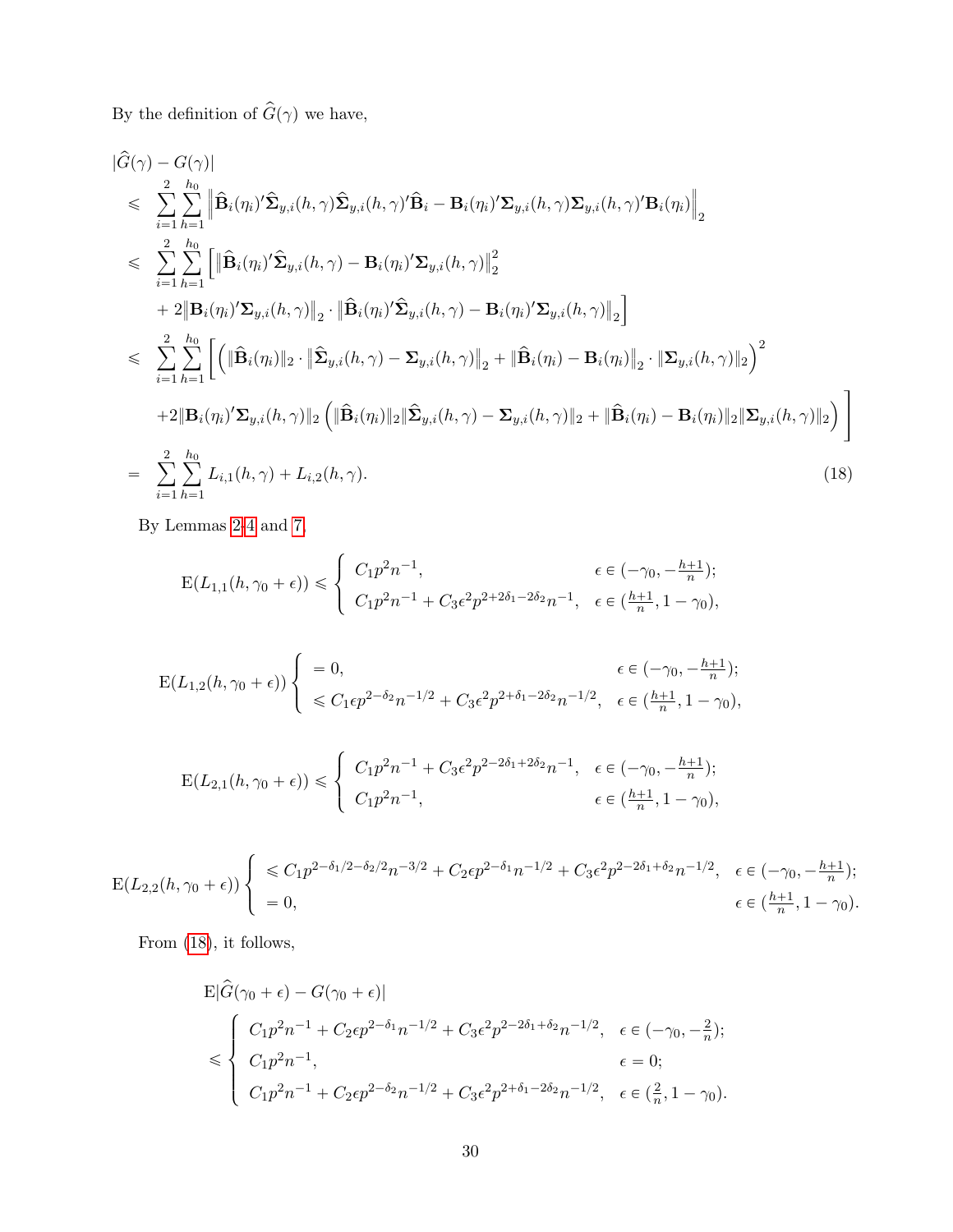$\blacksquare$ 

Proof of Proposition 1. We can apply Theorem 1 in [Lam et al.](#page-34-0) [\(2011\)](#page-34-0) to obtain the conclusions. **Proof of Theorem 1.** Since  $G(r) \geq 0$  and  $G(r_0) = 0$ , for any fixed  $\epsilon > (h + 1)/n$ , it follows that

$$
P(\hat{r} - r_0 > \epsilon) = P[\hat{G}(r_0) > \hat{G}(\hat{r}), \hat{r} > r_0 + \epsilon]
$$
  
\n
$$
= P[\hat{G}(r_0) - G(r_0) > \hat{G}(\hat{r}) - G(\hat{r}) + G(\hat{r}), \hat{r} > r_0 + \epsilon]
$$
  
\n
$$
= P[\hat{G}(r_0) - G(r_0) + G(\hat{r}) - \hat{G}(\hat{r}) + \frac{3}{4}a_2^4d^2\tau u_0^2\epsilon^2p^{2-2\delta_2} - G(\hat{r}) > \frac{3}{4}a_2^4d^2\tau u_0^2\epsilon^2p^{2-2\delta_2}, \hat{r} > r_0 + \epsilon]
$$
  
\n
$$
\leq P[|\hat{G}(r_0) - G(r_0)| > + \frac{1}{4}a_2^4d^2\tau u_0^2\epsilon^2p^{2-2\delta_2}] + P[|\hat{G}(\hat{r}) - G(\hat{r})| > \frac{1}{4}a_2^4d^2\tau u_0^2\epsilon^2p^{2-2\delta_2}, \hat{r} > r_0 + \epsilon]
$$
  
\n
$$
+ P[\frac{3}{4}a_2^4d^2\tau u_0^2\epsilon^2p^{2-2\delta_2} - G(\hat{r}) > \frac{1}{4}a_2^4d^2\tau u_0^2\epsilon^2p^{2-2\delta_2}, \hat{r} > r_0 + \epsilon]
$$
  
\n
$$
= P[|\hat{G}(r_0) - G(r_0)| > \frac{1}{4}a_2^4d^2\tau u_0^2\epsilon^2p^{2-2\delta_2}] + P[|\hat{G}(\hat{r}) - G(\hat{r})| > \frac{1}{4}a_2^4d^2\tau u_0^2\epsilon^2p^{2-2\delta_2}, \hat{r} > r_0 + \epsilon]
$$
  
\n
$$
+ P[G(\hat{r}) < \frac{1}{2}a_2^4d^2\tau u_0^2\epsilon^2p^{2-2\delta_2}, \hat{r} > r_0 + \epsilon]
$$
  
\n
$$
= I_1 + I_2 + I_3.
$$

By Lemma [6,](#page-26-0) Lemma [8,](#page-28-0) and Chebyshev's inequality, if  $p^{\max}n^{-1/2} = o(1)$  and n is large enough, when  $\hat{r} > r_0 + \epsilon$ , we have

$$
I_1 < C_1 p^{2\delta_2} n^{-1}, \quad I_2 < \frac{C_2 p^{\delta_2} n^{-1/2}}{\epsilon}, \quad I_3 = 0.
$$

Hence, there exists a constant  $C$  such that

$$
P(\hat{r} > r_0 + \epsilon) \leq \frac{Cp^{\delta_2}n^{-1/2}}{\epsilon}, \text{ for } \epsilon > 0.
$$

 $\blacksquare$ 

**Proof of Theorem 2.** When  $\hat{\gamma} > \gamma_0$ , from Proposition 1, it follows

$$
\mathcal{D}\{\mathcal{M}[\hat{\mathbf{Q}}_2(\hat{\gamma})], \mathcal{M}(\mathbf{Q}_2)\} = O_p(p^{\delta_2}n^{-1/2}), \text{ as } n, p \to \infty.
$$

Now we start to investigate the asymptotic properties of  $\mathcal{M}[\hat{\mathbf{Q}}_1(\hat{\gamma})]$  when  $\hat{\gamma} > \gamma_0$ .

Lemmas 2-4 imply that

<span id="page-30-0"></span>
$$
\|\widehat{\mathbf{M}}_1(\gamma_0 + \epsilon) - \mathbf{M}_1(\gamma_0 + \epsilon)\|_2
$$
\n
$$
\leq \sum_{h=1}^{h_0} \left( \|\widehat{\mathbf{\Sigma}}_{y,1}(h, \gamma_0 + \epsilon) - \mathbf{\Sigma}_{y,1}(h, \gamma_0 + \epsilon)\|_2^2 + 2\|\mathbf{\Sigma}_{y,1}(h, \gamma_0 + \epsilon)\|_2 \cdot \|\widehat{\mathbf{\Sigma}}_{y,1}(h, \gamma_0 + \epsilon) - \mathbf{\Sigma}_{y,1}(h, \gamma_0 + \epsilon)\|_2 \right)
$$
\n
$$
= O_p(p^2 n^{-1}) + O_p(p^{2-\delta_1} n^{-1/2}) + O_p(\epsilon p^{2-\delta_2} n^{-1/2})
$$
\n
$$
= O_p(p^{2-\delta_1} n^{-1/2}) + O_p(\epsilon p^{2-\delta_2} n^{-1/2}). \tag{19}
$$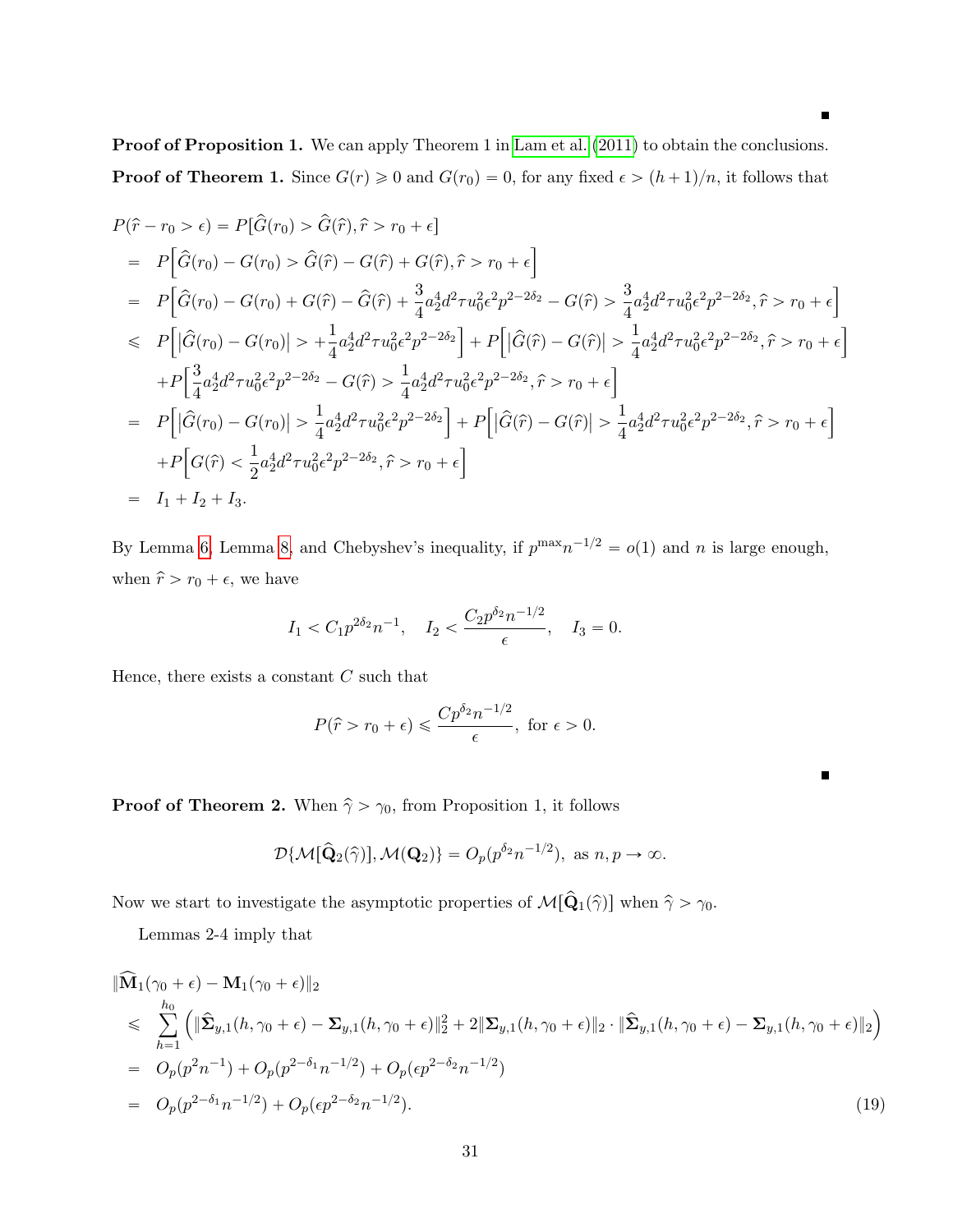Under Conditions 2 and 4, it follows from Lemma 1

$$
\begin{split}\n\|\mathbf{\Sigma}_{y,1}(h,r_0+\epsilon) - \mathbf{\Sigma}_{y,1}(h,r_0)\|_2 &= \frac{1}{n} \Big\|\sum_{t=r_0-h+1}^{\gamma_0 + \lfloor \epsilon n \rfloor - h} \mathbf{E}(\mathbf{y}_t \mathbf{y}_{t+h}') \Big\|_2 \\
&= \Big\|\frac{N(\gamma_0 - h/n, \gamma_0)}{n} \mathbf{A}_1 \mathbf{\Gamma}_x(h, \gamma_0 - h/n, \gamma_0) \mathbf{A}_2' + \frac{N(\gamma_0, \gamma_0 + \epsilon - h/n)}{n} \mathbf{A}_2 \mathbf{\Gamma}_x(h, \gamma, \gamma_0 + \epsilon - h/n) \mathbf{A}_2'\Big\|_2 \\
&= O(\epsilon p^{1-\delta_2}) + O(p^{1-\delta_2/2-\delta_{\min}/2} n^{-1}).\n\end{split}
$$

Hence,

$$
\begin{split}\n&\|\mathbf{M}_{1}(r_{0}+\epsilon)-\mathbf{M}_{1}\|_{2} \\
&\leqslant \sum_{h=1}^{h_{0}}\|\mathbf{\Sigma}_{y,1}(h,r_{0}+\epsilon)\mathbf{\Sigma}_{y,1}(h,r_{0}+\epsilon)'-\mathbf{\Sigma}_{y,1}(h,r_{0})\mathbf{\Sigma}_{y,1}(h,r_{0})'\|_{2} \\
&\leqslant \sum_{h=1}^{h_{0}}\left(\|\mathbf{\Sigma}_{y,1}(h,r_{0}+\epsilon)-\mathbf{\Sigma}_{y,1}(h,r_{0})\|_{2}^{2}+2\|\mathbf{\Sigma}_{y,1}(h,r_{0})\|_{2}\cdot\|\mathbf{\Sigma}_{y,1}(h,r_{0}+\epsilon)-\mathbf{\Sigma}_{y,1}(h,r_{0})\|_{2}\right) \\
&= O(\epsilon^{2}p^{2-2\delta_{2}})+O(p^{2-\delta_{2}-\delta_{\min}}n^{-2})+O(\epsilon p^{2-\delta_{1}-\delta_{2}})+O(p^{2-\delta_{1}-\delta_{2}/2-\delta_{\min}/2}n^{-1}).\n\end{split}
$$

If  $p^{\delta_{\max}}n^{-1/2} = o(1)$ , together with [\(19\)](#page-30-0), we have

$$
\|\widehat{\mathbf{M}}_1(r_0+\epsilon) - \mathbf{M}_1\|_2
$$
  
\$\leq \|\widehat{\mathbf{M}}\_1(r\_0+\epsilon) - \mathbf{M}\_1(r\_0+\epsilon)\|\_2 + \|\mathbf{M}\_1(r\_0+\epsilon) - \mathbf{M}\_1\|\_2\$  
=  $O_p(p^{2-\delta_1}n^{-1/2}) + O(\epsilon p^{2-\delta_1-\delta_2}) + O(\epsilon^2 p^{2-2\delta_2}).$ 

Theorem 1 tells us if  $\hat{r} > r_0$ ,  $|\hat{r} - r_0| = O_p(p^{\delta_2} n^{-1/2})$ . Therefore,

$$
\|\widehat{\mathbf{M}}_1(\widehat{r}) - \mathbf{M}_1\|_2 = O_p(p^{2-\delta_1}n^{-1/2}).
$$

Under Condition 5, by Theorem 9 in [Merikoski and Kumar](#page-35-7) [\(2004\)](#page-35-7), we can see that

$$
\|\mathbf{M}_1\|_{\min} = \|\mathbf{\Sigma}_{y,1}(h,\gamma_0)\|_{\min}^2 \ge \|\mathbf{A}_1\|_2^2 \|\mathbf{\Sigma}_{x,1}(h,\gamma_0)\|_{\min}^2 \|\mathbf{A}_1\|_2^2 = O(p^{2-2\delta_1}).
$$

Following the proof of Theorem 2 in [Liu and Chen](#page-34-2) [\(2016\)](#page-34-2), we have

$$
\mathcal{D}\{\mathcal{M}[\hat{\mathbf{Q}}_1(\hat{\gamma})], \mathcal{M}(\mathbf{Q}_1)\} = O_p(p^{\delta_1}n^{-1/2}),
$$

as  $n, p \rightarrow \infty$ , when  $\hat{r} > r_0$ .

The conclusions for  $\hat{r} < r_0$  can be proven in a similar way.

**Proof of Theorem [3](#page-11-3).** The key idea is to show that the test statistic [\(15\)](#page-11-1) can be approximated by a functional of  ${([nt] - [ns] \vee 1 + 1)(\hat{\nu}_{[ns] \vee 1, [nt]}^{\star} - \mathbf{b}'\Sigma \mathbf{b})}$ <sub>(s,t)</sub> with a negligible difference under the null hypothesis of no change point. For this, by Condition 10 in Appendix A.1, we have

<span id="page-31-0"></span>
$$
\sup_{s \in (\eta_1, \eta_2)} |\sigma_{n,p}^{-1}[ns](\widehat{\nu}_{1, \lfloor ns \rfloor}^{\star} - \mathbf{b}^{\prime} \Sigma \mathbf{b})| \to_D \sup_{s \in (\eta_1, \eta_2)} |\mathbb{B}(s)|,
$$
\n(20)

Π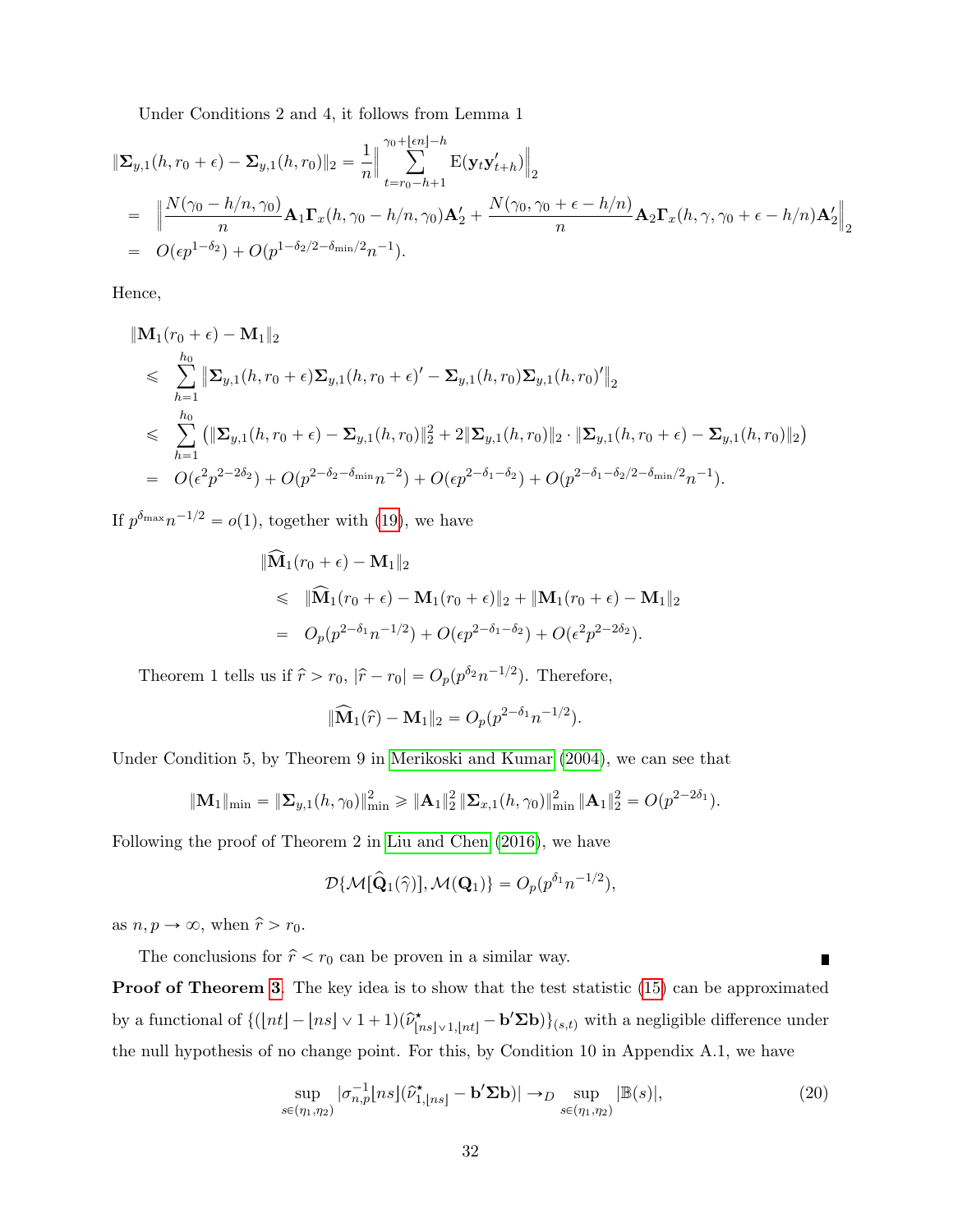and

<span id="page-32-0"></span>
$$
\sup_{s\in(\eta_1,\eta_2)}|\sigma_{n,p}^{-1}(n-{\lfloor n s\rfloor})(\hat{\nu}_{\lfloor ns\rfloor+1,n}^{\star}-\mathbf{b}'\boldsymbol{\Sigma}\mathbf{b})|\to_D \sup_{s\in(\eta_1,\eta_2)}|\mathbb{B}(1)-\mathbb{B}(s)|.\tag{21}
$$

Therefore, the left hand sides of both [\(20\)](#page-31-0) and [\(21\)](#page-32-0) are of order  $O_p(1)$ . Let

$$
\phi_{s,n} = (1-s) [ns] (\widehat{\nu}_{1,\lfloor ns \rfloor}^{\star} - \mathbf{b}^{\prime} \Sigma \mathbf{b}) - s(n-\lfloor ns \rfloor) (\widehat{\nu}_{\lfloor ns \rfloor+1,n}^{\star} - \mathbf{b}^{\prime} \Sigma \mathbf{b}),
$$

then we have

$$
n^{-1}[ns](n-[ns])(\widehat{\nu}_{1,[ns]}-\widehat{\nu}_{[ns]+1,n})-\phi_{s,n}
$$
  
= 
$$
\left(s-\frac{[ns]}{n}\right)\{[ns](\widehat{\nu}_{1,[ns]}^{\star}-\mathbf{b}'\boldsymbol{\Sigma}\mathbf{b})+(n-[ns])(\widehat{\nu}_{[ns]+1,n}^{\star}-\mathbf{b}'\boldsymbol{\Sigma}\mathbf{b})\},\
$$

and thus by  $(20)$  and  $(21)$ ,

$$
\sup_{s \in (\eta_1, \eta_2)} |\sigma_{n,p}^{-1} \{ n^{-1} \lfloor ns \rfloor (n - \lfloor ns \rfloor) (\widehat{\nu}_{1, \lfloor ns \rfloor} - \widehat{\nu}_{\lfloor ns \rfloor + 1, n}) - \phi_{s,n} \}| = O_p(n^{-1}).
$$

By condition 10 in Appendix A.1,

$$
\sigma_{n,p}^{-1}\phi_{s,n} \to_D (1-s)\mathbb{B}(s) - s\{\mathbb{B}(1) - \mathbb{B}(s)\} = \mathbb{B}(s) - s\mathbb{B}(1),
$$

we have

$$
\sigma_{n,p}^{-1}\{n^{-1}\lfloor ns\rfloor (n-\lfloor ns\rfloor)(\widehat{\nu}_{1,\lfloor ns\rfloor}-\widehat{\nu}_{\lfloor ns\rfloor+1,n})\to_D \mathbb{B}(s)-s\mathbb{B}(1).
$$

Note that one can write

$$
\frac{\{r(n-r)(\hat{\nu}_{1,r} - \hat{\nu}_{r+1,n})\}^2}{n^2 V_r} = \frac{\{\sigma_{n,p}^{-1} n^{-1} r(n-r)(\hat{\nu}_{1,r} - \hat{\nu}_{r+1,n})\}^2}{\sigma_{n,p}^{-2} V_r},
$$

 $\blacksquare$ 

the result follows by the continuous mapping theorem.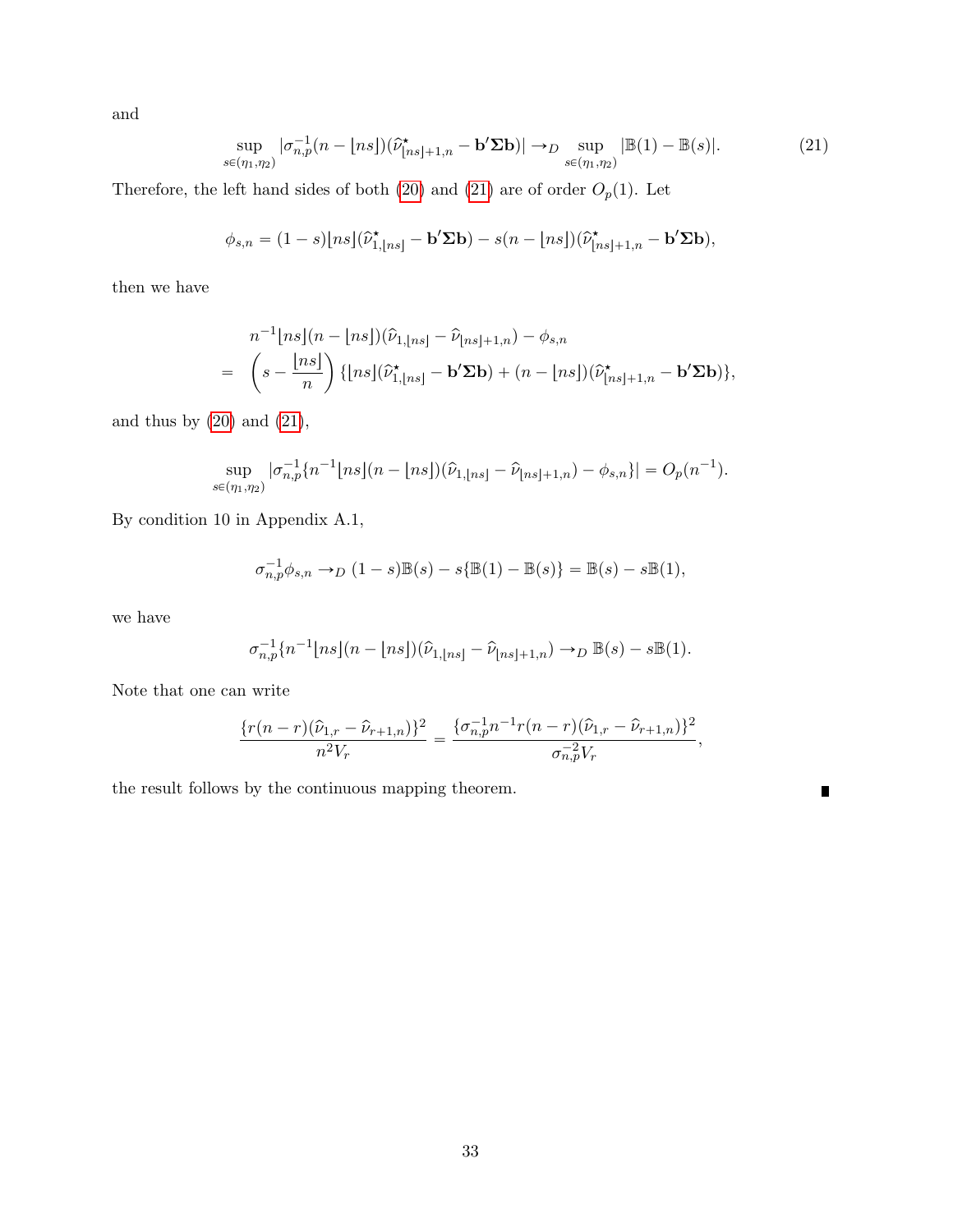# References

- <span id="page-33-3"></span>Bai, J. and Ng, S. (2002), "Determining the number of factors in approximate factor models." Econometrica, 70, 191–221.
- <span id="page-33-11"></span>Bai, S., Taqqu, M. S., and Zhang, T. (2016), "A unified approach to self-normalized block sampling," Stochastic Processes and their Applications, 126, 2465–2493.
- <span id="page-33-9"></span>Baltagi, B., Kao, C., and Wang, F. (2017), "Identification and estimation of a large factor model with structural instability." *Journal of Econometrics*, 197, 87–100.
- <span id="page-33-7"></span>Barigozzi, M., Cho, H., and Fryzlewicz, P. (2018), "Simultaneous multiple change-point and factor analysis for high-dimensional time series." Journal of Econometrics, 206, 187–225.
- <span id="page-33-0"></span>Basu, S. and Michailidis, G. (2015), "Regularized estimation in sparse high-dimensional time series models," The Annals of Statistics, 43, 1535–1567.
- <span id="page-33-5"></span>Breitung, J. and Eickmeier, S. (2011), "Testing for structural breaks in dynamic factor models." Journal of Econometrics, 163, 71–84.
- <span id="page-33-2"></span>Chamberlain, G. and Rothschild, M. (1983), "Arbitrage, factor structure and mean-variance analysis in large asset markets," Econometrica, 70, 191–221.
- <span id="page-33-10"></span>Chang, J., Guo, B., and Yao, Q. (2015), "High dimensional stochastic regression with latent factors, endogeneity and nonlinearity." Journal of Econometrics, 189, 297–312.
- <span id="page-33-4"></span>Chang, J., Yao, Q., and Zhou, W. (2017), "Test for high-dimensional white noise using maximum cross correlations." Biometrica, 104, 1–17.
- <span id="page-33-8"></span>Chen, L. (2015), "Estimating the common break date in large factor models." Economics Letters, 131, 70–74.
- <span id="page-33-6"></span>Chen, L., Dolado, J. J., and Gonzalo, J. (2014), "Detecting big structural breaks in large facotr models," Journal of Econometrics, 180, 30–48.
- <span id="page-33-12"></span>Curry, T. and Shibut, L. (2000), "The cost of the savings and load crisis: truth and consequences." FDIC Banking Review., 13, 26–35.
- <span id="page-33-1"></span>Davis, R. A., Zang, P., and Zheng, T. (2016), "Sparse vector autoregressive modeling," Journal of Computational and Graphical Statistics, 25, 1077–1096.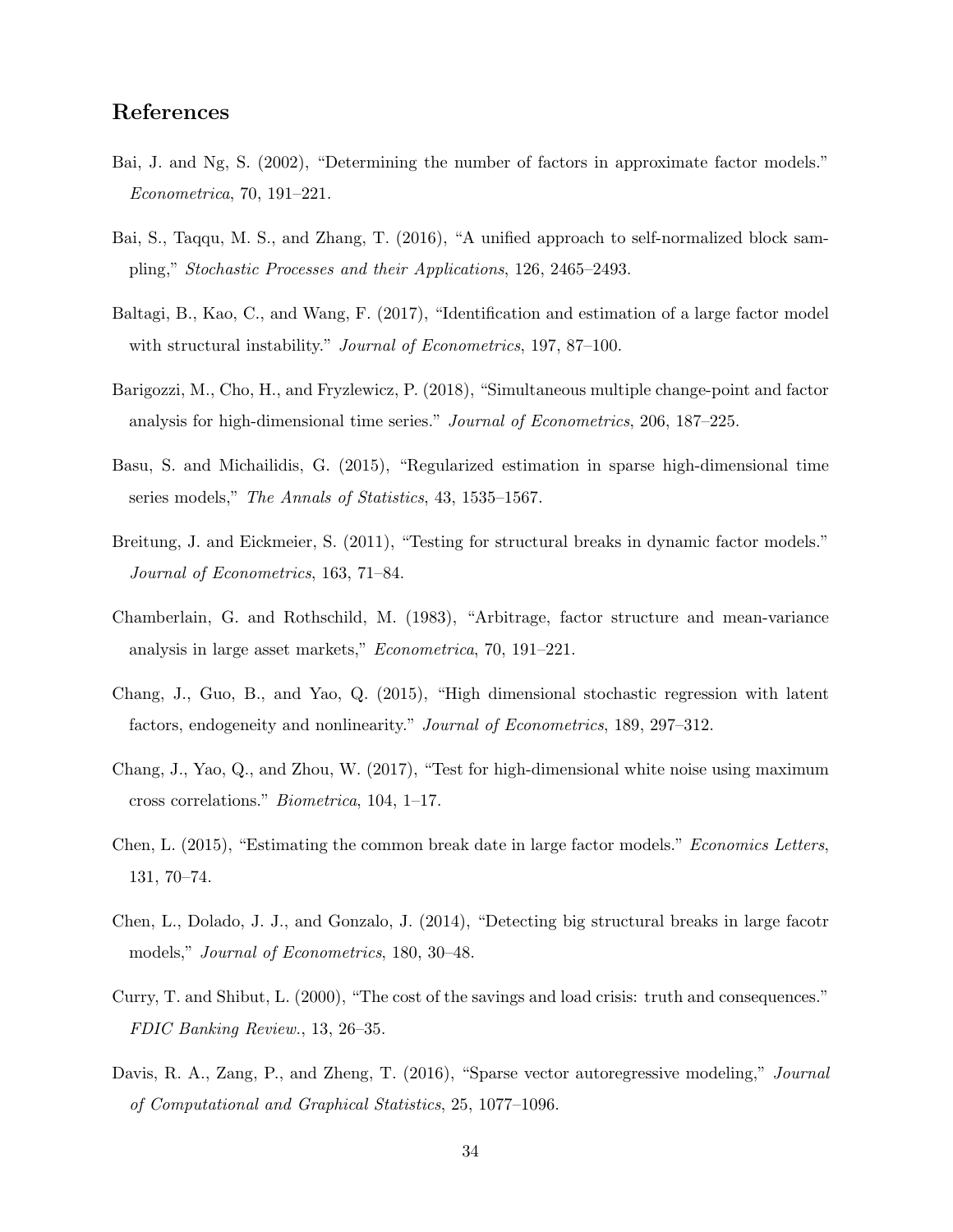- <span id="page-34-8"></span>Doz, C., Giannone, D., and Reichlin, L. (2011), "A two-step estimator for large approximate dynamic factor models based on Kalman filtering." Journal of Econometrics, 164, 188–205.
- <span id="page-34-12"></span>Fan, J. and Yao, Q. (2003), Nonlinear Time Series: Nonparametric and Parametric Methods, Springer-Verlag, New York.
- <span id="page-34-7"></span>Forni, M., Hallin, M., Lippi, M., and Reichlin, L. (2005), "The generalized dynamic factor model: one-sided estimation and forecasting." Journal of the American Statistical Association, 100, 830–840.
- <span id="page-34-1"></span>Forni, M., Lippi, M., and Reichlin, L. (2004), "The generalized dynamic factor model: consistency and rates." Journal of Econometrics, 119, 231–255.
- <span id="page-34-11"></span>Fryzlewicz, P. (2014), "Wild binary segmentation for multiple change-point detection," The Annals of Statistics, 42, 2243–2281.
- <span id="page-34-4"></span>Han, X. and Inoue, A. (2015), "Tests for parameter instability in dynamic factor models." Econometric Theory, 31, 1117–1152.
- <span id="page-34-6"></span>Lam, C. and Yao, Q. (2012), "Factor modeling for high-dimensional time series: inference for the number of factors," Annals of Statistics, 40, 694–726.
- <span id="page-34-0"></span>Lam, C., Yao, Q., and Bathia, N. (2011), "Estimation of latent factors for high-dimensional time series," Biometrika, 98, 901–918.
- <span id="page-34-9"></span>Liu, X. and Chen, E. (2019+), "Helping effects against curse of dimensionality in threshold factor models for matrix time series." Manuscript, Available at arXiv: 1904.07383.
- <span id="page-34-2"></span>Liu, X. and Chen, R. (2016), "Regime-switching factor models for high-dimensional time series." Statistica Sinica, 26, 1427–1451.
- <span id="page-34-3"></span> $-$  (2019), "Threshold factor models for high-dimensional time series." *Manuscript*, Available at arXiv: 1809.03643.
- <span id="page-34-10"></span>Lobato, I. N. (2001), "Testing that a dependent process is uncorrelated," Journal of the American Statistical Association, 96, 1066–1076.
- <span id="page-34-5"></span>Ma, S. and Su, L. (2018), "Estimation of large dimensional factor models with an unknown number of breaks," *Journal of Econometrics*, 207, 1–29.